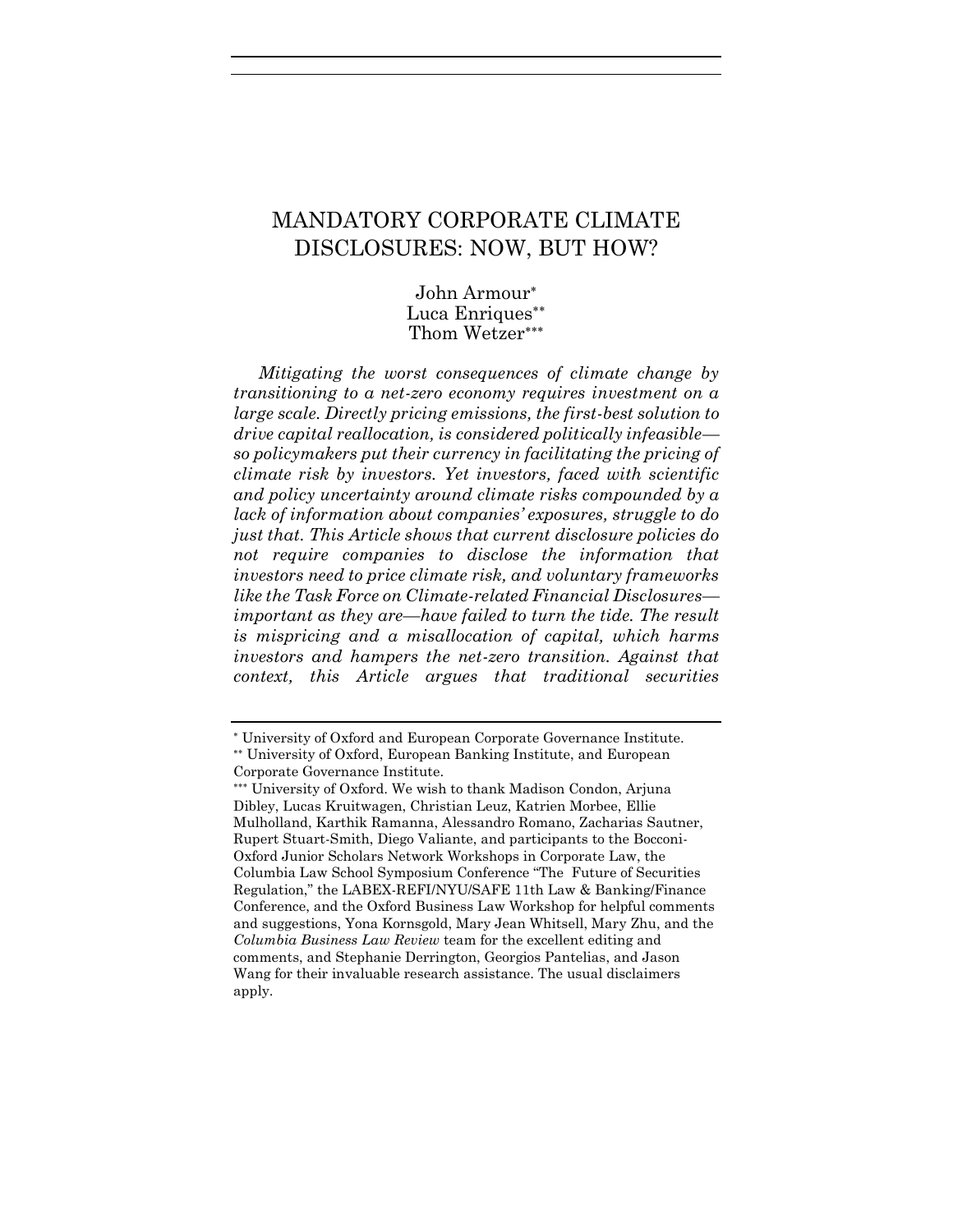*regulation rationales and net-zero imperatives call for mandatory corporate climate disclosures. To create a yardstick against which governments' proposals can be evaluated, both to support their efforts and to call out policy greenwashing, this Article outlines several design principles that go beyond the emerging consensus and cover the regulatory architecture that* 

*supports such a disclosure regime.*

| II. Climate Risks and Their Relevance for the Price       |
|-----------------------------------------------------------|
|                                                           |
| A. Climate Risks and What We (Do Not) Know About          |
|                                                           |
| B. Do Markets Price Climate Risks? 1102                   |
| C. The Functions of Corporate Climate Disclosures 1104    |
| III. The Case for Mandatory Corporate Climate Disclosures |
|                                                           |
| A. Corporate Climate Disclosures: The State of the Art    |
|                                                           |
| B. Traditional Securities Law Rationales for Climate      |
|                                                           |
| C. The Specific Positive Externalities of Climate         |
|                                                           |
| IV. Designing Climate-Related Disclosure Mandates 1124    |
| A. The Challenge of Cost-Benefit Analysis  1128           |
| B. Subjective and Territorial Reach 1131                  |
| C. Going Beyond the Task Force on Climate-Related         |
|                                                           |
|                                                           |
| 2. Standardized Scenarios for Climate Stress              |
|                                                           |
|                                                           |
|                                                           |
| D. Implications for the Regulatory Architecture  1142     |
|                                                           |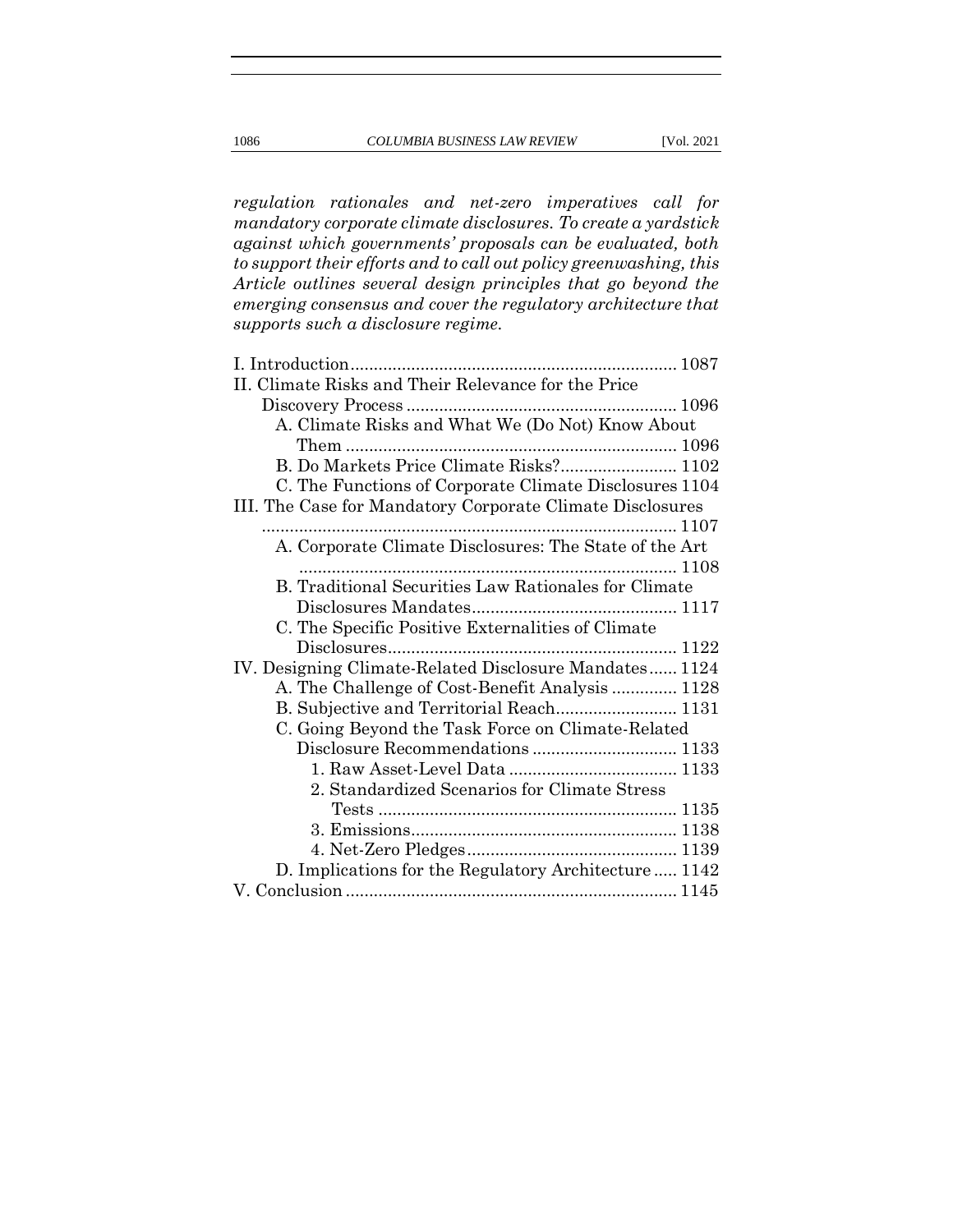### I. INTRODUCTION

There is overwhelming evidence that the climate is changing,1 that this change is largely driven by human activity,2 and that the changing climate will have enormous and potentially irreversible costs for people and planet.3 On

<sup>1</sup> Richard P. Allan et al., Intergovernmental Panel on Climate Change, *Summary for Policymakers*, *in* CLIMATE CHANGE 2021: THE PHYSICAL SCIENCE BASIS, CONTRIBUTION OF WORKING GROUP I TO THE SIXTH ASSESSMENT REPORT OF THE INTERGOVERNMENTAL PANEL ON CLIMATE CHANGE, at SPM-1, SPM-5 (Valérie Masson-Delmotte et al. eds., 2021), https://www.ipcc.ch/report/ar6/wg1/downloads/report/IPCC\_AR6\_WGI\_Ful l\_Report\_smaller.pdf [https://perma.cc/NQG3-4R97] ("It is unequivocal that human influence has warmed the atmosphere, ocean and land. Widespread and rapid changes in the atmosphere, ocean, cryosphere and biosphere have occurred.").

<sup>2</sup> *Id*.; *see also*, Veronika Eyring et al., Intergovernmental Panel on Climate Change, *Human Influence on the Climate System, in CLIMATE* CHANGE 2021: THE PHYSICAL SCIENCE BASIS, CONTRIBUTION OF WORKING GROUP I TO THE SIXTH ASSESSMENT REPORT OF THE INTERGOVERNMENTAL PANEL ON CLIMATE CHANGE, *supra* note 1, at 3–1 to 3–8; Nathan P. Gillett et al., *Constraining Human Contributions to Observed Warming Since the Pre-Industrial Period*, 11 NATURE CLIMATE CHANGE 207, 207–11 (2021).

<sup>3</sup> *See, e.g.*, Ove Hoegh-Guldberg et al., Intergovernmental Panel on Climate Change, *Impacts of 1.5ºC Global Warming on Natural and Human Systems, in* GLOBAL WARMING OF 1.5°C, AN IPCC SPECIAL REPORT ON THE IMPACTS OF GLOBAL WARMING OF 1.5°C ABOVE PRE-INDUSTRIAL LEVELS AND RELATED GLOBAL GREENHOUSE GAS EMISSION PATHWAYS, IN THE CONTEXT OF STRENGTHENING THE GLOBAL RESPONSE TO THE THREAT OF CLIMATE CHANGE, SUSTAINABLE DEVELOPMENT, AND EFFORTS TO ERADICATE POVERTY 175, 177– 181 (Valérie Masson-Delmotte et al. eds., 2018), https://www.ipcc.ch/site/assets/uploads/sites/2/2019/06/SR15\_Chapter3\_Lo w\_Res.pdf [https://perma.cc/VV57-XAEV]; Ana M. Vicedo-Cabrera et al., *The Burden of Heat-Related Mortality Attributable to Recent Human-Induced Climate Change*, 11 NATURE CLIMATE CHANGE 492, 492–500 (2021) (finding that, on average, thirty-seven percent of warm-season heat-related deaths are caused by human-induced climate change); Wim Thiery et al., *Intergenerational Inequities in Exposure to Climate Extremes*, 374 SCI. 158, 158–59 (2021) (predicting that people born in 2020 will experience significantly more extreme warming events than those born in 1960); R. Daniel Bressler, *The Mortality Cost of Carbon*, NATURE COMMC'NS, July 29, 2021, at 1, 4 (["[A]dding 4,434 metric tons of carbon dioxide in 2020 equivalent to the average lifetime emissions of 12.8 average world people or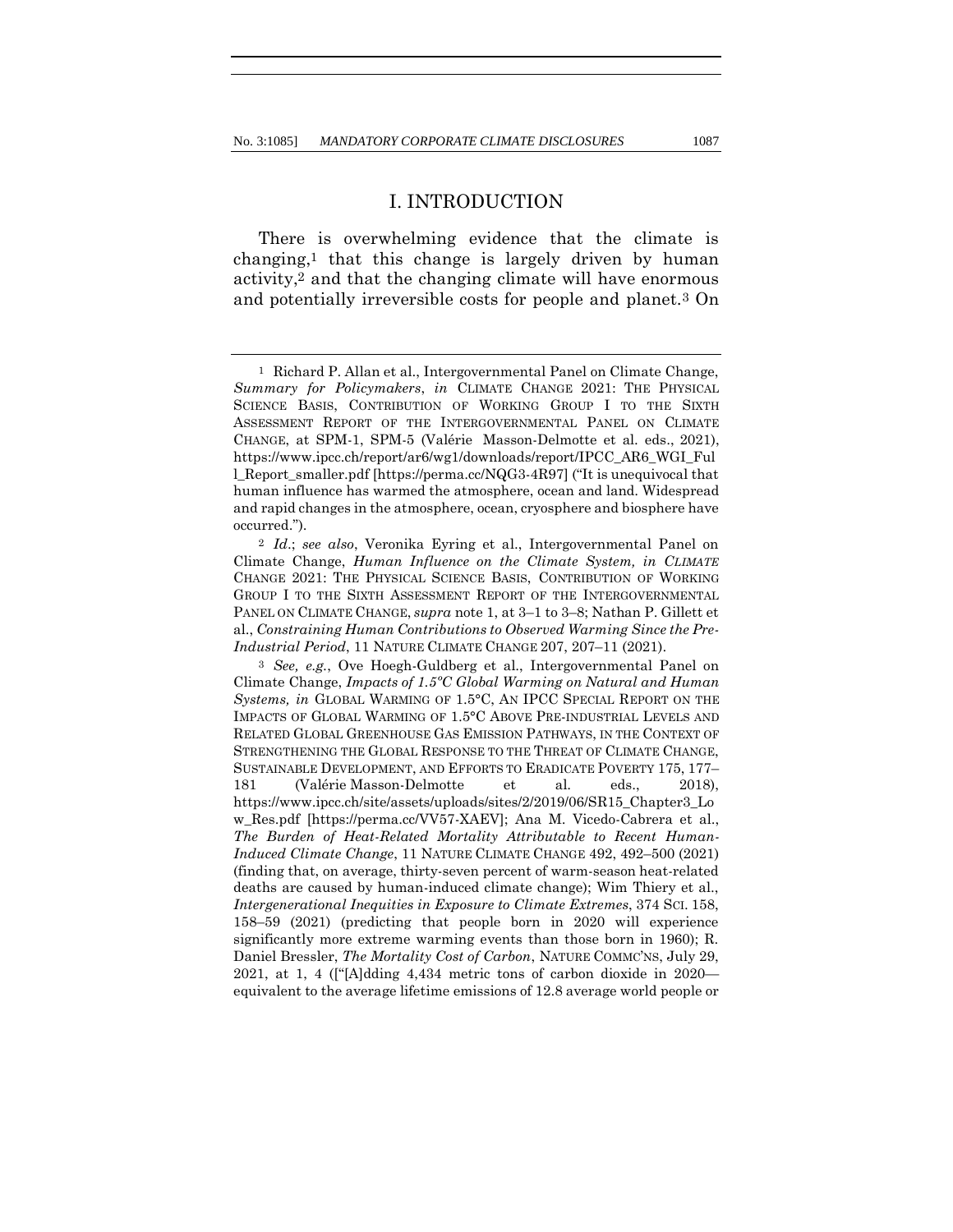December 12, 2015, 195 governments agreed to limit temperature increases to well below 2, preferably 1.5, degrees centigrade relative to pre-industrial levels in what is known as the Paris Agreement.4 Since the magnitude of global warming is roughly proportional to the amount of carbon in the atmosphere, the Paris Agreement in effect created a "carbon budget" that specifies how much carbon can still be emitted without exceeding the specified temperature limits.<sup>5</sup>

Unfortunately, progress on meeting the targets of the Paris Agreement has been uneven at best,<sup>6</sup> which means that the window to mitigate the worst effects of climate change is closing fast. What is required now is an annual reduction in carbon emissions<sup>7</sup> by about  $1-2$  GtCO<sub>2</sub> every year over the next decades.8 To give a sense of the scale of this challenge, consider that in 2020, with large parts of the world's population confined to their homes for much of the year thanks to COVID-related lockdowns, emissions were down by 2.6  $GtCO<sub>2</sub>$ . A change in emissions equivalent to what was forced upon us by the worst pandemic in one hundred years now needs to occur every two years throughout the 2020s and beyond. Clearly, just "doing less" is not going to cut it.

6 UNITED NATIONS ENV'T PROGRAMME, EMISSIONS GAP REPORT 2020 XIII (2020), https://www.unep.org/emissions-gap-report-2020 (on file with the Columbia Business Law Review).

7 To be precise, we should refer to greenhouse gas emissions more broadly. *See id.* (referring to greenhouse gas emissions). However, it is common to refer to carbon emissions as a synecdoche. Unless wording or context suggest otherwise, references to carbon emitters/emissions and carbon neutrality throughout the paper should be read as comprising greenhouse gas emitters and emissions more generally.

8 *See, e.g.*, Corinne Le Quéré et al., Brief Communication, *Fossil CO<sup>2</sup> Emissions in the Post-COVID-19 Era*, 11 NATURE CLIMATE CHANGE 197, 197 (2021).

<sup>3.5</sup> Americans—causes one excess death globally in expectation between 2020 and 2100.").

<sup>4</sup> UNITED NATIONS FRAMEWORK CONVENTION ON CLIMATE CHANGE, ADOPTION OF THE PARIS AGREEMENT (2015)*.*

<sup>5</sup> *See, e.g.*, Joeri Rogelj et al., Perspective, *Estimating and Tracking the Remaining Carbon Budget for Stringent Climate Targets*, 571 NATURE 335, 335–42 (2019).

<sup>9</sup> *Id*.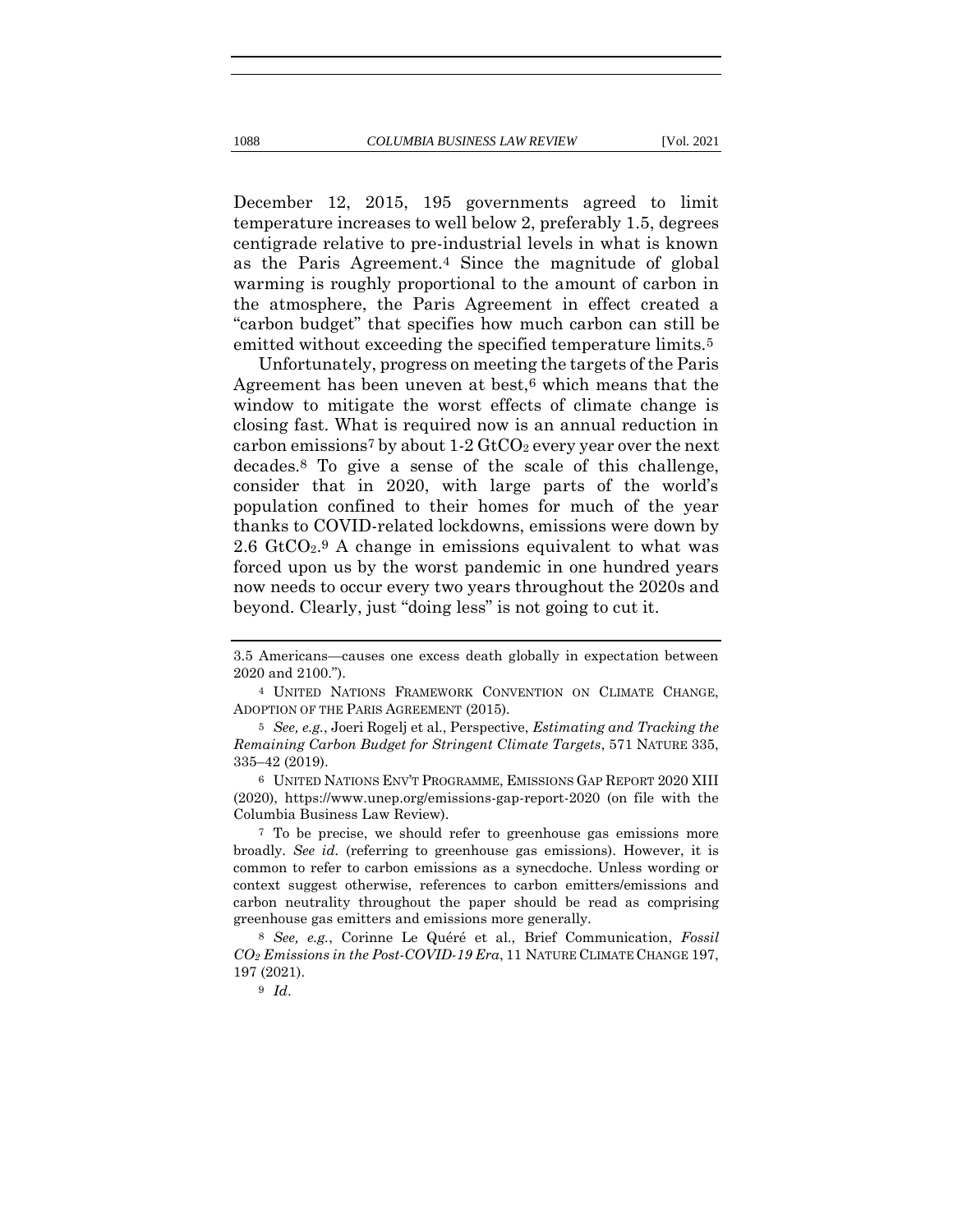Instead, meeting that target will require a fundamental rewiring of the way our economies and societies work. To make that possible, humankind and its main economic organizations, namely companies, must mitigate the degree of climate change by aiming for "net-zero" emissions, that is, to "achiev[e] a state in which [their] value chain results in no net accumulation of carbon dioxide in the atmosphere and in no net impact from other greenhouse gas emissions."10 Reaching net-zero targets will, in turn, involve a reallocation of capital—e.g., from fossil fuel extraction, transformation, and distribution to alternative energy sources and electrification of almost all areas of the economy—on a scale that is unparalleled in modern history.11 In market economies, capital allocation is driven by pricing mechanisms, which activate market forces that stimulate innovation. Pricing mechanisms, however, cannot work when market players are not required to pay for the consequences of their actions. In economic terms, that is, their actions engender negative externalities.12 Because prices ignore such third-party effects (they are, by definition, *external* to the price-setting process), too much capital will flow into the activities that cause them.13

<sup>10</sup> ALBERTO CARRILLO PINEDA, ANDRES CHANG & PEDRO FARIA, CDP, FOUNDATIONS FOR SCIENCE-BASED NET-ZERO TARGET SETTING IN THE CORPORATE SECTOR 18 (2020), https://sciencebasedtargets.org/resources/files/foundations-for-net-zerofull-paper.pdf [https://perma.cc/PLG4-BH4G]. *See generally*, Sam Fankhauser et al., *The Meaning of Net Zero and How to Get it Right*, NATURE CLIMATE CHANGE (2021).

<sup>11</sup> For example, transitioning the energy system would require investments of \$3.5 trillion a year on average until 2050, which is around twice current levels of investments. *See* INT'L ENERGY AGENCY & INT'L RENEWABLE ENERGY AGENCY, PERSPECTIVES FOR THE ENERGY TRANSITION: INVESTMENT NEEDS FOR A LOW-CARBON ENERGY SYSTEM 51 (2017), https://www.irena.org/-

<sup>/</sup>media/Files/IRENA/Agency/Publication/2017/Mar/Perspectives\_for\_the\_E nergy\_Transition\_2017.pdf [https://perma.cc/NZ9B-JMBP].

<sup>12</sup> Thomas Helblling, *Externalities: Prices Do Not Capture All Costs*, INT'L MONETARY FUND (last updated Feb. 24, 2020), https://www.imf.org/external/pubs/ft/fandd/basics/external.htm (on file with the Columbia Business Law Review).

<sup>13</sup> *See id.*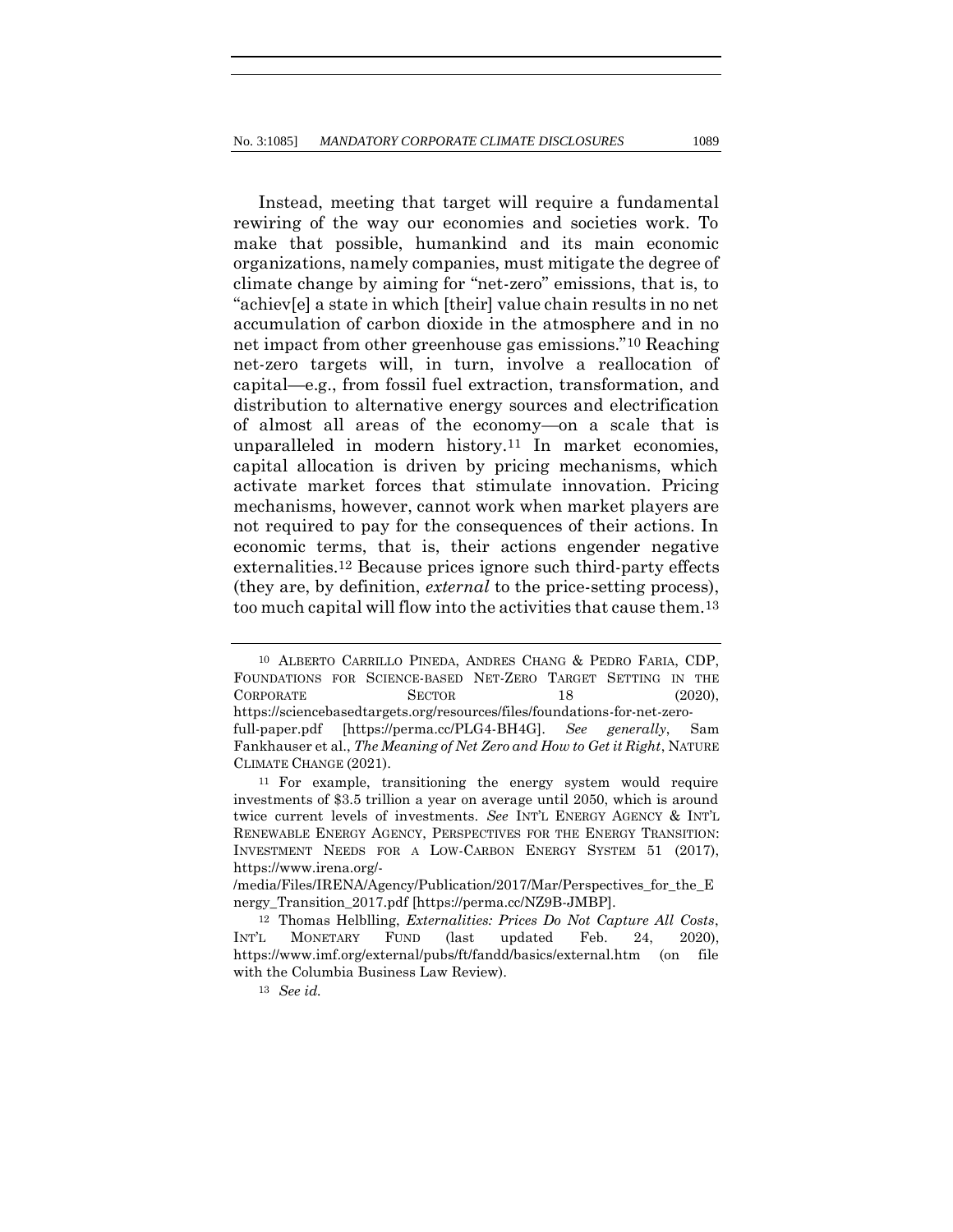That is, high-emission projects will attract more capital than is socially optimal.14 A foundational question is therefore how the pricing mechanism can be made to work so that the social costs of carbon emissions are actually reflected in prices.

Economists widely agree that taxes on carbon emissions matched to their costs to society or carbon emissions trading schemes would be an effective way to enlist market forces in this capital reallocation.15 With such policy tools in place, the costs of carbon emissions would be priced into firms' activities and investment decisions.16 A fundamental problem for society is that the costs of climate change have different footprints—across individuals, across generations, across firms, and across nations. Environmental economists have long argued that these doom international action on climate change mitigation to failure because of free-rider problems.17 This dismal result is borne out in political inaction: Carbon pricing, for instance, has to date only been applied sporadically and with a "price" often set far too low compared

controversial-bipartisan-group-economists-calls-carbon-tax/

[https://perma.cc/H3XB-DNHU]. In other words, the Coase Theorem is not applicable to climate change. *See* Inho Choi, *Global Climate Change and the Use of Economic Approaches*, 45 NAT. RES. J. 865, 883 (2005) ("There is no doubt the Coase Theorem has limits when applied to the field of environmental law.").

16 *See What Is Carbon Pricing?*, WORLD BANK, https://carbonpricingdashboard.worldbank.org/what-carbon-pricing [https://perma.cc/Z8U7-X3EX] (last visited Dec. 18, 2021).

17 *See, e.g.*, Carlo Carraro & Domenico Siniscalco, *The International Dimension of Environmental Policy*, 36 EUR. ECON. REV. 379, 384–85 (1992); Scott Barrett, *Self-Enforcing International Environmental Agreements*, OXFORD ECON. PAPERS 878, 886–88, 887 tbls. 5–6 (1994); Scott Barrett, *Climate Treaties and "Breakthrough" Technologies*, AM. ECON. REV., May 2006, at 22, 22–25.

<sup>14</sup> *See id; see also* Zohar Goshen & Gideon Parchomovsky, *The Essential Role of Securities Regulation*, 55 DUKE L.J. 711, 720 (2006) ("Accurate pricing is essential for achieving efficient allocation of resources in the economy." (footnote omitted)).

<sup>15</sup> *See, e.g.*, Harrison Hong, Frank Weikai Li & Jiangmin Xu, *Climate Risks and Market Efficiency* 208 J. ECONOMETRICS 265, 265–81 (2019); *see also* Heather Long, *'This Is Not Controversial': Bipartisan Group of Economists Calls for Carbon Tax,* WASH. POST (Jan. 16, 2019), https://www.washingtonpost.com/business/2019/01/17/this-is-not-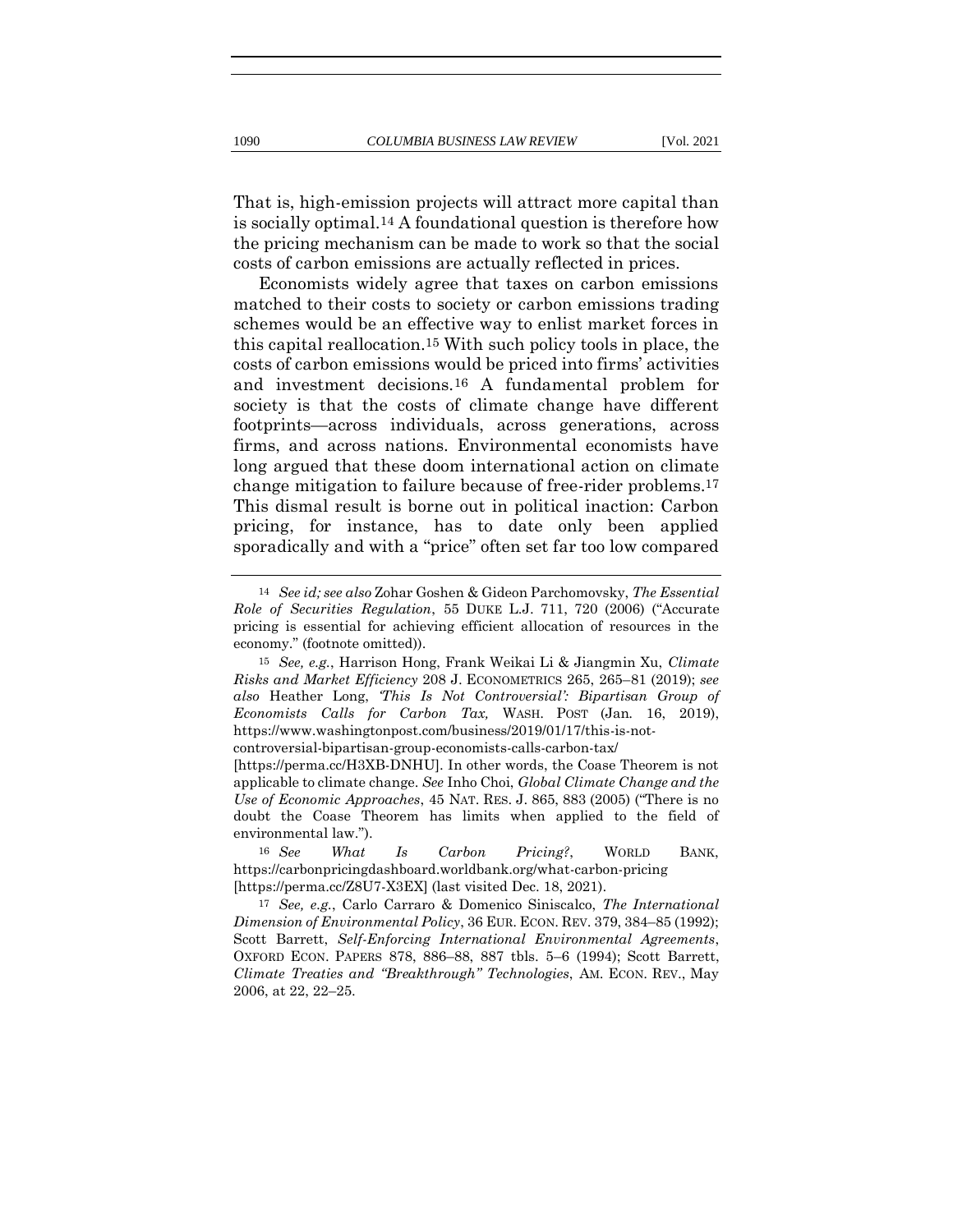to the social cost of emissions.18 The average carbon price is currently  $$3$  per ton of  $CO<sub>2</sub>$ , while studies suggest a price of between at least \$40-80 per ton (when combined appropriately with other policies) is required.<sup>19</sup> Indeed, the political economy of carbon taxes is now so deeply quagmired that lobbyists for U.S. oil giant ExxonMobil, as they were themselves caught boasting, are backing the idea as a public relations ploy intended to stall other measures that have a better chance of being enacted.20

A second-best, but now widely endorsed, strategy is to encourage bottom-up engagement by firms and investors.21 The incentives for such engagement vary, depending on what type of action might be involved. Most obviously, *adaptation* to climate change involves adjusting activities so as to minimize the costs associated with the expected level of global warming.22 Firms will internalize the benefits of investments they make in adaptation to climate change, because these investments will reduce the costs of climate change at the firm level.23 However, investment in adaptation will not affect firms' stock prices unless investors appreciate and price the risks and opportunities associated with climate change for

<sup>18</sup> *See, e.g.*, David Klenert et al., Perspective, *Making Carbon Pricing Work for Citizen*s, 8 NATURE CLIMATE CHANGE 669, 669, 675 (2018).

<sup>19</sup> *Id*. at 669; Vitor Gaspar & Ian Parry, *A Proposal To Scale Up Global Carbon Pricing*, IMF BLOG (June 18, 2021), https://blogs.imf.org/2021/06/18/a-proposal-to-scale-up-global-carbonpricing/ (on file with the Columbia Business Law Review).

<sup>20</sup> *See* Chris McGreal, *ExxonMobil Lobbyists Filmed Saying Oil Giant's Support for Carbon Tax a PR Ploy,* GUARDIAN (June 30, 2021, 3:00 PM*),* https://www.theguardian.com/us-news/2021/jun/30/exxonmobil-lobbyistsoil-giant-carbon-tax-pr-ploy [https://perma.cc/QQF2-3ZUK].

<sup>21</sup> *See* Maria L. Banda, *The Bottom-Up Alternative: The Mitigation Potential of Private Climate Governance After the Paris Agreement*, 42 HARV. ENV'T L. REV. 325, 340 (2018) ("Where public authorities have been unable, unwilling, or too slow to act, private actors have at times filled the regulatory gap[.]"). In fact, the Paris Agreement takes a bottom-up approach. *Id.* at 327.

<sup>22</sup> *See* FRANCES G. SUSSMAN & J. RANDALL FREED, ADAPTING TO CLIMATE CHANGE: A BUSINESS APPROACH 4 (2008).

<sup>23</sup> *Id.* at 7–10.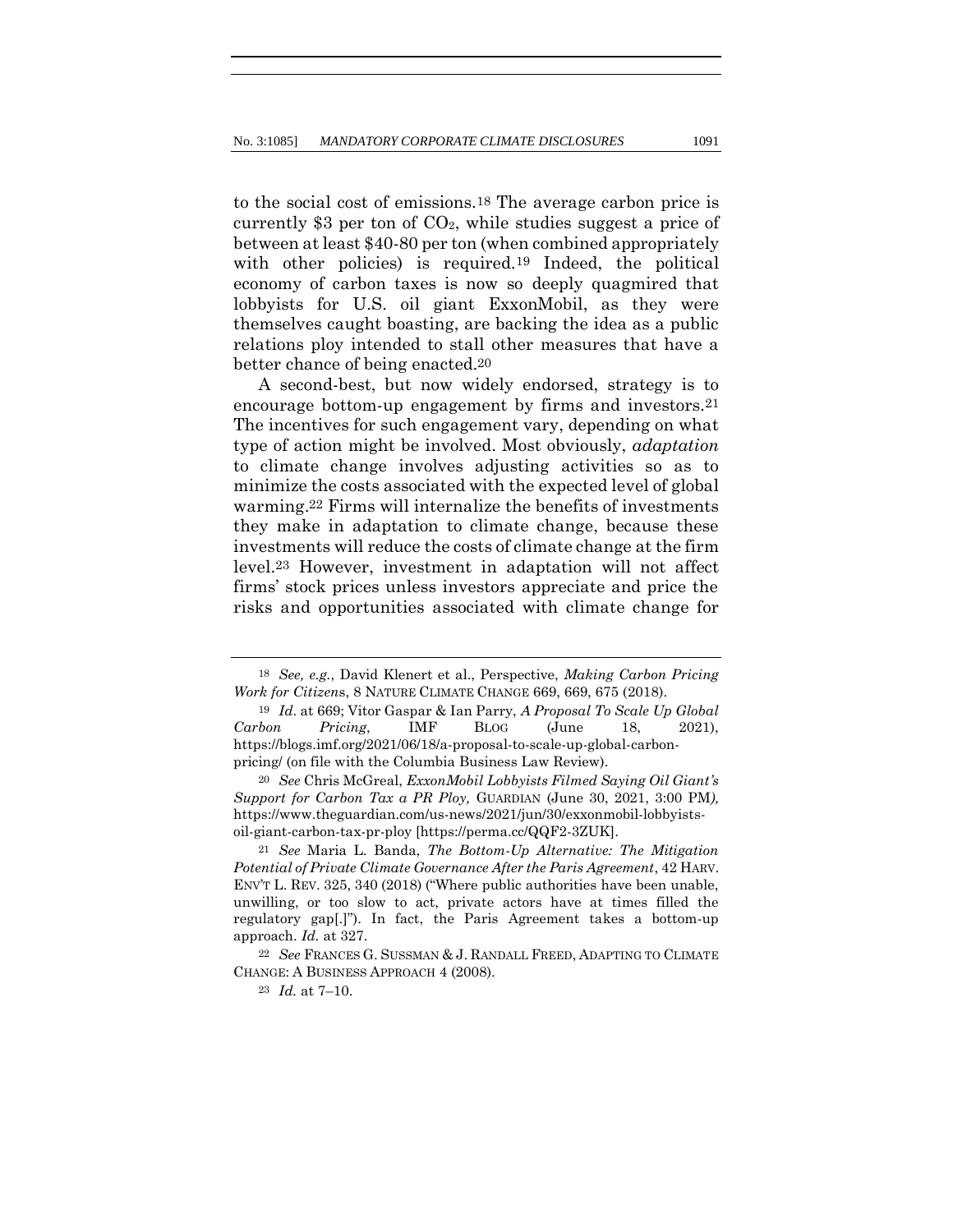particular firms.24 Yet, to do so investors need information about companies' climate risk exposures that they currently lack.25 The result is mispricing26 and a resulting misallocation of capital,27 which harms investors and hampers the transition to a net-zero economy.

The Paris Agreement and net-zero targets are primarily concerned with *mitigation* of climate change—that is, lowering carbon emissions to reduce the extent of global warming. Here, the firm-level incentives are less obvious. This is because the distribution of emissions at the firm level is highly skewed: A small number of firms are disproportionately responsible for a large share of overall emissions.28 For these firms, the emissions are externalities that do not affect their profits unless and until carbon taxes are introduced—which, as we have discussed, currently seems unlikely. More disclosures may, however, channel engagement from investors who have an interest—financial or otherwise—in controlling these externalities. These could

<sup>24</sup> *See, e.g.*, Mark Carney, Governor, Bank of Eng., Chairman, Fin. Stability Bd., Address at Lloyd's of London: Breaking the Tragedy of the Horizon – Climate Change and Financial Stability 12–13 (Sept. 29, 2015), https://www.bankofengland.co.uk/-/media/boe/files/speech/2015/breakingthe-tragedy-of-the-horizon-climate-change-and-financial-stability.pdf [https://perma.cc/7TEQ-LZAX].

<sup>25</sup> *See, e.g.*, Madison Condon, *Market Myopia's Climate Bubble,* UTAH L. REV. (forthcoming 2021) (manuscript at 1), https://papers.ssrn.com/sol3/papers.cfm?abstract\_id=3782675 (on file with the Columbia Business Law Review).

<sup>26</sup> *E.g.*, *id.*; Zacharias Sautner et al., *Pricing Climate Change Exposure*  31 (TRR 266 Accounting for Transparency Working Paper Series, Working Paper No. 49, 2021), https://papers.ssrn.com/sol3/papers.cfm?abstract\_id=3792366 (on file with the Columbia Business Law Review); Emirhan Ilhan, Zacharias Sautner & Grigory Vilkov, *Carbon Tail Risk*, 34 REV. FIN. STUD. 1540, 1541 (2021).

<sup>27</sup> *See*, *e.g.*, J.-F. Mercure et al., Letters, *Macroeconomic Impact of Stranded Fossil Fuel Assets*, 8 NATURE CLIMATE CHANGE, 588, 588–93 (2018).

<sup>28</sup> *See* Douglas Starr, *Just 90 Companies Are to Blame for Most Climate Change, This 'Carbon Accountant' Says*, SCI. (Aug. 25, 2016), https://www.science.org/news/2016/08/just-90-companies-are-blame-mostclimate-change-carbon-accountant-says [https://perma.cc/C3M5-DXWW].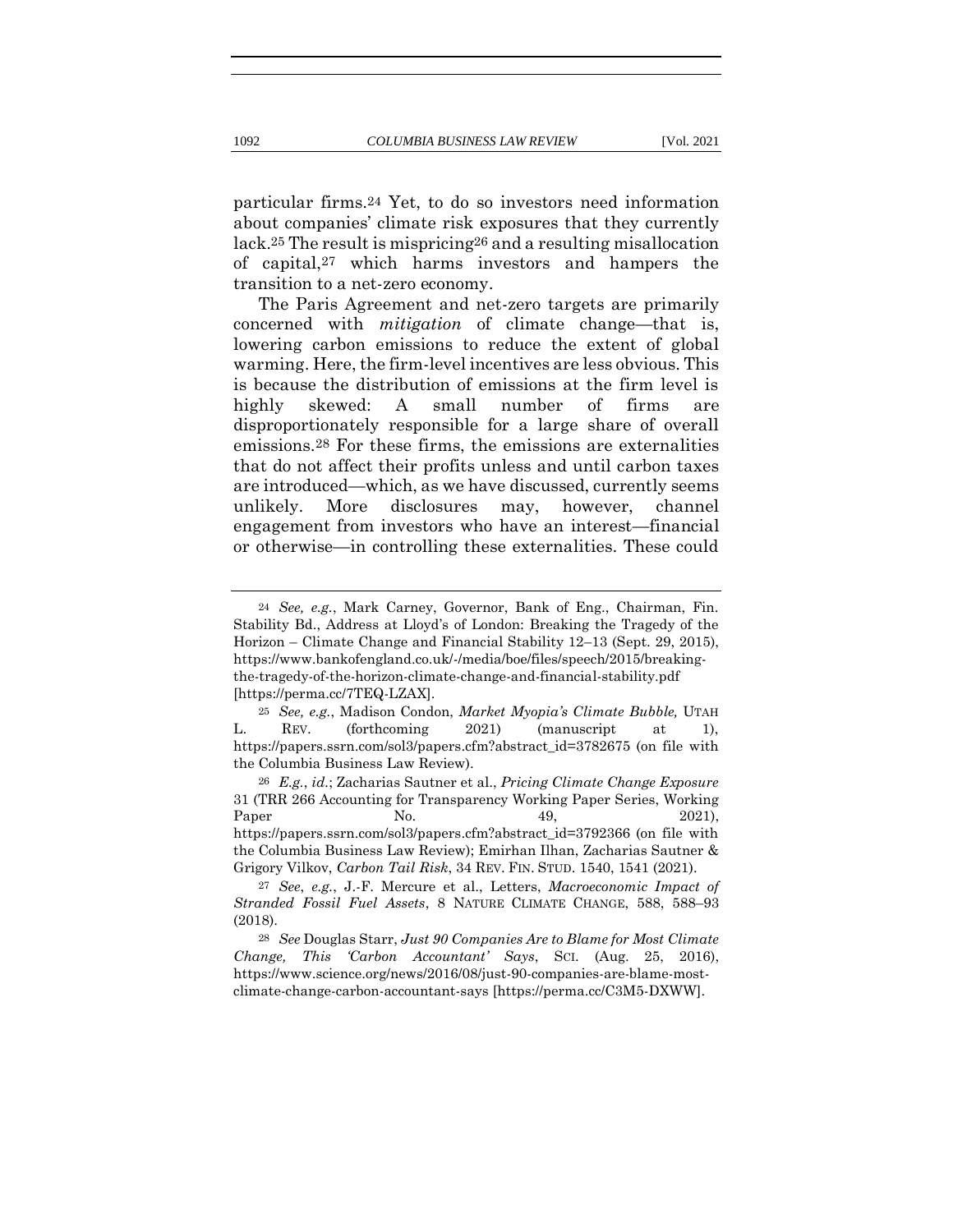include index funds, which stand to suffer financially from the externalities,29 and environmental, social, and corporate governance (ESG) funds, whose end-investors may be willing to trade off some level of financial returns against progress in emissions reduction.30

Climate risk pricing is still in its infancy and is rapidly evolving. This makes it difficult to define what types of information would need to be available for effective pricing by investors, and through what channels. We do not yet fully understand the nature of climate risks or how to quantify them in financial terms. This makes it hard to specify with any certainty the scope of information relevant to assessing these risks. And for information we can agree to be withinscope, there is a further question: how best to produce it. To be sure, much information can be disseminated without any action by companies.31 But the decision-relevant information set would be highly incomplete without private corporate information, which few firms share voluntarily. This calls attention to the importance of mandatory corporate climate disclosures.

The widely accepted rationales for mandating corporate disclosures in securities markets are two-fold. First, issuers and their agents, left to their own devices, lack incentives to disclose enough information: disclosure of more firm-specific information confers positive externalities on market participants, who are thus able to price all firms' idiosyncratic

<sup>29</sup> Madison Condon, *Externalities and the Common Owner*, 95 WASH. L. REV. 1, 10–18 (2020); Jeffrey N. Gordon, *Systemic Stewardship* 2–3 (Eur. Corp. Governance Inst., Law Working Paper No. 566, 2021), https://papers.ssrn.com/sol3/papers.cfm?abstract\_id=3782814 (on file with the Columbia Business Law Review).

<sup>30</sup> Michal Barzuza, Quinn Curtis & David H. Webber, *Shareholder Value(s): Index Fund ESG Activism and the New Millennial Corporate Governance*, 93 S. CALIF. L. REV. 1243, 1291–92, 1294–95 (2020).

<sup>31</sup> Climate-relevant data gathered by satellites, for example, could be used to estimate changes to flood risk as a result of climate change in specific regions. *See* Lara Hawchar et al., *A GIS-Based Framework for High-Level Climate Change Risk Assessment of Critical Infrastructure*, CLIMATE RISK MGMT., May 2020, at 1–2.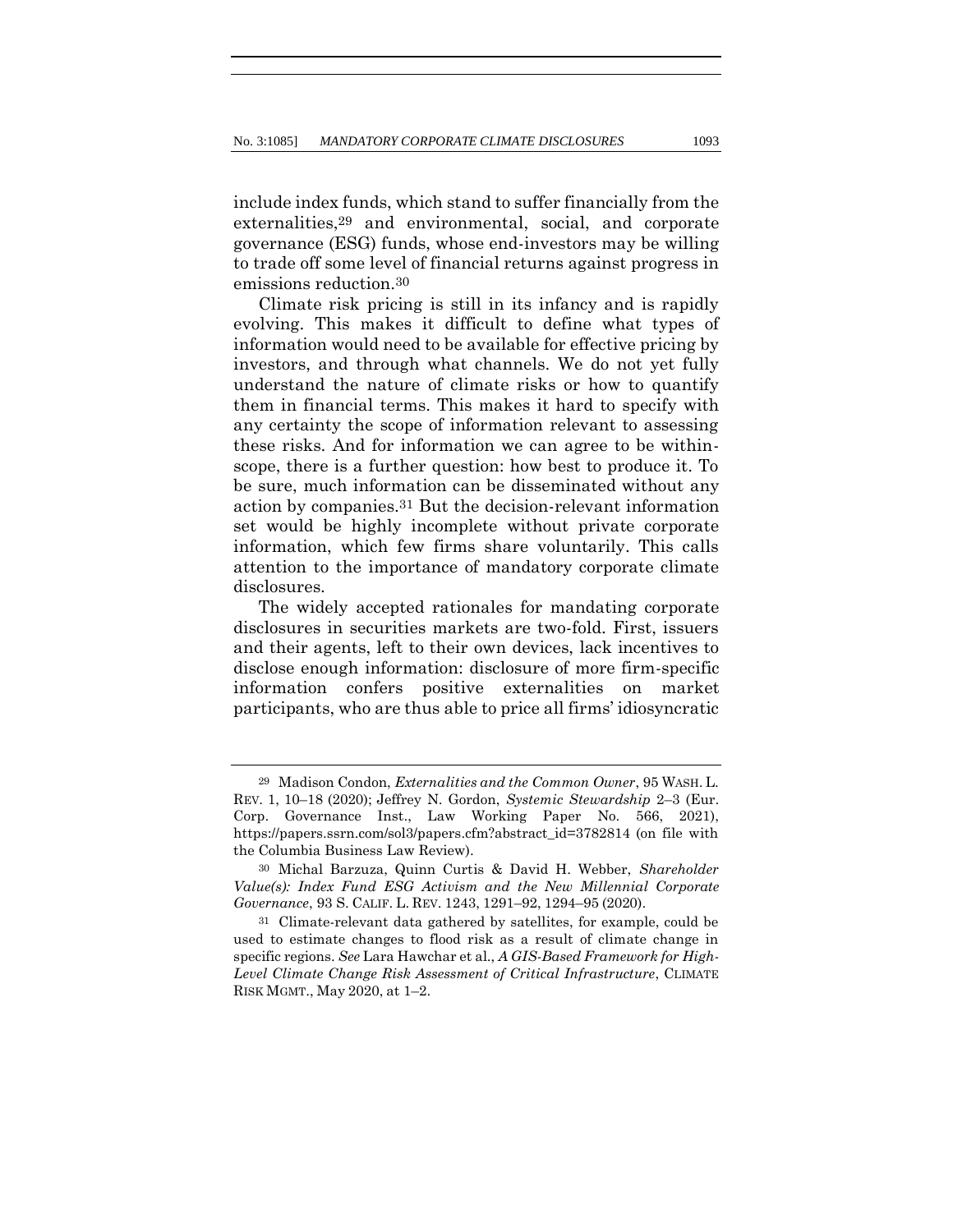disclosure mandates compel issuers to disclose extensive

risk more accurately.32 In addition, issuers fear that competitors will use their disclosures to erode their competitive advantage.33 Second, managers fear losing the rents made possible by information asymmetries.34 Hence

These rationales apply to corporate climate disclosures as well: individual issuers' disclosures on their climate risks help investors understand climate risks at other issuers, while managers may prefer not to disclose if markets are underpricing climate risks. The positive externalities stemming from climate-related disclosures are particularly relevant when it comes to transition risk, or the risk associated with adapting, or failing to adapt, a firm's strategy to government policies, changes in customer behavior, and technological advances, that make up the advancement (or lack thereof) towards a net-zero economy.35 Impacts of the net-zero transition on a firm's business model are a function not just of idiosyncratic (or firm-level) factors, but also of the aggregate behavior of other actors, including other issuers.36 Thus, the extent to which a firm needs to adjust its business model to accommodate the net-zero transition—and the associated risk from failure to do so—is a function of the extent to which, and how, governments, consumers, and other firms themselves transition. In sum, firm-specific transition risks depend on each firm's interplay with each other and with aggregate dynamics, which makes firm-level disclosures on these aspects more salient from a macro perspective.

information.

<sup>32</sup> *See* Merritt B. Fox et al., *Law, Share Price Accuracy, and Economic Performance: The New Evidence*, 102 MICH. L. REV. 331, 381 (2003).

<sup>33</sup> *See infra* 135–139 and accompanying text.

<sup>34</sup> *See* MADISON CONDON ET AL., MANDATING DISCLOSURE OF CLIMATE-RELATED FINANCIAL RISK 24 (2021), http://blogs.edf.org/climate411/files/2021/02/Mandating\_Climate\_Risk\_Fin ancial\_Disclosures.pdf [https://perma.cc/5QQX-3ZZA]. *See generally* Paul G. Mahoney, *Mandatory Disclosure as a Solution to Agency Problems*, 62 U. CHI. L. REV. 1047 (1995).

<sup>35</sup> *See infra* notes 49–57 and accompanying text.

<sup>36</sup> *See id.*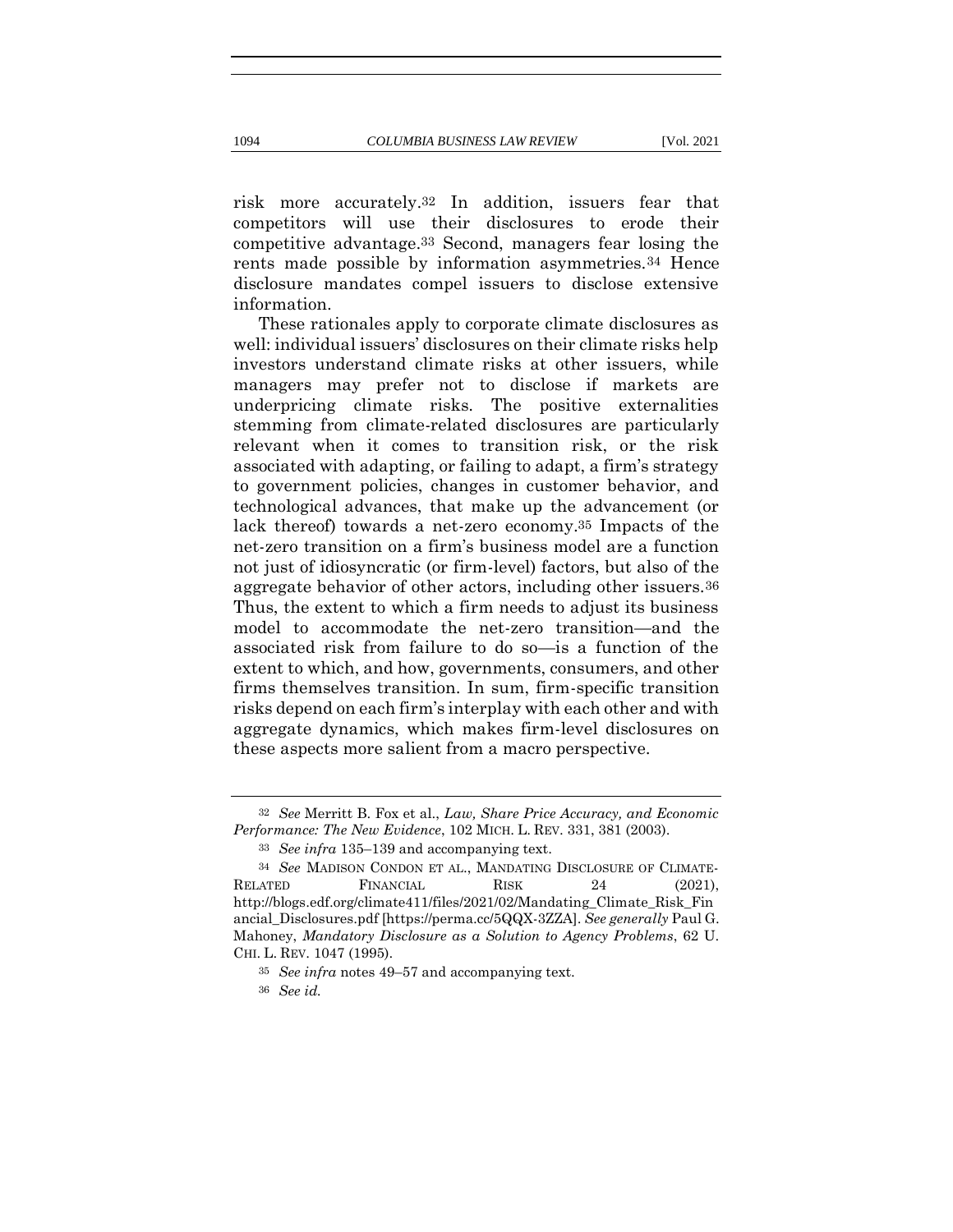This Article refrains from sketching out the contours of a comprehensive corporate climate disclosure framework or from providing recommendations for any particular jurisdiction. Instead, it characterizes the challenges associated with climate-related disclosures as critically informed by ongoing learning dynamics, articulates the rationales for making climate disclosures mandatory, and provides a blueprint for the design of climate-related disclosure regimes and the regulatory architecture that supports them.

Our focus is on *corporate* climate disclosures, that is, climate-related information that is provided directly by companies. Such information is useful on the theory that it is essential for markets to perform their price discovery function.37 If climate-related information is reflected in share prices, markets themselves play a role in the (re-)allocation of capital that is required to finance the net-zero transition.38 In addition to such corporate climate disclosures, regulators around the world—with the European Union leading the charge39—are championing climate-related disclosures by financial intermediaries and third parties designed to mobilize the financing of sustainable investments as part of a broader sustainable finance agenda. The latter set of policies is more diverse in scope and can include environmental impact disclosures and "green label"40 classifications of sustainable investments. While there are clear interrelations

<sup>37</sup> *Id.* at 27.

<sup>38</sup> *See* Tobias Tröger & Sebastian Steuer, *The Role of Disclosure in Green Finance* 14 (Eur. Corp. Governance Inst., Law Working Paper No.  $604,$  2021),

https://ecgi.global/sites/default/files/working\_papers/documents/trogersteu rfinal.pdf [https://perma.cc/N39N-8FFM] ("'[G]reen' labels that certify favorable climate impact properties of investment opportunities may add value in inducing a 'green' (re-)allocation of capital.").

<sup>39</sup> *See* Council Regulation 2019/2088 of Nov. 17, 2019, Sustainability‐ Related Disclosures in the Financial Services Sector, 2019 O.J. (L 317) 2; Council Regulation 2020/852 of June 18, 2020, Establishment of a Framework To Facilitate Sustainable Investment, and Amending Regulation (EU) 2019/2088, 2020 O.J. (L 198) 13, 15.

<sup>40</sup> Tröger & Steuer, *supra* note 38.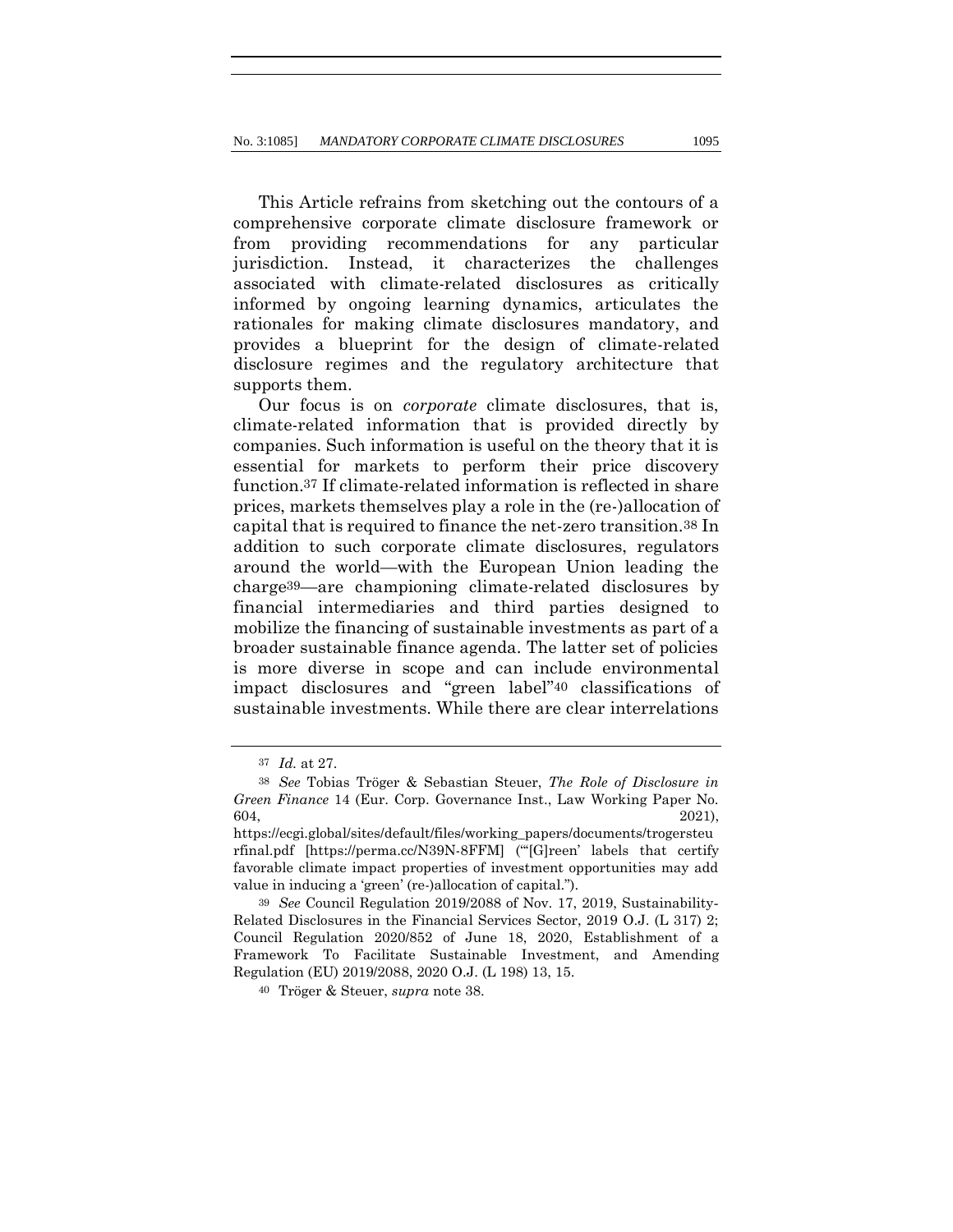between corporate climate disclosures and other climate disclosures—for example, corporate climate disclosures might help ground sustainable finance in sound risk-management practices—we leave disclosure policies instrumental to the promotion of sustainable investment for discussion elsewhere.

This Article proceeds as follows. Part II provides a primer on climate risks, outlining how they impact firms, investors, and other stakeholders. After surveying policy measures in the United States and Europe and describing some of the voluntary initiatives that have pushed the frontier of corporate climate disclosure practices in recent years, Part III outlines the rationales for making climate disclosures mandatory. Part IV discusses the core challenges policymakers face in designing a mandatory climate disclosure framework. Part V concludes.

# II. CLIMATE RISKS AND THEIR RELEVANCE FOR THE PRICE DISCOVERY PROCESS

This Part provides a primer on climate risks, outlines the challenges of identifying and assessing them, and emphasizes how the correct pricing of climate risks is not only essential to efficient capital allocation but also to facilitate the transition to a net-zero economy and to lower the risks to financial stability.

## A. Climate Risks and What We (Do Not) Know About Them

Emerging consensus distinguishes between two major categories of climate risks for firms: "physical risks" and "transition risks."41

"Physical risks" are the risk of damage to assets or operations due to extreme and acute weather events such as droughts, bushfires, floods, and hurricanes, as well as longer-

<sup>41</sup> *See*, *e.g.*, TASK FORCE ON CLIMATE-RELATED FIN. DISCLOSURES, RECOMMENDATIONS OF THE TASK FORCE ON CLIMATE-RELATED FINANCIAL DISCLOSURES  $5-6$  (2017), https://assets.bbhub.io/company/sites/60/2020/10/FINAL-2017-TCFD-Report-11052018.pdf [https://perma.cc/2W4N-J6DK].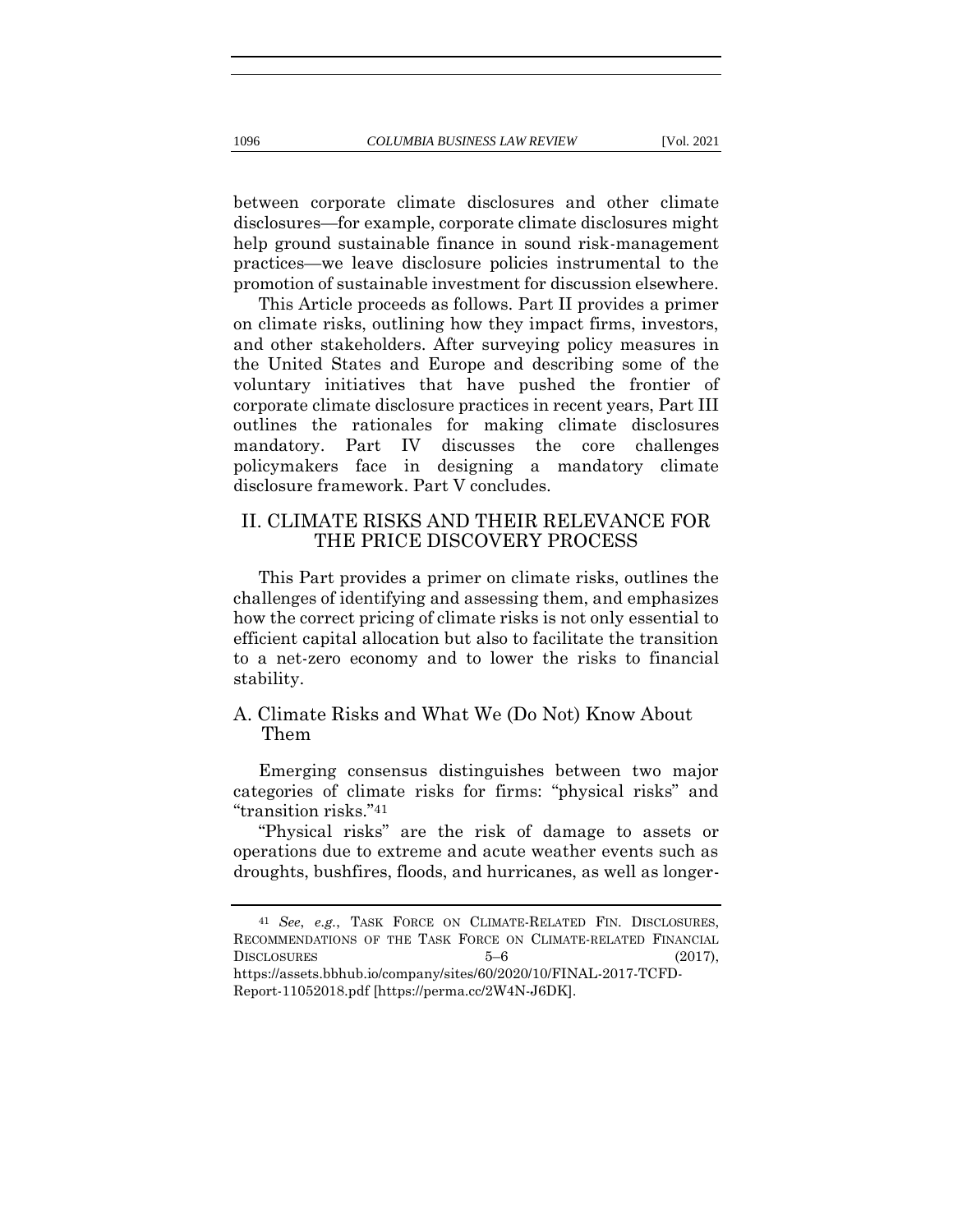term climatic changes, such as rising sea levels.42 In early 2021 alone, examples of such extreme weather events that climate change likely affected include deadly flooding along the river Meuse in Western Europe43 and extreme heat (with record temperatures) in Western North America.44 Similarly, increasingly prolonged dry seasons and more intense evaporation have been significantly lowering water levels in Panama's Lake Gatun, a key part of the Panama Canal, threatening its status as a reliable corridor in international supply chains.45 More dramatic estimates suggest that large parts of the world might, if climate change persists, become unsuitable for human habitation, potentially inviting largescale migration.46 Already, the scale of damage wrought by catastrophic weather events intensified by climate change is exceeding projections of future changes.47 The effects of temperature change are already estimated to be affecting economic activity quite profoundly in many parts of the world.48 Indirect costs that companies incur when adapting to

44 *Western North American Extreme Heat Virtually Impossible Without Human-Caused Climate Change*, WORLD WEATHER ATTRIBUTION (July 7, 2021), https://www.worldweatherattribution.org/western-north-americanextreme-heat-virtually-impossible-without-human-caused-climate-change/ [https://perma.cc/RC2S-5B9W].

45 *Beyond Seasonable Drought: Climate Change Threatens the Panama Canal*, ECONOMIST, Sept. 21, 2019, at 53, https://www.economist.com/theamericas/2019/09/21/climate-change-threatens-the-panama-canal [https://perma.cc/NTJ6-YPKG].

46 *E.g.*, Chi Xu et al., *Future of the Human Climate Niche*, 117 PROC. NAT'L ACAD. SCI. U.S. 11,350, 11,350 (2020), https://www.pnas.org/content/117/21/11350 [https://perma.cc/KCE4-96MS].

47 *See* David J. Frame et al., *The Economic Costs of Hurricane Harvey Attributable to Climate Change*, 160 CLIMATIC CHANGE 271, 278 (2020).

48 *See* Marshall Burke, Solomon M. Hsiang & Edward Miguel, Letter, *Global Non-linear Effect of Temperature on Economic Production*, 527 NATURE 235, 236–37 (2015).

<sup>42</sup> *Id*. at 6.

<sup>43</sup> *See Heavy Rainfall Which Led to Severe Flooding in Western Europe Made More Likely by Climate Change*, WORLD WEATHER ATTRIBUTION (Aug. 23, 2021), https://www.worldweatherattribution.org/heavy-rainfall-whichled-to-severe-flooding-in-western-europe-made-more-likely-by-climatechange/ [https://perma.cc/4VWM-JD6P].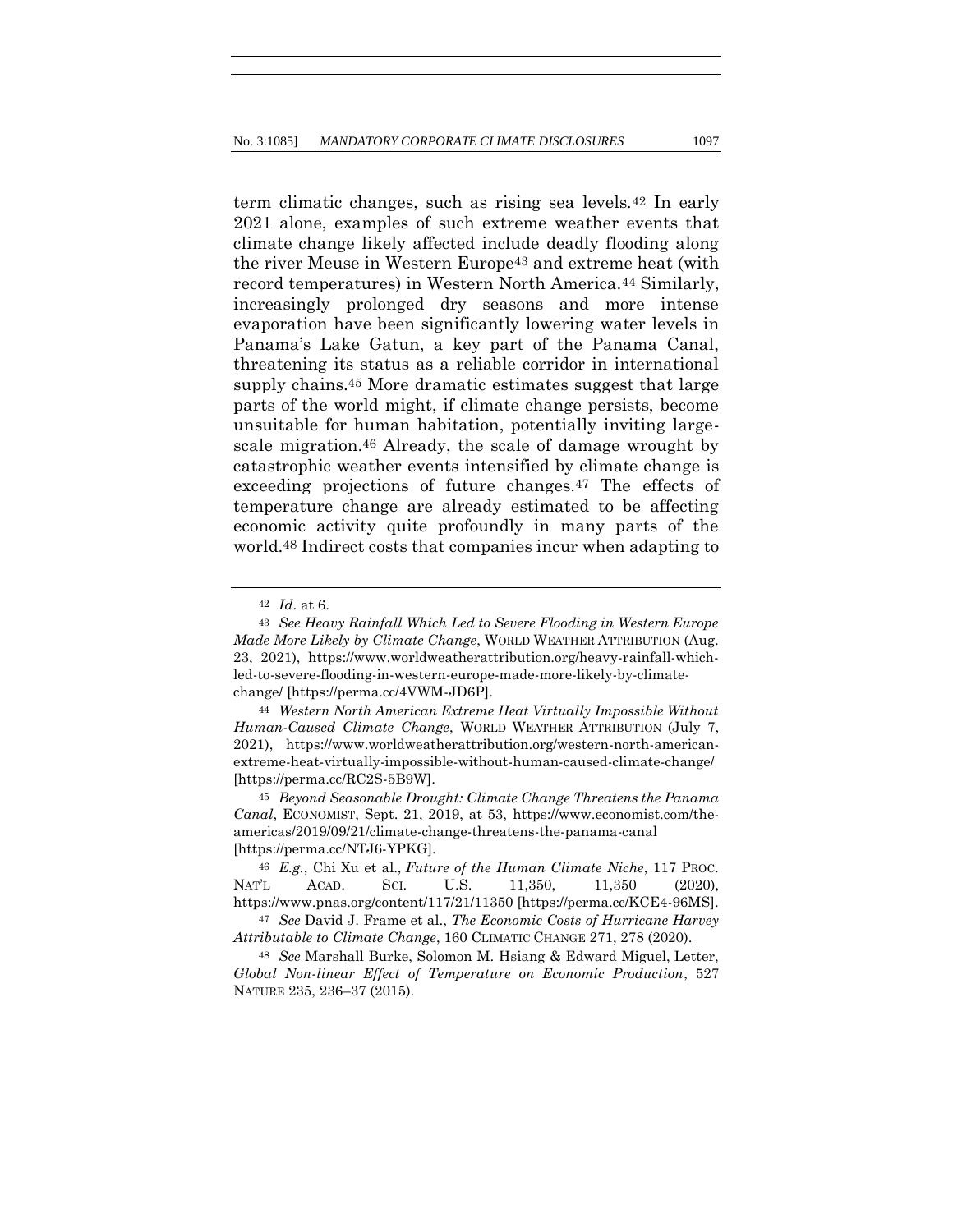these circumstances, like heightened insurance premia or cost of capital, are similarly a materialization of physical risks.49

"Transition risks" arise from society's response to climate change50 and encompass several subcategories, including policy risks (e.g., those stemming from the "potential introduction of stringent carbon-pricing policies that can affect the returns of assets related with carbon-intensive technologies or processes"51), technological risks (e.g., those arising from changes in the costs of clean energy technologies52), market risks (e.g., related to increasing demand for sustainable products), liability risks (such as the risk of damages awards in connection with climate-related litigation,53 or of having to change business model in line with a court ruling mandating emission cuts54), and reputational risks55 (e.g., the risk of being perceived by customers as doing less than competitors to tackle climate change). In short, the

52 Rupert Way, Penny Mealy & J. Doyne Farmer, *Estimating the Costs of Energy Transition Scenarios Using Probabilistic Forecasting Methods* 10– 12 (Inst. for New Econ. Thinking at Oxford Martin School, Working Paper No. 2021-01, 2020.), 2020.

https://www.inet.ox.ac.uk/files/energy\_transition\_cost\_INET\_working\_pap er\_with\_SI1.pdf [https://perma.cc/V8XL-GXVW].

53 *See*, *e.g.*, JOANA SETZER & CATHERINE HIGHAM, GLOBAL TRENDS IN CLIMATE CHANGE LITIGATION: 2021 SNAPSHOT 5–7 (2021), https://www.lse.ac.uk/granthaminstitute/wp-

content/uploads/2021/07/Global-trends-in-climate-change-litigation\_2021-

snapshot.pdf [https://perma.cc/4CVX-FP3M] (providing an overview of global trends on climate litigation).

55 CONDON ET AL, *supra* note 34, at 6.

<sup>49</sup> CONDON ET AL., *supra* note 34, at 3.

<sup>50</sup> TASK FORCE ON CLIMATE-RELATED FIN. DISCLOSURES, *supra* note 41, at 5.

<sup>51</sup> Christos Karydas & Anastasios Xepapadeas, *Pricing Climate Change Risks: CAPM with Rare Disasters and Stochastic Probabilities* 1 (Ctr. of Econ. Rsch. at ETH Zurich, Working Paper No. 19/311, 2019), https://papers.ssrn.com/sol3/papers.cfm?abstract\_id=3324499 (on file with the Columbia Business Law Review) (footnote omitted).

<sup>54</sup> On May 26, 2021, the Hague District Court ordered Royal Dutch Shell to cut its greenhouse gas emissions by forty-five percent by 2030 relative to 2019, across all activities. *See* Rb. Den Haag 26 mei 2021, NJ 2021, C/09/571932 m.nt. (Milieudefensie et al./ Royal Dutch Shell plc.) (Neth.).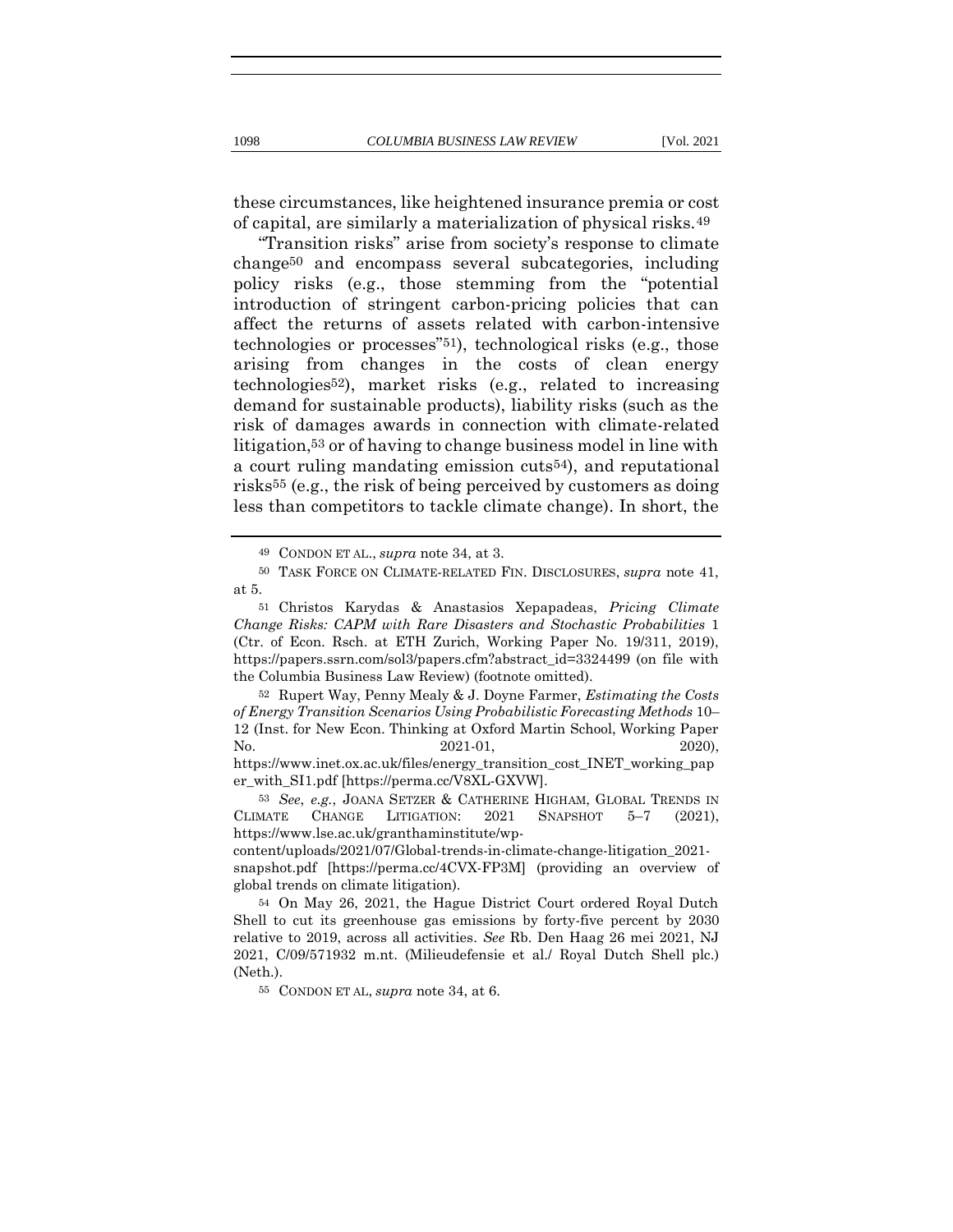net-zero transition stipulated by the Paris Agreement is bound to create winners and losers. Companies' actions, and their relationship to the actions taken by others, will determine how each of them will fare. For instance, the combustion of fossil fuel reserves currently on the books of companies would emit more carbon into the atmosphere than transition pathways consistent with the Paris Agreement envisage56 and there is a surplus of assets (e.g., refineries, power plants) that use them.57 As progress is made in the direction of a net-zero economy, these assets are likely to become stranded.58

Although investors and regulators acknowledge the salience of climate risks,<sup>59</sup> quantifying their financial impacts is complicated. In large part, this has to do with several distinctive features of climate risks, which also have a bearing

<sup>56</sup> *See*, *e.g.*, Dan Welsby et al., *Unextractable Fossil Fuels in a 1.5 °C World*, 597 NATURE 230, 230–34 (2021); Cameron Hepburn et al., *Resilient and Inclusive Prosperity Within Planetary Boundaries*, CHINA & WORLD ECON., Sept–Oct. 2014, at 76, 81.

<sup>57</sup> *See* Alexander Pfeiffer et al., *The '2°C Capital Stock' for Electricity Generation: Committed Cumulative Carbon Emissions from the Electricity Generation Sector and the Transition to a Green Economy*, 179 APPLIED ENERGY 1395, 1395–96 (2016).

<sup>58</sup> *See, e.g.*, Ben Caldecott, Editorial, *Introduction to Special Issue: Stranded Assets and the Environment*, 7 J. SUSTAINABLE FIN. & INV. (SPECIAL ISSUE) 1, 3 (2017)]; Mercure et al., *supra* note 27, at 591–92; Lucas Kruitwagen et al., Asset-Level Transition Risk in the Global Coal, Oil, and Gas Supply Chains 4 (Feb. 10, 2021) (unpublished manuscript), https://ssrn.com/abstract=3783412 (on file with the Columbia Business Law Review).

<sup>59</sup> *See, e.g.*, Tchrs. Ins. & Annuity Assoc, of Am., Comment Letter on Public Input Welcomed on Climate Change Disclosures (June 11, 2021), https://www.sec.gov/comments/climate-disclosure/cll12-8907502-

<sup>244231.</sup>pdf [https://perma.cc/MP5L-QUKK] ("[W]e believe that climate risk is inherently material and related to a company's financial health[.]"); Allison Herren Lee, *Statement: Public Input Welcomed on Climate Change Disclosures*, U.S. SEC & EXCH. COMM'N (Mar. 15, 2021) https://www.sec.gov/news/public-statement/lee-climate-change-disclosures [https://perma.cc/ES5V-BL97].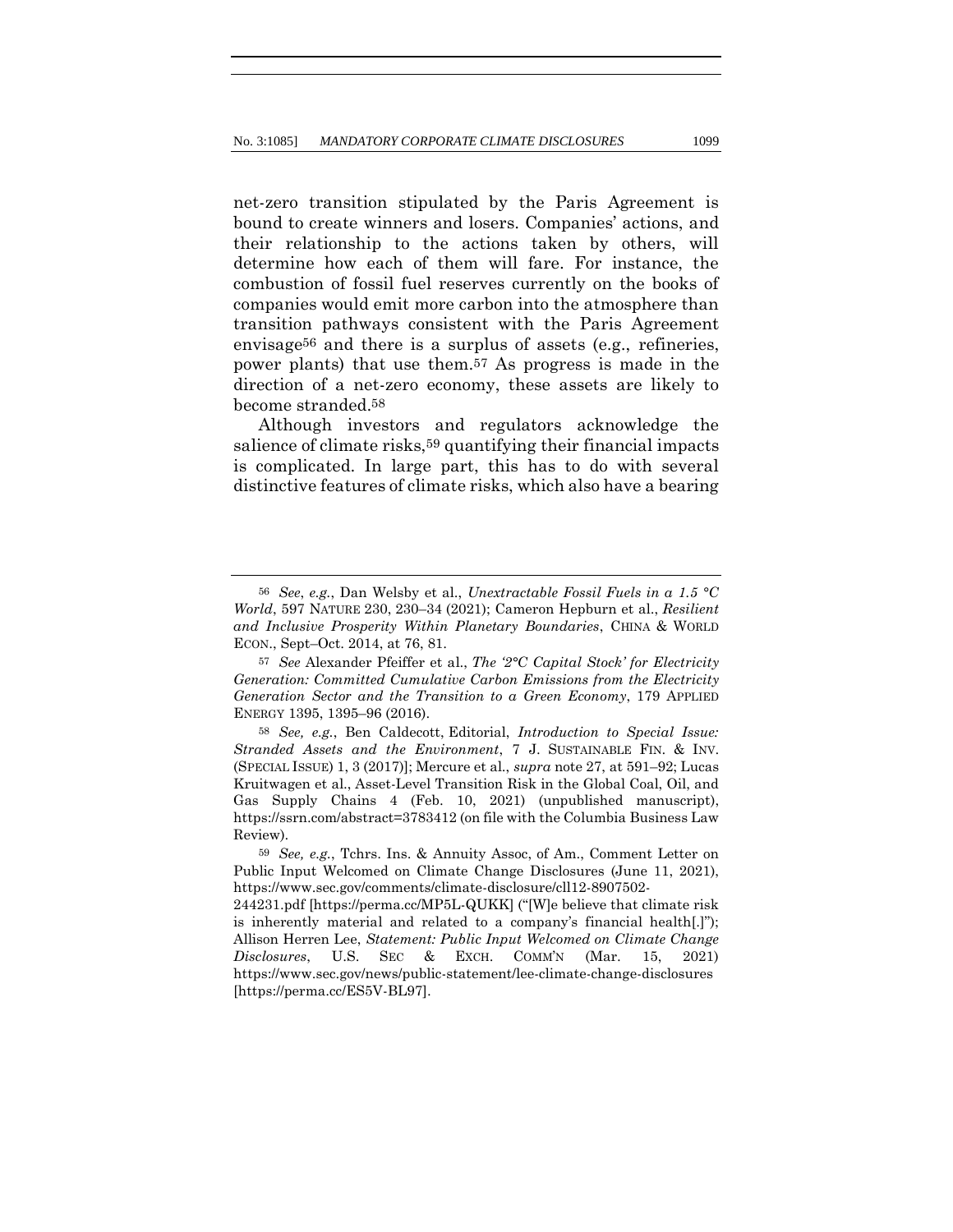on why and how firms' exposure to them should be disclosed.60 Four such features stand out.

First, climate risks will play out over long time horizons, exceeding those used in traditional business and investment planning.61 While action to tackle climate change is needed now, its' disastrous effects will materialize over decades and centuries. Combined with the uncertainty of outcomes, both in terms of the magnitude (which depends on future emissions) and the location of impacts,62 distance in time makes any attempt to incorporate the full extent of climate risks into stock prices extremely difficult.

Second, climate risks are exceedingly difficult to model. They are characterized by significant feedback and threshold effects, non-linearities, fat-tailed distributions of outcomes, and non-equilibrium (often chaotic) dynamics.63 Particularly in a context of transition, both climate and social systems may exhibit tipping points that can lead to large, long-term, abrupt and possibly irreversible changes.64 The transition pathway, in particular, is a function of itself—there are bound to be strong economic feedback effects driven, for example, by economic complementarities or learning effects. To illustrate, while fossil fuel prices have remained roughly constant in real terms for more than a century, the cost of renewable energy has become substantially cheaper as the technology matures, with the real costs of photovoltaic energy declining more than a thousand-fold since its introduction in 1958.65 Accurately

<sup>60</sup> *See* TASK FORCE ON CLIMATE-RELATED FIN. DISCLOSURES, GUIDANCE ON RISK MANAGEMENT INTEGRATION AND DISCLOSURE 5 (2020), https://assets.bbhub.io/company/sites/60/2020/09/2020-TCFD\_Guidance-Risk-Management-Integration-and-Disclosure.pdf [https://perma.cc/5MZX-BJR3].

<sup>61</sup> *See, e.g.*, Carney, *supra* note 24, at 4.

<sup>62</sup> *See, e.g.*, Tanya Fiedler et al., Perspective, *Business Risk and the Emergence of Climate Analytics*, 11 NATURE CLIMATE CHANGE 87, 90 (2021).

<sup>63</sup> Hepburn et al., *supra* note 56, at 84–85.

<sup>64</sup> *See, e.g.*, Timothy M. Lenton et al., *Tipping Elements in the Earth's Climate System*, 105 PROC. NAT'L ACAD. SCI. 1786, 1786 (2008); J. Doyne Farmer et al., *Sensitive Intervention Points in the Post-Carbon Transition,* 364 SCI. 132, 132 (2019).

<sup>65</sup> *See, e.g.*, Way et al., *supra* note 52, at 3.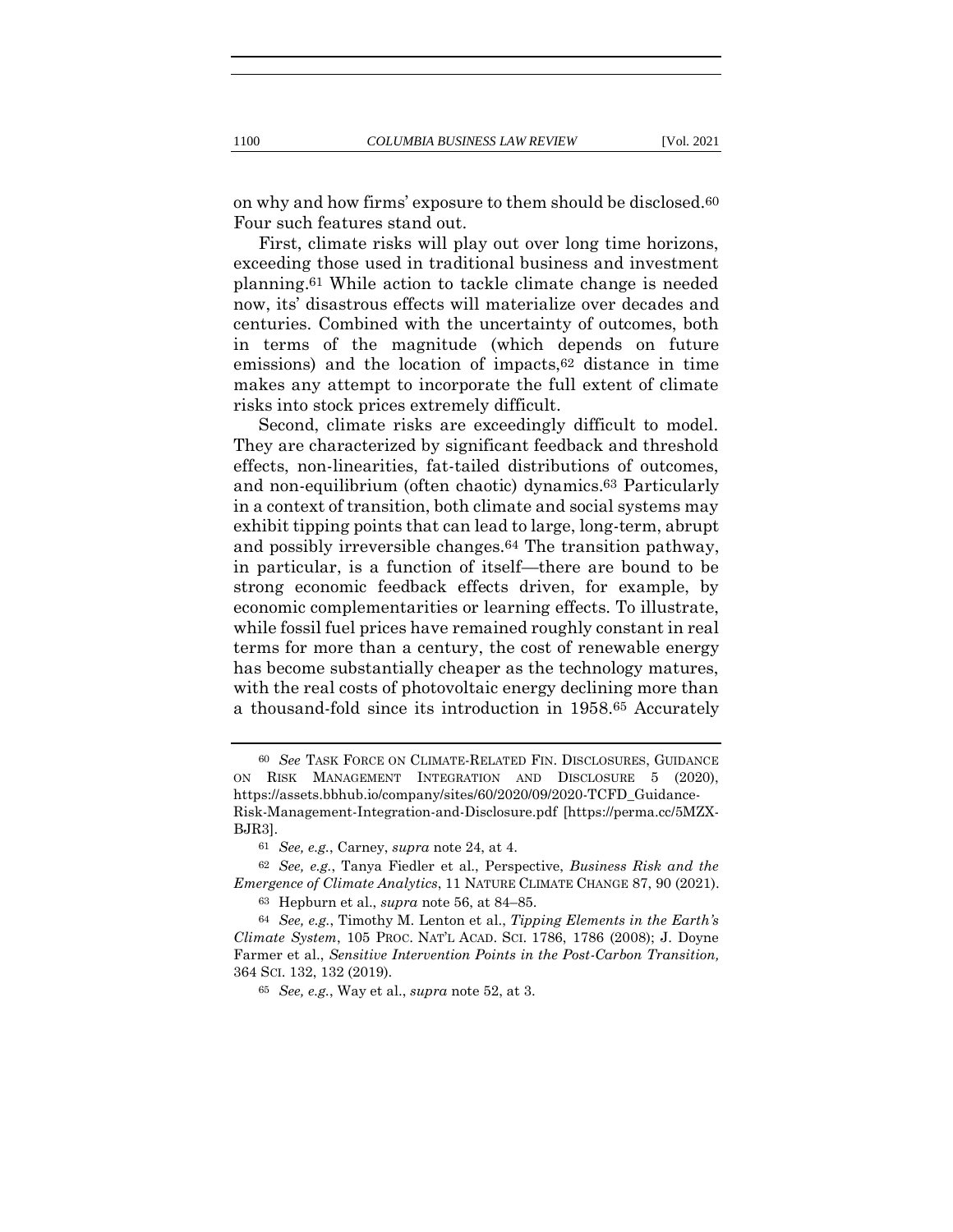modeling these dynamics is a major challenge and not one for which traditional micro- and macroeconomic tools (rational expectations, market equilibrium, and representative agents) are well-equipped.66 To compound matters, the number of known unknowns characterizing the transition is daunting: to name but a few, transition policies, adaptation strategies, development of critical technologies, changing markets, changing consumer preferences make patterns of transition extremely hard to anticipate.

Third, climate risks are interconnected across physical space, socio-economic networks and financial systems, with complex relationships between and within all of them.67 Intuitively, the more effectively we manage the transition to net-zero emissions, the less likely it is that the climate will change further. While that would likely imply higher transition risks and correspondingly lower physical risks, any intermediate outcome during the transition process is likely to imply not only the materialization of both risks but also hard-to-predict ways in which one type of risk will affect the other. Making matters worse, the climate risks facing different economies, geographies, sectors, and firms vary, meaning that each of these actors will likely be affected differently. These qualities aggravate the already daunting modeling challenges, because they can only be handled with an integrated modeling approach across systems and scales that, so far, has not been developed.68

Fourth, the phenomena underlying climate risks are novel. Many of their effects are without precedent—historical data is not necessarily a useful predictor for future probabilities.69

69 *See, e.g.*, Carney, *supra* note 24, at 8 ("[P]ast is not prologue and . . . the catastrophic norms of the future can be seen in the tail risks of today.").

<sup>66</sup> *See, e.g.*, J. Doyne Farmer et al., *A Third Wave in the Economics of Climate Change*, 62 ENV'T RES. ECON. 329, 334, 336–37 (2015).

<sup>67</sup> TASK FORCE ON CLIMATE-RELATED FIN. DISCLOSURES, s*upra* note 60, at 5 tbl.C1 ("Such interconnected risks are often characterized by knock-on effects and systemic effects, requiring a multidimensional perspective to assess the short-, medium-, and long-term implications for a company."); *see also* Kruitwagen et al., *supra* note 58, at 2.

<sup>68</sup> *See, e.g.*, Farmer et al., *supra* note 52, at 334, 336–37.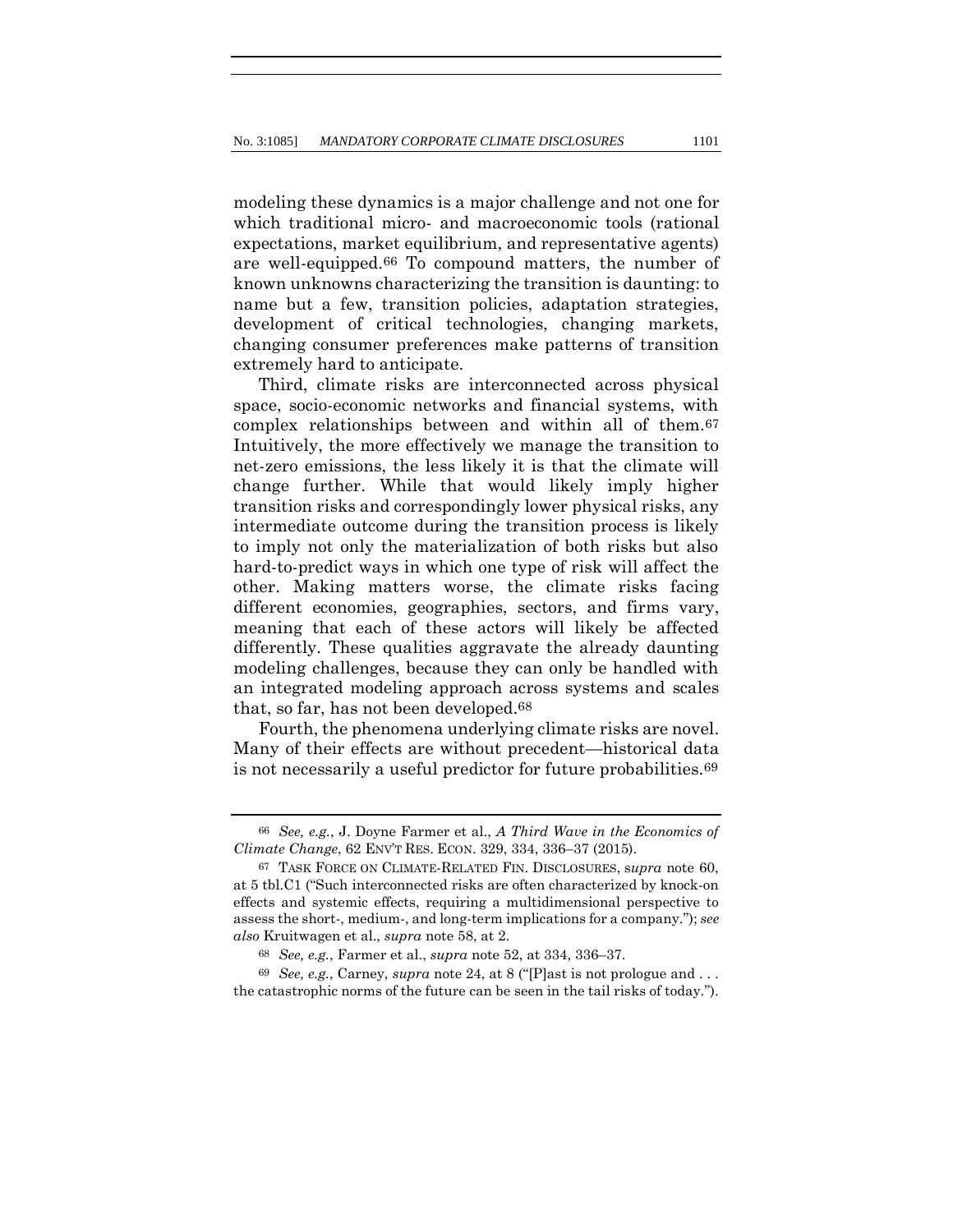In short, uncertainty in the sense first described by Frank Knight (whereby it is not possible to assign a probability to a future state)70 is a core characteristic of climate change and the net-zero transition. This makes reliance on probabilistic modeling methods problematic,71 complicating efforts to put a price on climate risks.72 Ultimately, although climate risks are economically significant, there is scientific uncertainty compounded by economic and policy uncertainty about when, how, and to what degree climate change will affect individual firms, not to mention the world and our economies. And while our understanding of these issues is rapidly advancing, our sense of the desired information set to evaluate corporate climate risks will remain as dynamic as the risks themselves.

That does not mean climate risks are currently impossible to assess and should be assumed away when pricing securities. While markets may fail to correctly price any sufficiently new and impactful phenomenon, (more) information about it is no less relevant. On the contrary, greater levels of disclosure will both be valuable in their own right and, perhaps as importantly, increase the speed of the learning process. Having richer and more comprehensive information on climate risks can only improve our understanding of such risks' economic implications and narrow uncertainties about the magnitude of these risks.

### B. Do Markets Price Climate Risks?

Given these characteristics of climate risks (long time horizon, novelty, complexity, non-linearity and dynamic nature), it is unsurprising that markets struggle to price them correctly. The Network for Greening the Financial System, a coalition of Central Banks and Supervisors, published a report

<sup>70</sup> FRANK H. KNIGHT, RISK, UNCERTAINTY AND PROFIT 225 (1921).

<sup>71</sup> *See, e.g.*, Cameron Hepburn & J. Doyne Farmer, *Less Precision, More Truth: Uncertainty in Climate Economics and Macroprudential Policy*, *in* HANDBOOK ON THE ECONOMICS OF CLIMATE CHANGE 420, 435 (Graciela Chichilnisky & Armon Rezai eds., 2020).

<sup>72</sup> *See, e.g.*, Ilhan et al., *supra* note 26, at 1540 (noting that the financial impact of future climate regulation is difficult to quantify).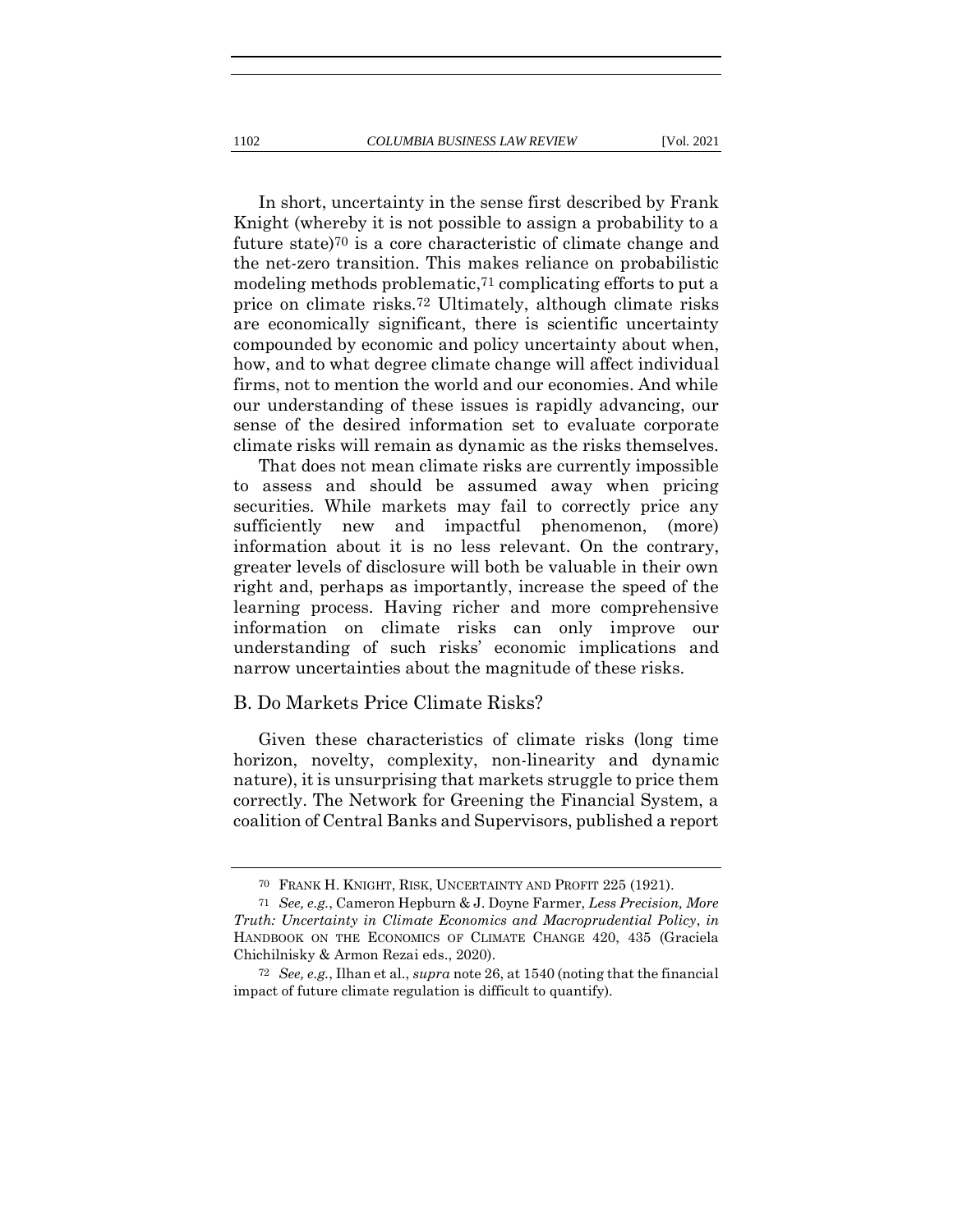in 2019 noting that there is "a strong risk that climate-related financial risks are not fully reflected in asset valuations."73 Isabel Schnabel, an Executive Board Member of the European Central Bank, similarly emphasized that there is "broad agreement that climate risks continue to be mispriced in financial markets."74 Leaders of the largest financial institutions, like BlackRock's Larry Fink,75 agree. Investors have voiced concerns about the lack of climate data they can access and financial intermediaries have started improving their climate risk data and models.76 Empirical analyses, too, have found repeatedly that financial markets do not accurately price climate risks.77 It is worth pointing out that

75 *See, e.g.*, Letter from Larry Fink, Chairman & Chief Exec. Officer, BlackRock, to CEOs (Jan. 26, 2021), https://www.blackrock.com/corporate/investor-relations/larry-fink-ceoletter [https://perma.cc/UN6E-LQPG].

76 *See, e.g.*, Billy Nauman & Anna Gross, *Credit Rating Agencies Focus on Rising Green Risks*, FIN. TIMES (Nov. 26, 2019), https://www.ft.com/content/45d721ee-1036-11ea-a7e6-62bf4f9e548a (on file with the Columbia Business Law Review).

<sup>73</sup> CENT. BANKS & SUPERVISORS NETWORK FOR GREENING THE FIN. SYS., A CALL FOR ACTION: CLIMATE CHANGE AS A SOURCE OF FINANCIAL RISK 2 (2019),

https://www.ngfs.net/sites/default/files/medias/documents/synthese\_ngfs-2019\_-\_17042019\_0.pdf [https://perma.cc/Q5CH-PHUZ].

<sup>74</sup> Isabel Schnabel, Member of Exec. Bd., Eur. Cent. Bank., Speech at the European Sustainable Finance Summit: When Markets Fail—The Need for Collective Action in Tackling Climate Change (Sept. 28, 2020), https://www.ecb.europa.eu/press/key/date/2020/html/ecb.sp200928\_1~268b 0b672f.en.html [https://perma.cc/EPL4-RKH5].

<sup>77</sup> *See* Condon, *supra* note 25, at 12–13 (describing various empirical analyses); *see also* Sautner et al., *supra* note 26, at 1 ("[A]dditional evidence is needed to more fully understand how climate-related risks and opportunities affect stock returns and risks."); Ilhan et al., *supra* note 26 ("[U]ncertainty makes it difficult for investors to quantify the impact that future climate regulation will have on firms in terms of large drops in stock prices or general increases in volatility."). However, some degree of pricing of carbon emissions does appear already to take place. *See* Patrick Bolton & Marcin Kacperczyk, *Do Investors Care About Carbon Risk?*, 142 J. FIN. ECON. 517, 548 (2021) (reporting that stocks of firms with higher carbon emissions earn higher returns, not explicable by other known return predictors).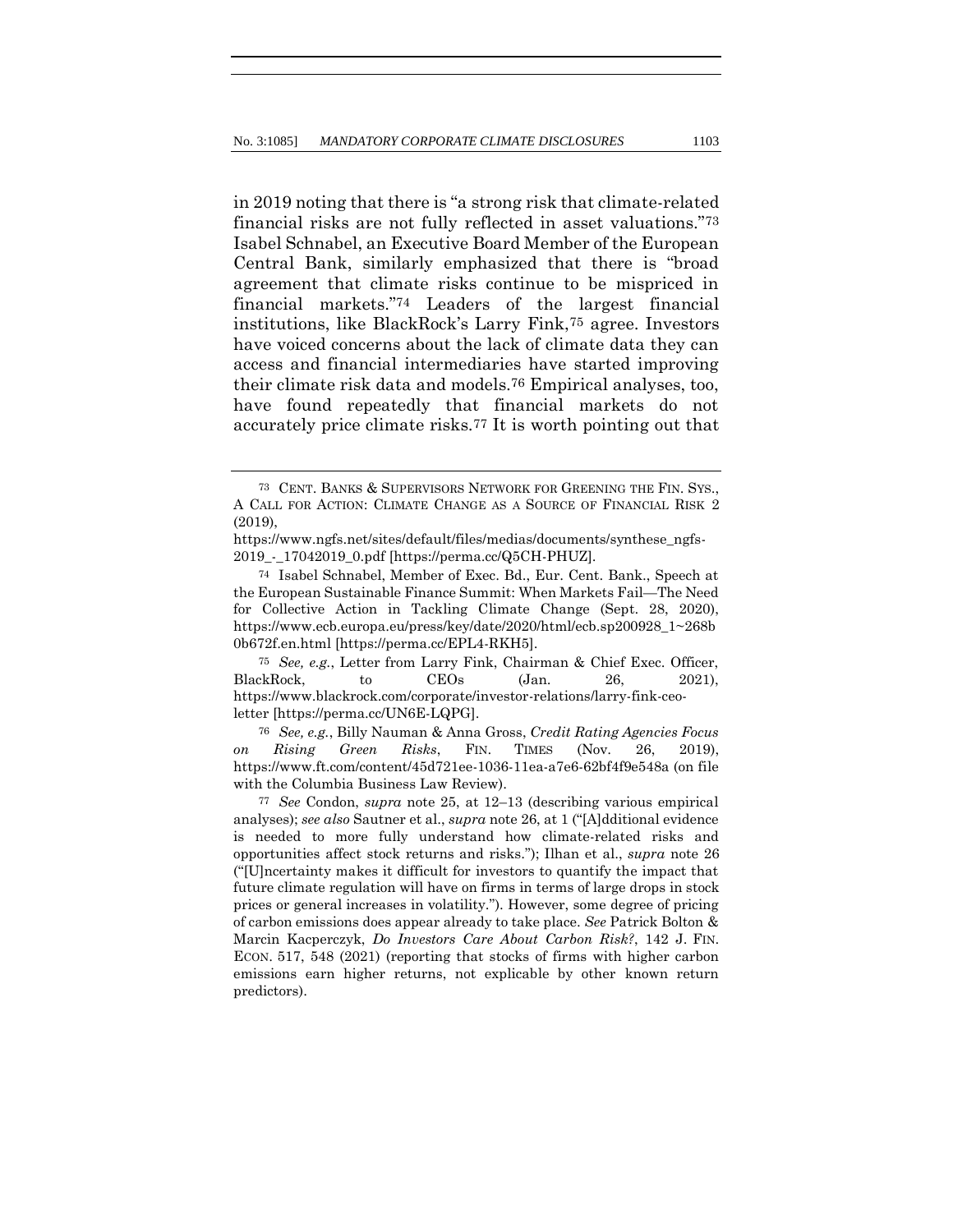evidence of mispricing goes both ways, with some pockets of the market underestimating climate risks78 and others overestimating it.79 This may be because of the uncertainties that impede the quantification of climate risks.80 But uncertainty is not the whole story; even climate risks that are known or could be known appear not fully to be priced. In a recent article, Madison Condon forcefully argues that a lack of asset-level data and appropriate modeling techniques are part of the problem.81

#### C. The Functions of Corporate Climate Disclosures

Mispricing harms investors and leads to misallocation of capital.82 That, in turn, affects the net-zero transition—the full pricing of both climate change effects and the timing and outcomes of the transition to carbon neutrality would avoid overinvestment in projects that are unprofitable or unsustainable.83 Further, better pricing and capital allocation would support the innovation that is needed to realize a netzero transition. Transition risk scenario planning, for example, would help market participants identify opportunities for investment in transition-related services.84

<sup>78</sup> Hong et al., *supra* note 15, at 280 (finding that food stock prices underreact to climate change risks).

<sup>79</sup> Shashwat Alok, Nitin Kumar & Russ Wermers, *Do Fund Managers Misestimate Climate Disaster Risk?*, 33 REV. FIN. STUD. 1146, 1146 (2020) (finding that "managers within a major disaster region underweight disaster zone stocks to a much greater degree than distant managers and that this aversion to disaster zone stocks is related to a salience bias that decreases over time and distance from the disaster, rather than to superior information possessed by close managers").

<sup>80</sup> *See supra* Section II.A.

<sup>81</sup> Condon, *supra* note 25, at 16–18. Other factors include model risk and latent risk, misaligned incentives of corporate leadership, myopic shareholders and market structure, misinformation and biases, and political opposition and regulatory capture. *Id*. at 17–39.

<sup>82</sup> *See, e.g.*, Mercure et al., *supra* note 27, at 591.

<sup>83</sup> Condon, *supra* note 34, at 40–42 (2020).

<sup>84</sup> *See* TASK FORCE ON CLIMATE-RELATED FIN. DISCLOSURES, THE USE OF SCENARIO ANALYSIS IN DISCLOSURE OF CLIMATE-RELATED RISKS AND  $O$ PPORTUNITIES  $2-4$  (2017),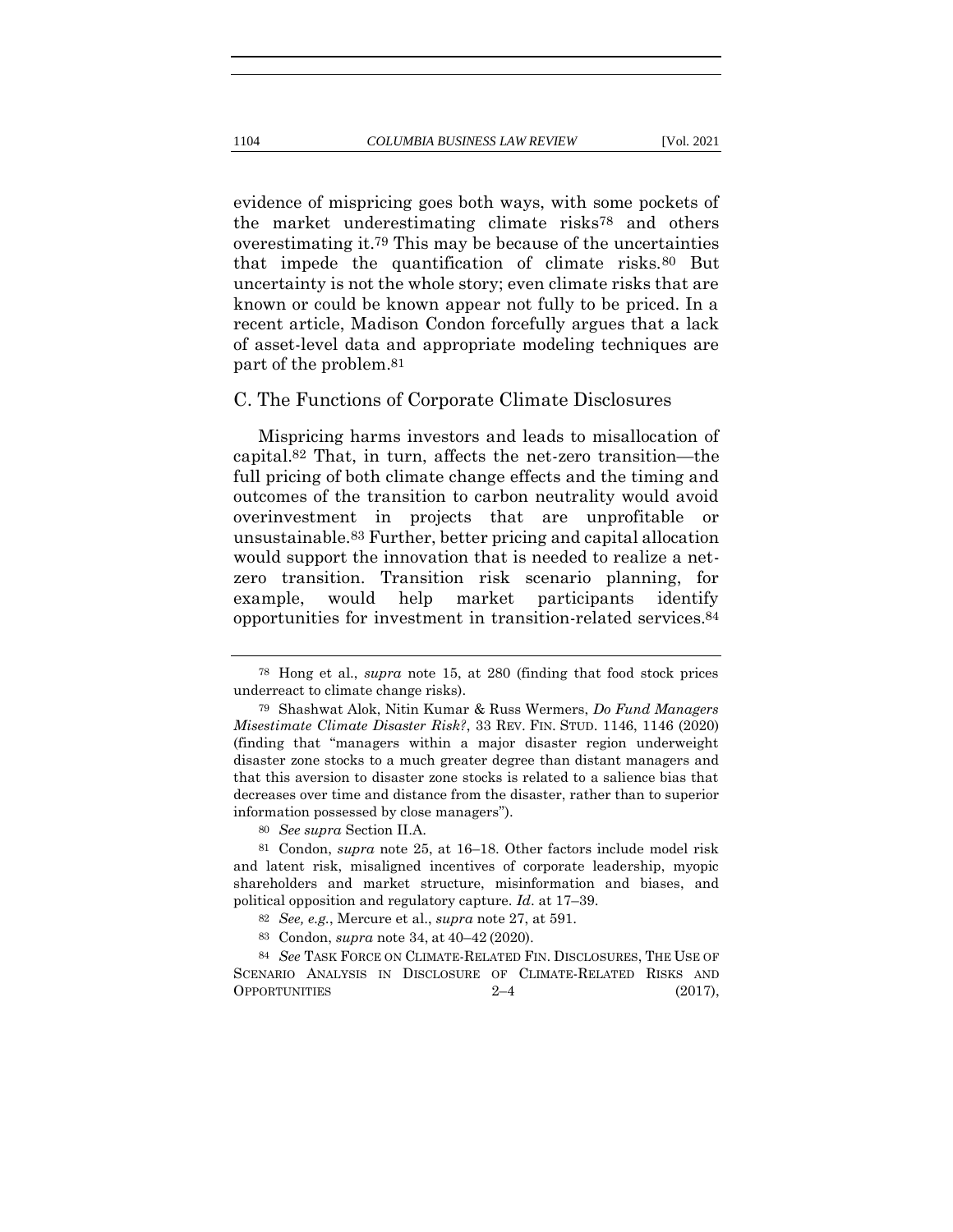Finally, better pricing and capital allocation mean that financial markets can amplify the effectiveness of climate policies and of firms' transition plans.85

Improved insight into climate risks would also promote financial stability.86 Climate risks may pose direct risks to financial stability—for example, if a climate tipping point causes a sudden change in climate conditions which causes extreme weather, leading to large and correlated drops in economic output.87 However, as research from the U.S. Federal Reserve has pointed out, climate risks may also pose indirect risks to financial stability by "increas[ing] financialsystem vulnerabilities through losses to levered financial intermediaries, disruption in financial market functioning, or sudden repricing of large classes of assets."88 Mark Carney, former Governor of the Bank of England and current United Nations Special Envoy for Climate Action and Finance, has referred to the latter risk as a climate-induced "Minsky moment:"89 if climate risks were to be suddenly recognized, for example, because of some external (climate change or policy-

88 *Id*.

https://assets.bbhub.io/company/sites/60/2020/10/FINAL-TCFD-Technical-Supplement-062917.pdf [https://perma.cc/9FKE-LFUR].

<sup>85</sup> Incidentally, disclosures can themselves contribute to the feedback effects that are needed to push governments and markets in the direction of carbon neutrality by revealing information to markets about the costs of inaction. *See* Farmer et al., *supra* note 52, at 132–33.

<sup>86</sup> *See* FIN. STABILITY BD., THE AVAILABILITY OF DATA WITH WHICH TO MONITOR AND ASSESS CLIMATE-RELATED RISKS TO FINANCIAL STABILITY 5 (2021), https://www.fsb.org/wp-content/uploads/P070721-3.pdf [https://perma.cc/69AV-V9W8].

<sup>87</sup> *See, e.g.*, Celso Brunetti et al., *Climate Change and Financial Stability*, BD. OF GOVERNORS OF THE FED. RSRV. SYS. (Mar. 19, 2021), https://www.federalreserve.gov/econres/notes/feds-notes/climate-changeand-financial-stability-20210319.htm [https://perma.cc/6D7C-HMMH].

<sup>89</sup> *See* Open Letter from Mark Carney, Governor, Bank of Eng., François Villeroy de Galhau, Governor, Banque de France & Frank Elderson, Chair, Network for Greening the Fin.Serv. (Apr. 17, 2019), https://www.bankofengland.co.uk/news/2019/april/open-letter-on-climaterelated-financial-risks [https://perma.cc/J4P9-ZUUW].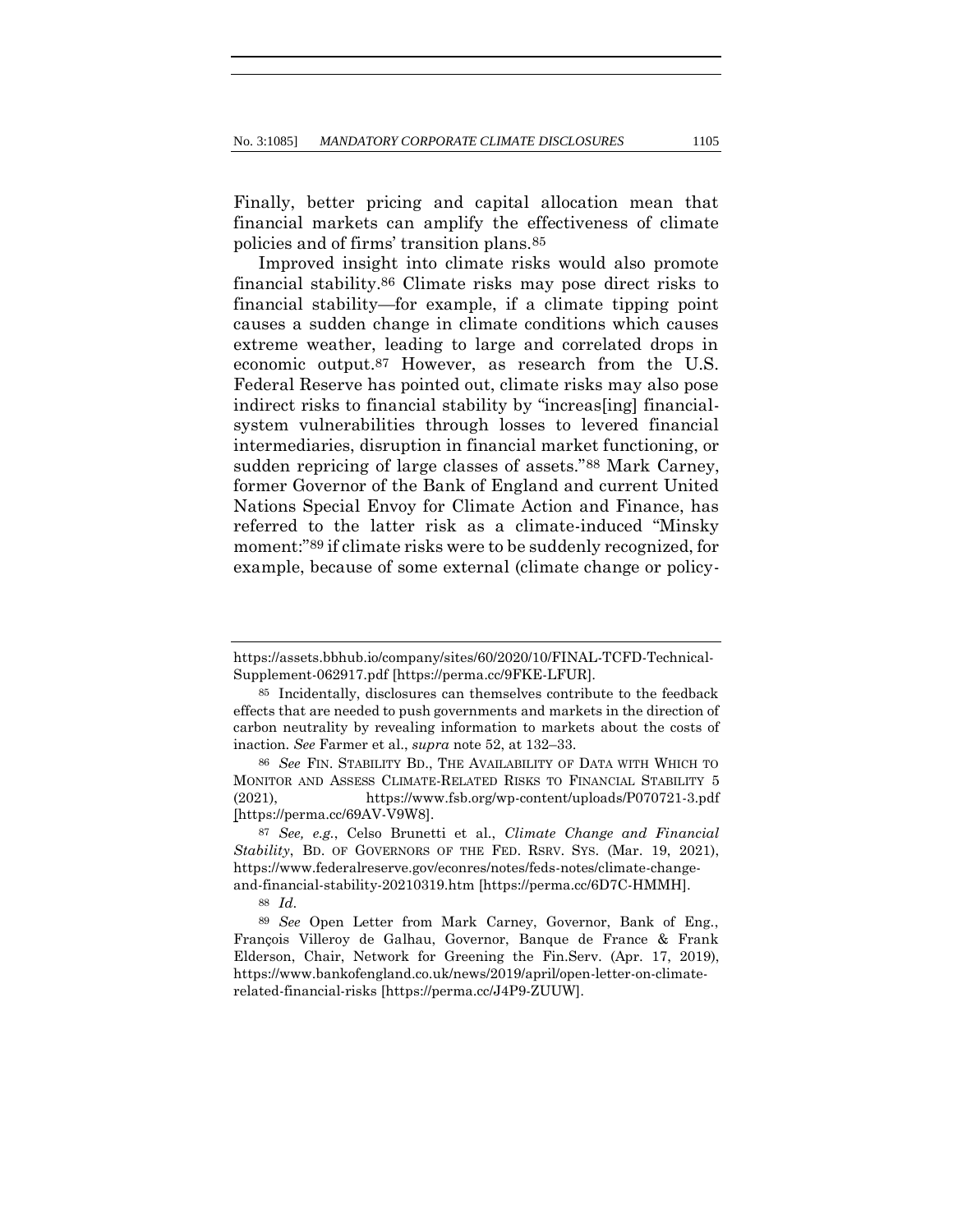induced) shock,90 a large-scale asset revaluation might ensue, which in turn might disrupt the valuation and operations of key financial institutions, threatening financial stability.91 "A lack of transparency across [market] participants . . . could cause climate-related risks to build up in hidden pockets, embedding vulnerabilities that could result in cascading losses in the event of large-scale adverse weather outcomes or other shocks to asset valuations."92 Greater disclosure on climate risk could help smoothen the adjustment pathway and avoid such valuation cliff edges—or at the very least help

contingencies. Finally, climate-related disclosures can be a catalyst of (or even a prerequisite for) the much-needed learning dynamics on climate risk. By inducing companies to gather and share climate information to the market, disclosures will raise further questions with market participants and policymakers and further increase the demand for climate disclosures.93

markets and supervisors prepare for a range of potential

\* \* \* \*

To recap, climate risks are understood to be material, even if scientific and policy uncertainties remain around their exact manifestation. These uncertainties are themselves aggravated by insufficient data availability. Understanding climate risks is important for investors and other corporate stakeholders. Without appropriate levels of corporate climate risk information, the pricing mechanism does not function adequately and capital is misallocated. The salient question thus becomes: how can we make sure that sufficient

<sup>90</sup> *See* Lael Brainard, Member, Bd. Of Governors of the Fed. Rsrv. Sys., Remarks at Transform Tomorrow Today Conference: Financial Stability Implications of Climate Change 1 (Mar. 23, 2021), https://www.federalreserve.gov/newsevents/speech/files/brainard20210323 a.pdf [https://perma.cc/J4P9-ZUUW].

<sup>91</sup> *See*, *e.g.*, Mark Carney, *Fifty Shades of Green*, FIN. & DEV., Dec. 2019, at 13. For several financial stability implications of climate change, see Brainard, *supra* note 90, at 1, 5.

<sup>92</sup> Brainard, *supra* note 90, at 6.

<sup>93</sup> Farmer et al., *supra* note 52, at 132-133 (listing climate disclosures as a potential "sensitive intervention point[]").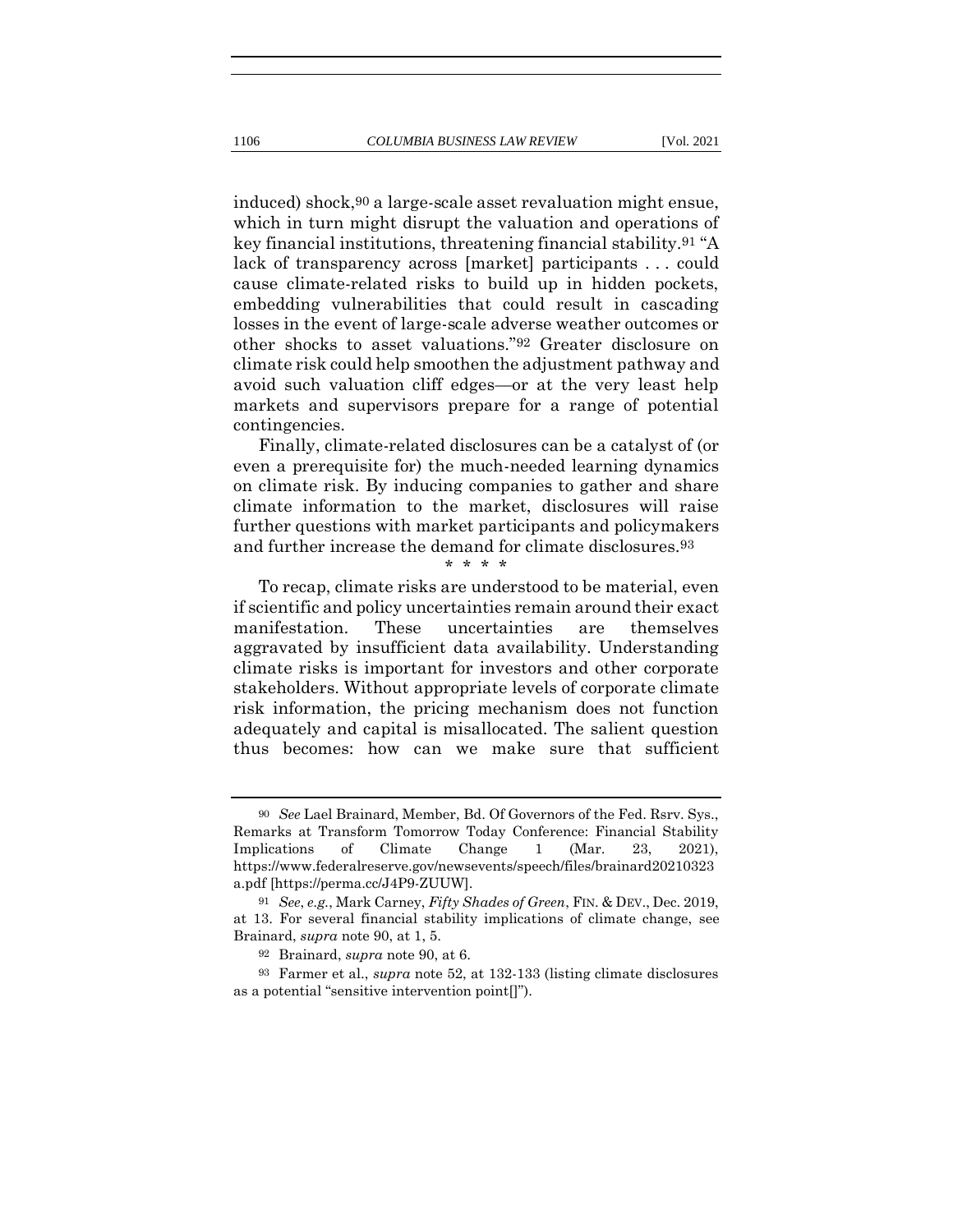information on corporate climate risks is available for these goals?

# III. THE CASE FOR MANDATORY CORPORATE CLIMATE DISCLOSURES

Because of its unique characteristics, climate risk analysis requires data that is unusual in financial analysis.94 Some of this data is publicly available from newspapers, social media, or scientific analysis. Other relevant data, while not readily available to investors, can be obtained without assistance from companies. One example is geospatial satellite data, which can be used to spot the location of assets, which in turn enables localized climate risk analysis.95 Such analysis is useful to evaluate both physical climate risks like flooding (is this factory located in a prospective flood zone?), bushfires (could the supply to and from this factory be inhibited in the dry season?), or water temperatures (does this power plant have access to enough water of a sufficiently cool temperature to be able to cool its equipment?), and transition risks (firms lacking emissions abatement that are located in regions with high population density and serious air pollution face a higher risk of being regulated, required to install abatement technologies, or forced to cease operations).96

Most information necessary to evaluate corporate climate risks, however, can only be made available by the company itself. Think, for example, about the pricing assumptions that underpin a company's strategies<sup>97</sup> or its emissions levels. In

<sup>94</sup> Condon, *supra* note 25, at 4–5.

<sup>95</sup> *See* SUSTAINABLE FIN. PROGRAMME, CLIMATE RISK ANALYSIS FROM SPACE: REMOTE SENSING, MACHINE LEARNING, AND THE FUTURE OF MEASURING CLIMATE-RELATED RISK 21 (2018) https://www.smithschool.ox.ac.uk/research/sustainablefinance/publications/Remote-sensing-data-and-machine-learning-inclimate-risk-analysis.pdf [https://perma.cc/8AUY-XN6G].

<sup>96</sup> *Id*. at 10.

<sup>97</sup> To illustrate this point, a report from Sarasin & Partners suggested that European oil and gas companies might systemically overstate the capital and profits because they assume overly optimistic long-term oil price developments that are not aligned with international commitments to phase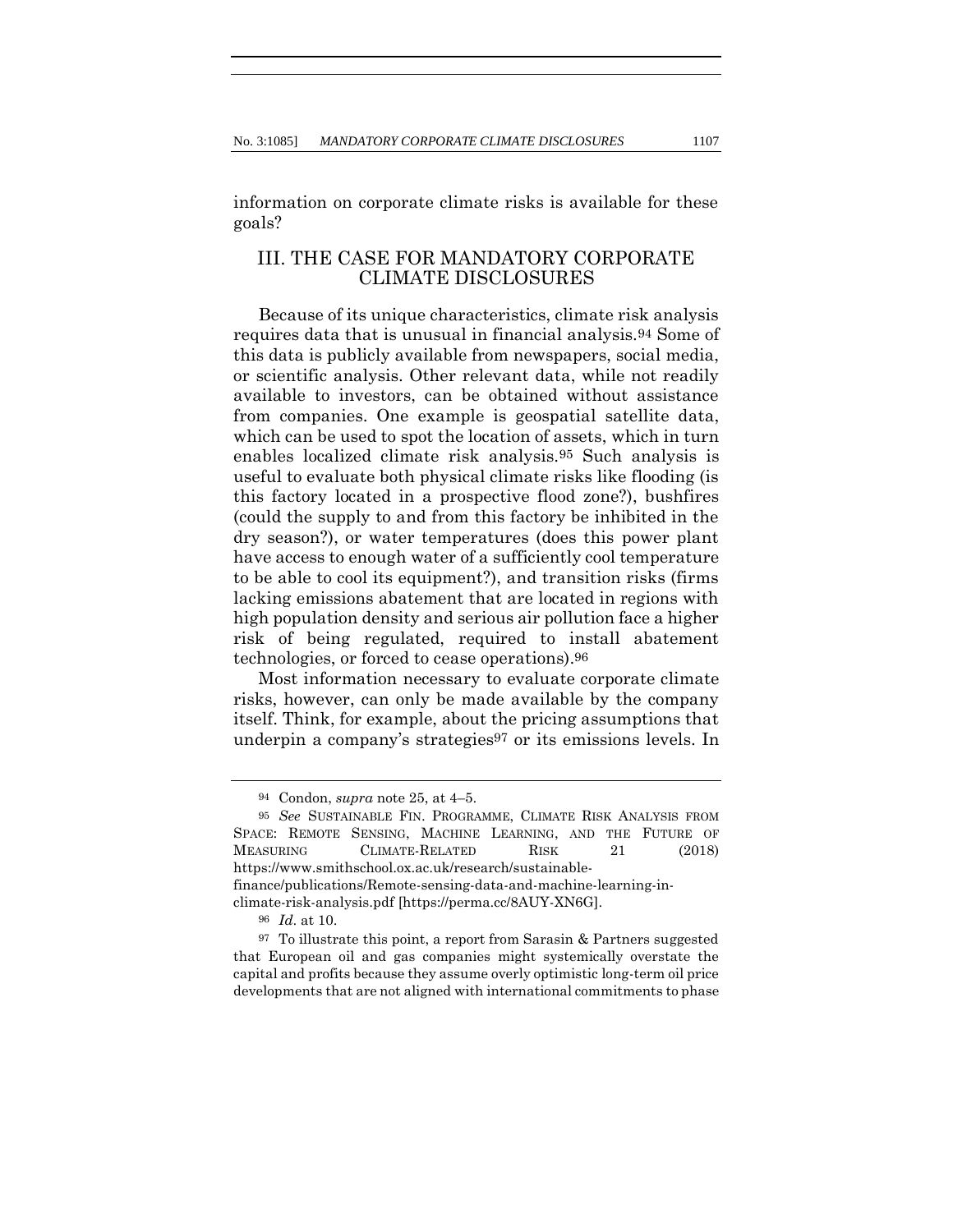this Part, we first briefly describe the current regulatory framework on corporate climate disclosures in the United States and Europe, as well as the most important voluntary reporting frameworks—particularly the one devised by the Task Force on Climate-related Financial Disclosures (TCFD). We show that these regulatory and voluntary frameworks fall short, with the implication that the information environment around corporate climate risks is incomplete. This leads us to make the case for (broader) mandatory climate-related disclosures—a case that is grounded both in arguments that are typically associated with disclosure mandates for issuers of securities and in broader social welfare considerations

### A. Corporate Climate Disclosures: The State of the Art

associated with the net-zero transition.

The state of the art in corporate climate disclosures varies across jurisdictions, both in terms of scope and contents and in the degree to which they bind issuers in practice. In the United States, the Securities and Exchange Commission's (SEC) first attempt to integrate climate risks into financial disclosures was through its 2010 Climate Disclosure Guidance.98 However, the SEC's Guidance shied away from introducing any well-defined requirements for climate disclosures. Rather than designing a new set of specific climate-related disclosure mandates, the Guidance invoked the open-ended concept of "materiality"—its relevance for a reasonable investor in making an investment decision—to

out fossil fuels. *See* NATASHA LANDELL-MILLS, SARASIN & PARTNERS, ARE OIL AND GAS COMPANIES OVERSTATING THEIR POSITION? UNDERPINNING COMPANY BALANCE SHEETS 2 (2018), https://sarasinandpartners.com/wpcontent/uploads/2020/06/NLM-Are-oil-and-gas-companies-overstating-NB.pdf [https://perma.cc/J88V-Q5C4].

<sup>98</sup> Commission Guidance Regarding Disclosure Related to Climate Change, Securitas Act Release No. 9106, Exchange Act Release No. 61,469, 75 Fed. Reg. 6290, 6290 (Feb. 8, 2010). Investors have long called for the SEC to issue such guidance. *See* Cal. Pub. Emps. Retirement Sys. et al., Petition for Interpretive Guidance on Climate Risk Disclosure (Sept. 20, 2007), https://www.sec.gov/rules/petitions/2007/petn4-547.pdf [https://perma.cc/5AC2-GGXJ].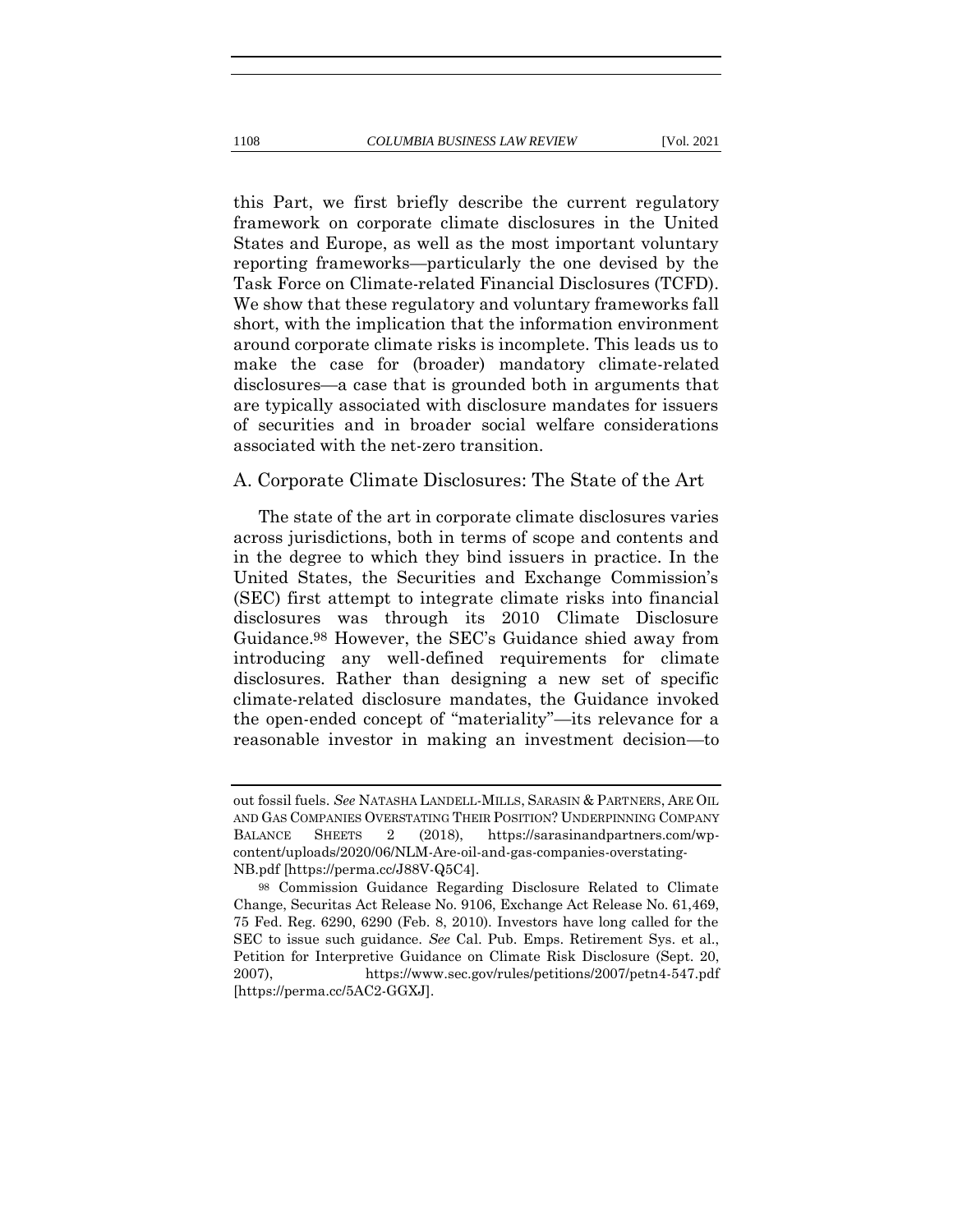remind issuers of the need for discussion of all risks, including the climate-related ones, that meet the materiality threshold.99 Intuitively, climate risks may qualify as material—and some commentators argue that they indeed do.100 Yet, the traditional concept of materiality may fail to capture climate risks.101 The complex and uncertain nature of climate risks hampers efforts to accurately quantify them in order to determine their materiality, particularly given the limits in the available data and in our knowledge of the

101 *See* Alan R. Palmiter, Climate Change Disclosure: A Failed SEC Mandate 71–72 (Mar. 15, 2017) (unpublished manuscript), https://ssrn.com/abstract=2639181 [https://perma.cc/XPS3-EQD9] (explaining the difficulty in determining materiality); Rick E. Hansen, *Climate Change Disclosure by SEC Registrants: Revisiting the SEC's 2010 Interpretive Release*, 6 BROOK. J. CORP. FIN. & COM. L. 487, 502 (2012) (reporting on the effects of SEC Guidance on issuers' disclosures); Virginia Harper Ho, *Nonfinancial Risk Disclosure and the Costs of Private Ordering*, 55 AM. BUS. L.J. 407, 430 (2018) ("The limited amount of material ESG information contained in most firms' financial reports is due in part to the fact that federal securities law does not require issuers to disclose all material information within periodic reporting." (footnote omitted)); *see also* New York v. Exxon Mobil Corp., No. 452044, 2019 WL 6795771 (N.Y. Sup. Ct. 2019) (alleged misstatement regarding climate change planning not shown to be material).

<sup>99</sup> Commission Guidance Regarding Disclosure Related to Climate Change, 75 Fed. Reg. at 62,95–96.

<sup>100</sup> *See, e.g.*, Amir Amel-Zadeh, The Financial Materiality of Climate Change: Evidence from a Global Survey 27 tbl.3 (Jul. 8, 2021) (unpublished manuscript), https://papers.ssrn.com/sol3/papers.cfm?abstract\_id=3295184 (on file with the Columbia Business Law Review) (reporting that 73.5% of institutional investors surveyed agreed that climate change possess a material risk to companies in that investor's portfolio); Jeffery M. McFarland, *Warming Up to Climate Change Risk Disclosure*, 14 FORDHAM J. CORP. & FIN. L. 281, 292 (2009) ("[I]t certainly is arguable that climate change risk disclosure fits the materiality standard if evaluated solely by its economic effects."); Aisha I. Saad & Diane Strauss, *The New "Reasonable Investor" and Changing Frontiers of Materiality: Increasing Investor Reliance on ESG Disclosures and Implications for Securities Litigation*, 17 BERKELEY BUS. L.J. 391, 393 (2020) ("[A] host of scholars, have been arguing that ESG data is relevant to effective asset management, and thus, that it is legally 'material[.]" (footnote omitted)).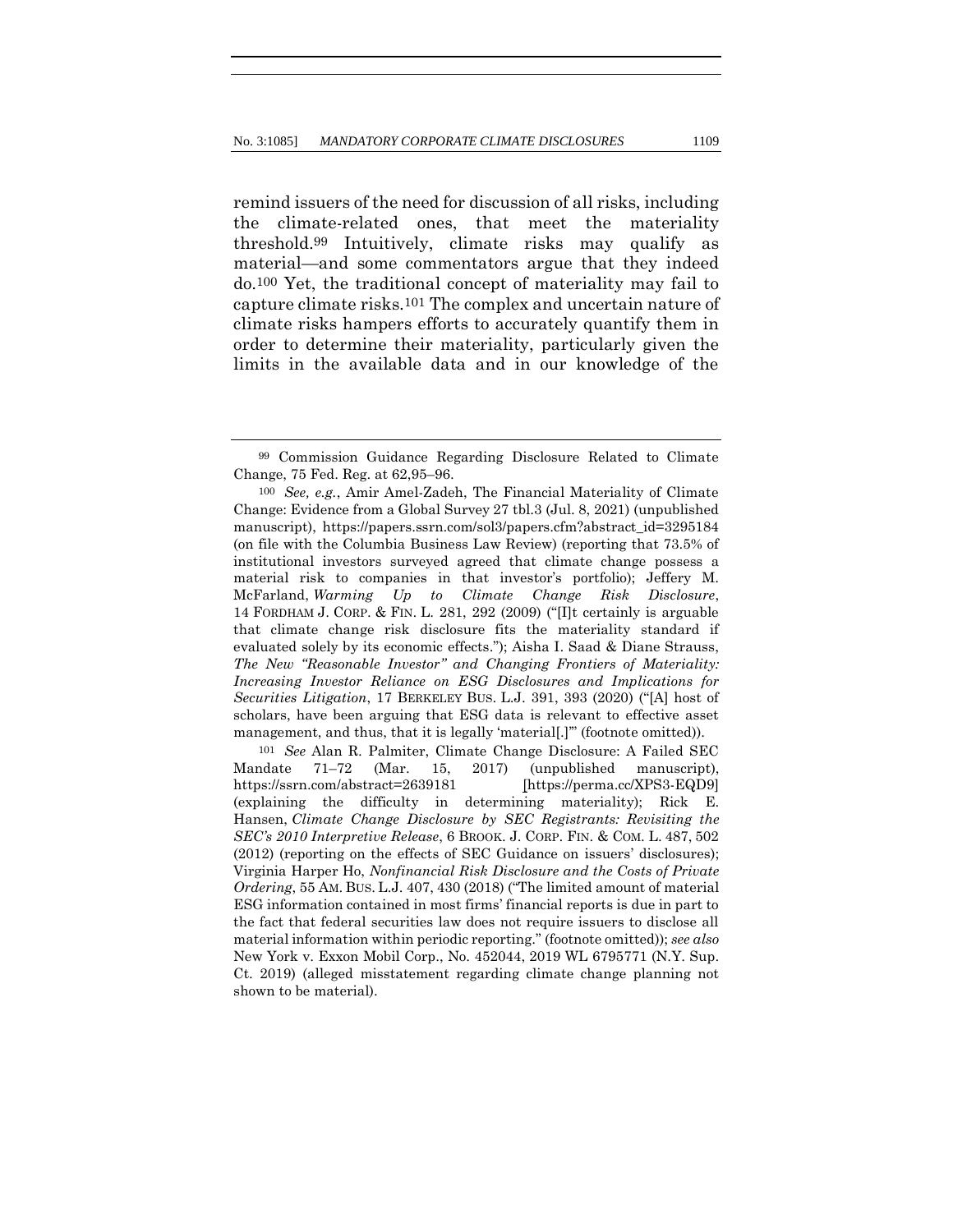physical phenomena.102 Companies (and directors or executives trained to assess financial risks) must choose from competing scientific approaches to assess the materiality of climate risks for their own individual companies,103 broadening the already wide discretion inherent in firms' materiality assessments.

Similarly, in the United Kingdom, several reporting requirements and guidance instruments enacted throughout the 2010s can be interpreted as requiring companies, according to their individual circumstances, to provide periodic information about their climate risks.104 Yet, a generally applicable mandate appears not to be in place.105 One important exception to the United Kingdom's hortative approach is the requirement, dating back to 2013, for all domestic companies listed on a major stock exchange106 to report their greenhouse gas (GHG) emissions as part of the annual Directors' Report.107 Emissions were defined as comprising those "from activities for which that company is responsible including (a) the combustion of fuel; and (b) the operation of any facility"108 (scope 1 emissions) and those "resulting from the purchase of electricity, heat, steam or

<sup>102</sup> *See supra* Section II.A; *see also* Jeffrey A. Smith, Matthew Morreale & Michael E. Mariani, *Climate Change Disclosure: Moving Towards a Brave New World*, 3 *CAP. MKTS.L.J. 469, 483* (2008) ("Determining the materiality of an issue is difficult, particularly without numerical standards and bright line tests. The complex and uncertain nature of climate change makes the task harder."); Palmiter, *supra* note 101, at 71–72 (explaining the difficulty in determining materiality)*.*

<sup>103</sup> Palmiter, *supra* note 101, at 72.

<sup>104</sup> *See* Emily Webster, *Information Disclosure and the Transition to a Low-Carbon Economy: Climate-Related Risk in the UK and France*, 32 J. ENV'T L. 279, 291–97 (2019).

<sup>105</sup> *Id*. at 299.

<sup>106</sup> Including on the New York Stock Exchange and NASDAQ. *See* Companies Act 2006 c. 46, § 385(2)(c) (Eng.).

<sup>107</sup> The Companies Act 2006 (Strategic Report and Directors' Report) Regulations 2013, SI 2013/1970, pt. 7, ¶¶ 15, 20 (Eng.).

<sup>108</sup> Large and Medium-Sized Companies and Groups (Accounts and Reports) Regulations 2008, SI 2008/410, pt. 7, ¶ 15 (Eng.).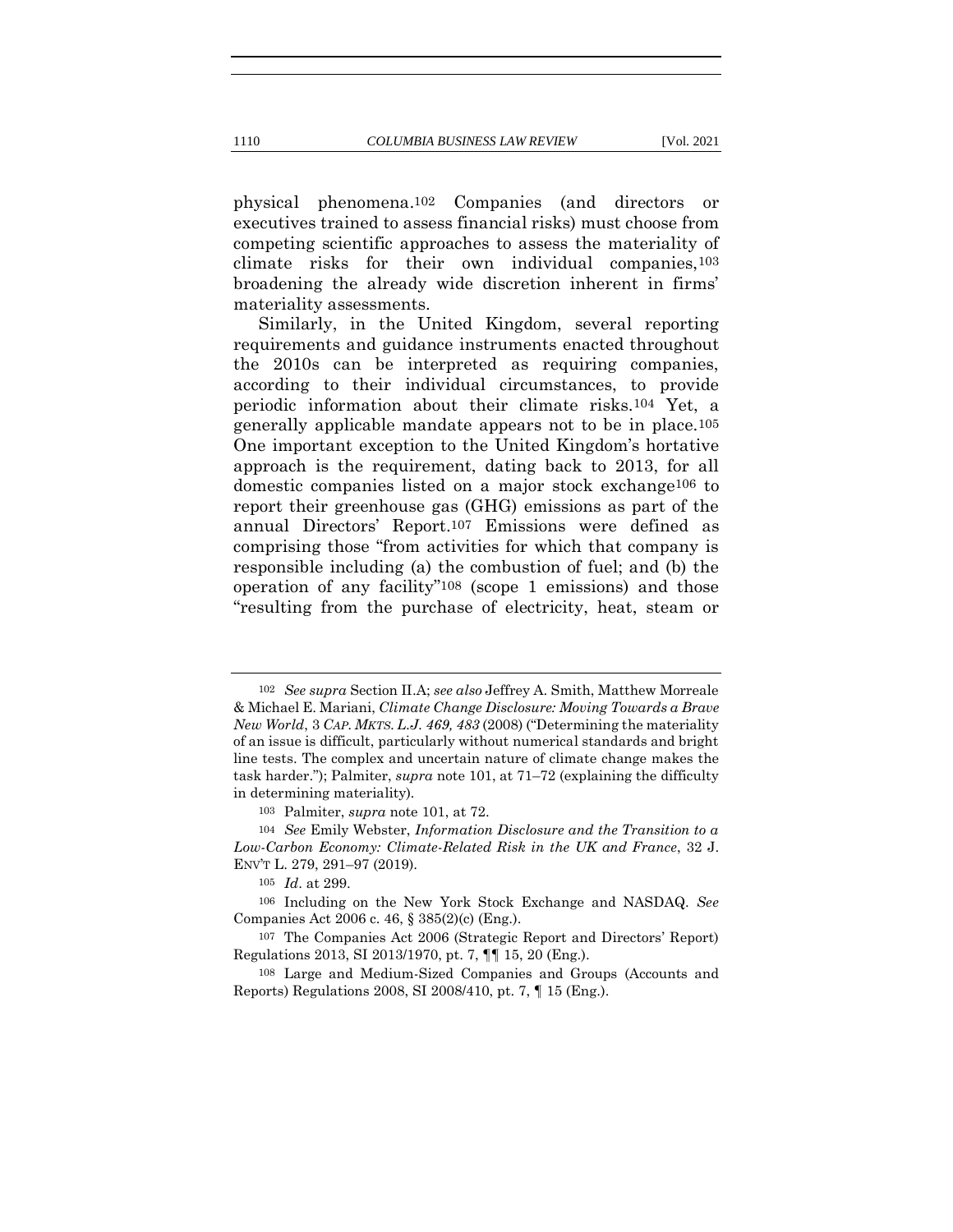cooling by the company for its own use"109 (scope 2 emissions).110

France, in turn, seems to have been an early mover in the direction of requiring climate risk disclosures. Its Energy Transition Law of 2015 imposes a duty on large listed companies to disclose their climate risk exposures, the measures taken to mitigate such risks, and the impact of their activity, including not only scope 1 and 2 but also scope 3 emissions (namely, all emissions that occur in a company's value chain, both upstream and downstream), on climate change.111 Yet, this requirement applies only on a comply or explain basis.112 In other words, companies either provide such disclosures or explain why they choose not to.

While national policymakers engaged in these timid experiments with climate-related disclosures, investors, policymakers and other stakeholders around the world have been championing the creation and adoption of more ambitious but *voluntary* climate risks disclosure standards. Most consequentially, in 2017 the TCFD, a body set up by the Financial Stability Board, issued the most comprehensive

<sup>109</sup> *Id*.

<sup>110</sup> The categorization of the "scope" of emissions follows the pioneering classification of Greenhouse Gas Protocol, a partnership between the World Resources Institute (WRI) and the Business Council for Sustainable Development (WBCSD). *See* MARY SOTOS, GREENHOUSE GAS PROTOCOL, GHG PROTOCOL SCOPE 2 GUIDANCE 5 (2020). https://ghgprotocol.org/sites/default/files/standards/Scope%202%20Guidan ce\_Final\_Sept26.pdf (on file with the Columbia Business Law Review).

<sup>111</sup> Code de commerce [C. com.] [Commercial Code] art. L. 225-102-1, R. 225-104, R. 225-105 (Fr.).

<sup>112</sup> Loi 2015-992 du 17 août 2015 relative à la transition energetique pour la croissance verte [Law 2015-992 of August 17, 2015 on Energy Transition for Green Growth], JOURNAL OFFICIEL DE LA REPUBLIQUE FRANÇAIS [J.O.] [OFFICIAL GAZETTE OF FRANCE], Aug. 17, 2015, art. 173-III, IV; Code de commerce [C. com.] [Commercial Code] art. L. 225-102-1, R. 225-104, R. 225-105 (Fr.); *see* Webster, *supra* note 104, at 301–06.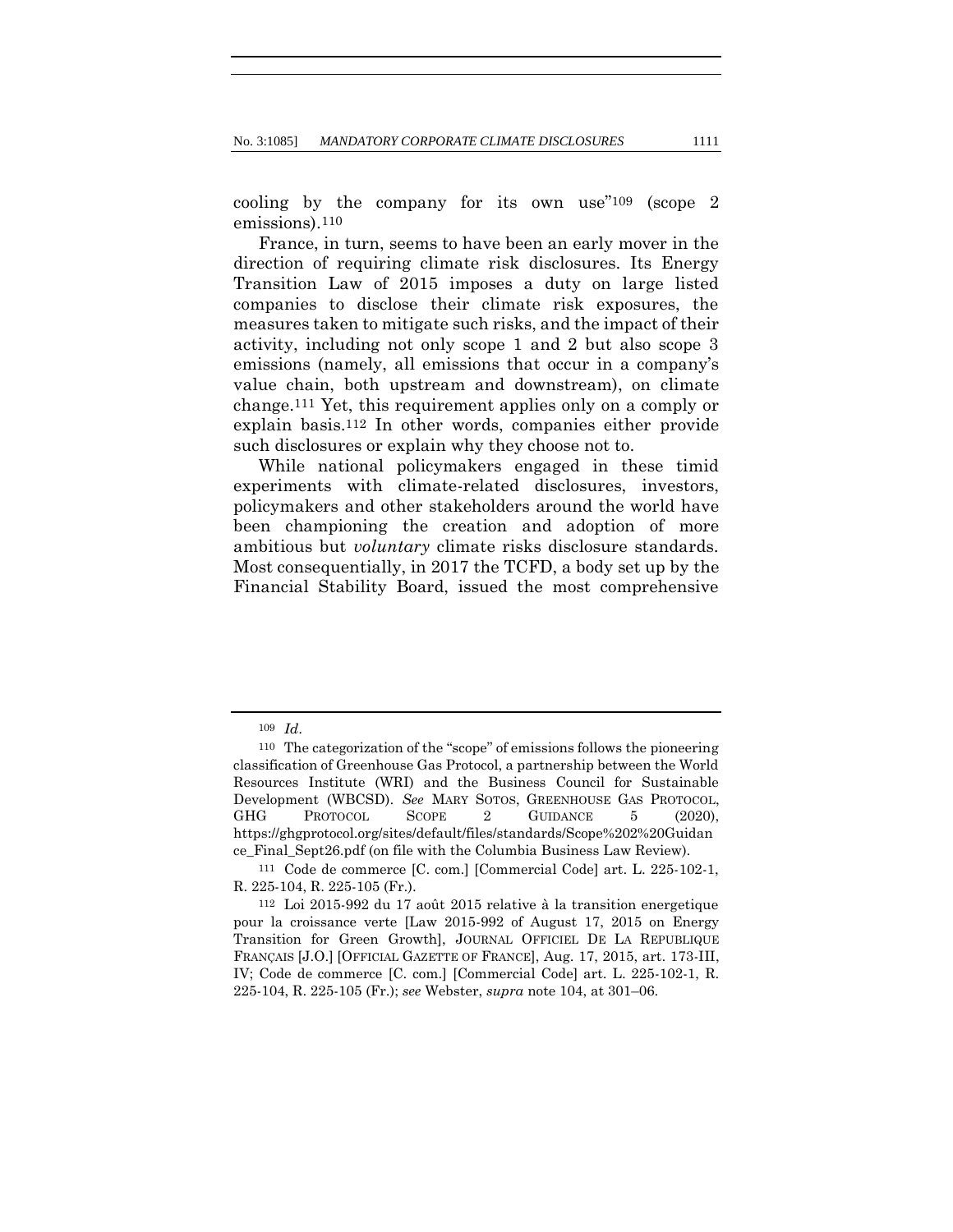framework for such disclosures,113 with the goal of replacing over 400 existing initiatives.114

The TCFD recommendations encompass both transition and physical climate risks and aim to establish a framework that will facilitate the disclosure of "clear, comparable and consistent information about the risks and opportunities presented by climate change."115 Recommended disclosures include information about the board's oversight of climaterelated risks; the climate-related risks and opportunities the organization has identified over the short, medium, and long term; the impact of such risks on the organization's strategy; the resilience of the organization's strategy considering different climate-related scenarios; and climate risk management.116 In addition, disclosure is recommended on GHG emissions, the related risks, and the targets and metrics used by the organization to manage climate-related risks.117

The TCFD paved the way for a deluge of initiatives across the globe pushing for action based on these recommendations. Governments and international standard-setting bodies followed suit.118 To mention but a few:

> • The United Kingdom's Financial Conduct Authority (FCA) brought in a new Listing Rule to

<sup>113</sup> TASK FORCE ON CLIMATE-RELATED FIN. DISCLOSURES, *supra* note 41, at iii–iv.

<sup>114</sup> FIN. STABILITY BD., PROPOSAL FOR A DISCLOSURE TASK FORCE ON CLIMATE-RELATED RISKS 2 (Nov. 9, 2015), https://www.fsb.org/wpcontent/uploads/Disclosure-task-force-on-climate-related-risks.pdf

<sup>[</sup>https://perma.cc/PCX3-BXAD] ("[I]t has been estimated that there are almost 400 information disclosure schemes relating to climate or sustainability in existence[.]"). These include frameworks developed by the Carbon Disclosure Project (CDP), the Climate Disclosure Standards Board (CDSB), the Global Reporting Initiative (GRI), and the Sustainability Accounting Standards Board (SASB). For an overview, see TASK FORCE ON CLIMATE-RELATED FIN. DISCLOSURES, *supra* note 41, app. 4.

<sup>115</sup> TASK FORCE ON CLIMATE-RELATED FIN. DISCLOSURES, *supra* note 41, at i.

<sup>116</sup> *Id*. at 19–21.

<sup>117</sup> *Id*. at 36.

<sup>118</sup> For an overview, see JANIS SARRA, FROM IDEAS TO ACTION, 145–98 (2020).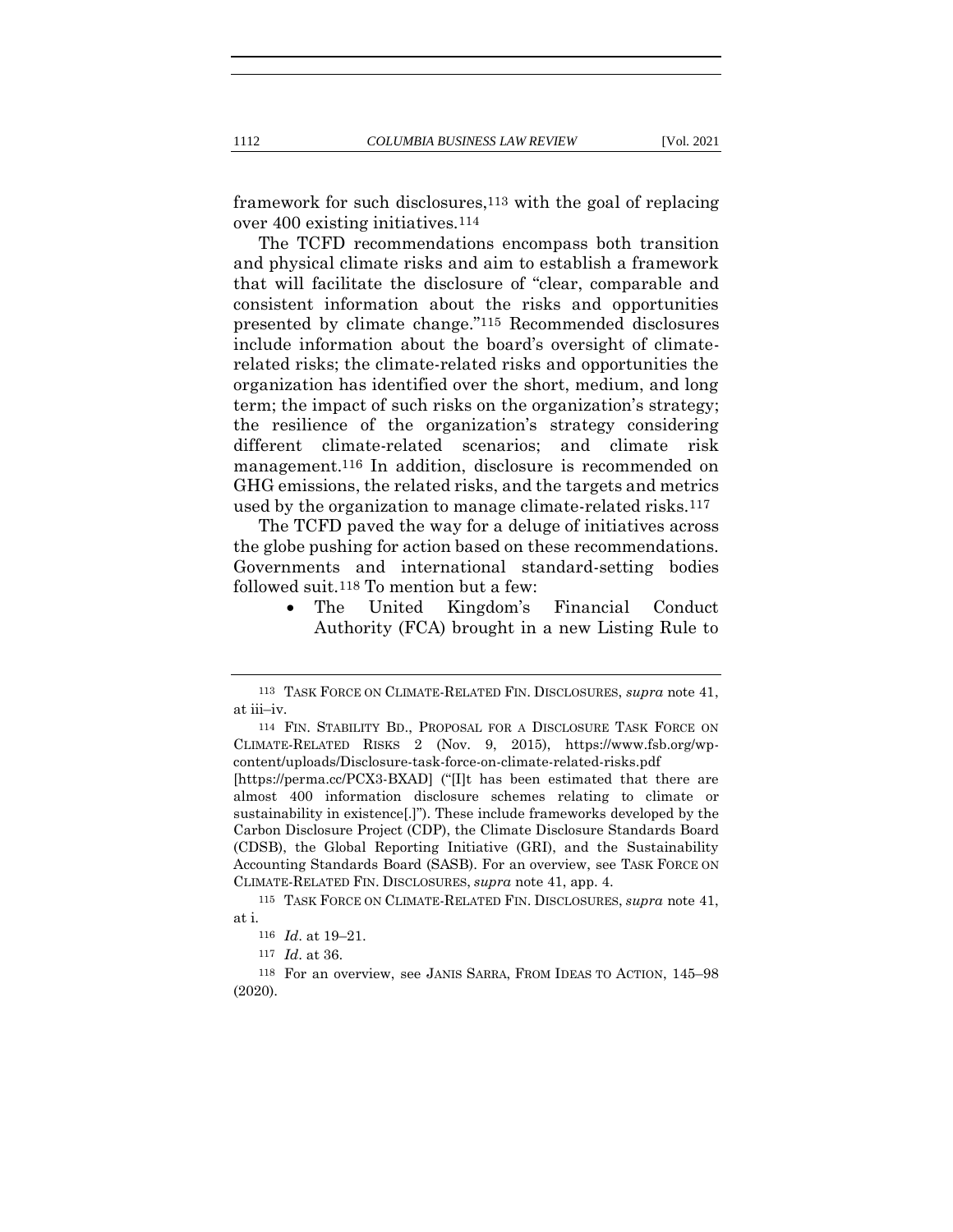increase transparency in the way companies address climate-related risks.119 This rule applies to Premium-listed commercial companies and requires the disclosure of information in annual reports in line with the TCFD recommendations,120 albeit only on a comply or explain basis.

- In the European Union, a European Commission Communication provides guidelines on climaterelated reporting121 broadly in line with the TCFD recommendations, within the framework of the E.U. Non-Financial Reporting Directive.122
- The International Accounting Standards Board, which is the body in charge of setting the International Financial Reporting Standards (IFRS) on behalf of the IFRS Foundation, has issued a statement and educational materials to clarify how climate change risks could be addressed through the existing IFRS, $123$  the accounting standards applying to listed firms in fifteen out of

<sup>119</sup> FIN. CONDUCT AUTH., PROPOSALS TO ENHANCE CLIMATE-RELATED DISCLOSURES BY LISTED ISSUERS AND CLARIFICATION OF EXISTING DISCLOSURE OBLIGATIONS 3 (2020), https://www.fca.org.uk/publication/policy/ps20-17.pdf [https://perma.cc/4RQN-TR26].

<sup>120</sup> *See* SARRA, *supra* note 118, at 158.

<sup>121</sup> EUR. COMM'N, GUIDELINES ON NON-FINANCIAL REPORTING: SUPPLEMENT ON REPORTING CLIMATE-RELATED INFORMATION 6–26 (2019) https://ec.europa.eu/finance/docs/policy/190618-climate-relatedinformation-reporting-guidelines\_en.pdf [https://perma.cc/KE4F-PTDE]. Note that a Communication is a non-binding legal instrument which represents the European Commission's interpretation of E.U. rules and is therefore binding vis-à-vis neither the member states' governments and courts nor private parties. *See Communication*, EU MONITOR, https://www.eumonitor.eu/9353000/1/j9vvik7m1c3gyxp/vh7dptp45uyn [https://perma.cc/8FE8-J2VV] (last visited Dec. 15, 2021).

<sup>122</sup> *See* Directive 2014/95/EU, of the European Parliament and of the Council of 22 October 2014 Amending Directive 2013/34/EU, 2014 O.J. (L 330) 1.

<sup>123</sup> NICK ANDERSON, CLIMATE-RELATED AND OTHER EMERGING RISKS DISCLOSURES: ASSESSING FINANCIAL STATEMENT MATERIALITY (2019), https://www.ifrs.org/content/dam/ifrs/news/2019/november/in-briefclimate-change-nick-anderson.pdf [https://perma.cc/T7Q4-XHBX].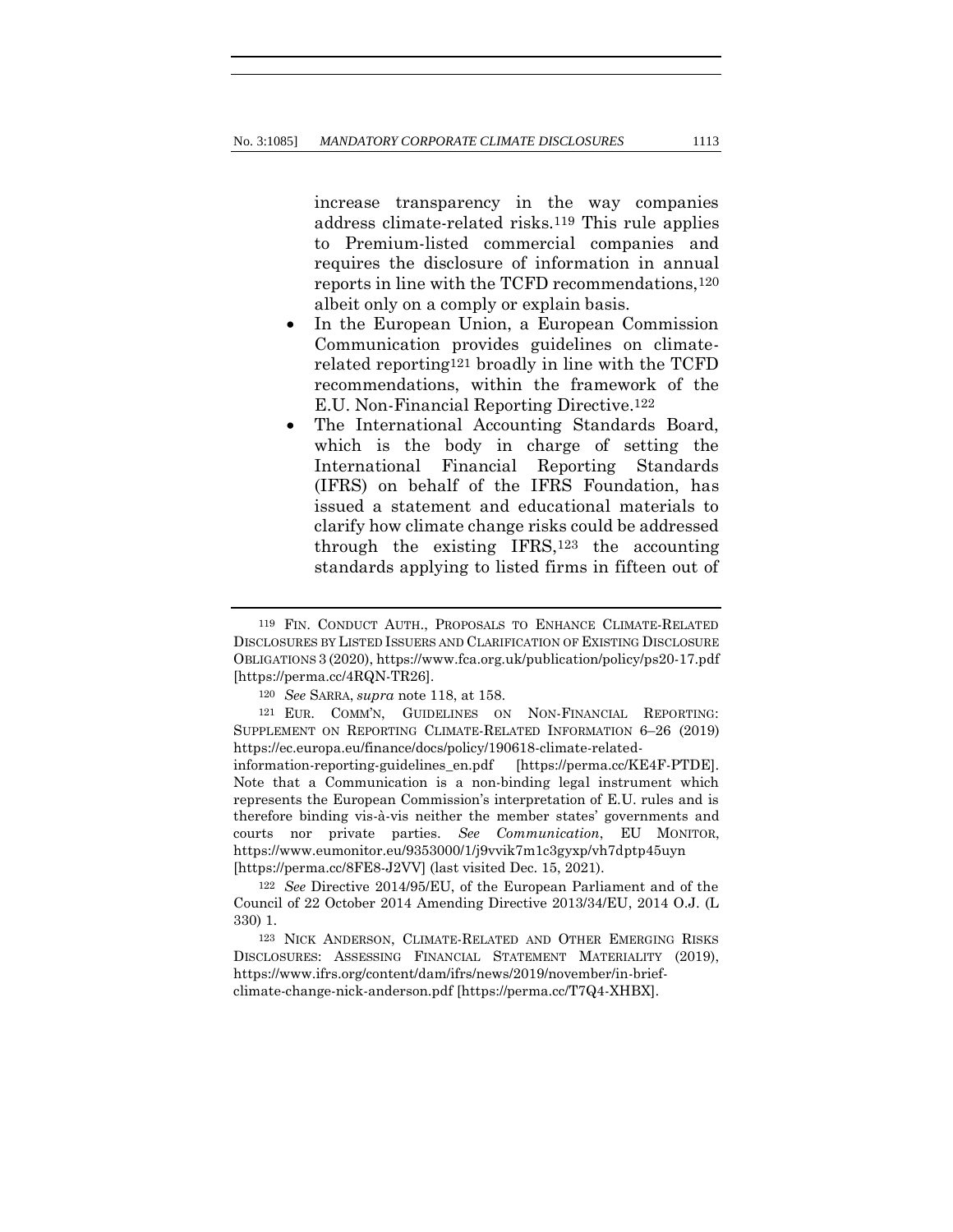the countries comprising the Group of Twenty (or G20).124 In addition, the Trustees of the IFRS Foundation published a consultation paper in September 2020.125 The IFRS Foundation's proposal may lead to the establishment of a Sustainability Standards Board.126

The TCFD has attracted widespread support from market players, particularly in the financial sector, with over 1,340 companies with a total market capitalization of \$12.6 trillion backing it as of 2020.127 But to express support for an initiative does not necessarily imply that firms also diligently follow its prescriptions, let alone that these steps are sufficient. Ultimately, the litmus test for the impact of this voluntary initiative will be whether it leads to disclosures that are considered sufficient by market participants. In 2019, three quarters of users of climate disclosures said that more information is needed on the financial impact of climate risks.128 Similarly, the 2020 TCFD status report has documented that while disclosure of climate-related financial

126 *IFRS Foundation Trustees Announce Working Group to Accelerate Convergence in Global Sustainability Reporting Standards Focused on Enterprise Value,* INT'L FIN. REPORTING STANDARDS FOUND. (March 22, 2021), https://www.ifrs.org/news-and-events/news/2021/03/trusteesannounce-working-group/ [https://perma.cc/4VZP-DWP5].

<sup>124</sup> *Who Uses IFRS Standards?*, INT'L FIN. REPORTING STANDARDS FOUND. (Jan. 12, 2018), https://www.ifrs.org/use-around-the-world/use-ofifrs-standards-by-jurisdiction/#analysis-of-the-profiles-of-g20-jurisdictions [https://perma.cc/6C2P-LVCF].

<sup>125</sup> INT'L FIN. REPORTING STANDARDS FOUND., CONSULTATION PAPER ON SUSTAINABILITY REPORTING (2020), https://www.ifrs.org/content/dam/ifrs/project/sustainabilityreporting/consultation-paper-on-sustainability-reporting.pdf [https://perma.cc/M5JL-S7BJ].

<sup>127</sup> TASK FORCE ON CLIMATE-RELATED FIN. DISCLOSURES, 2020 STATUS REPORT 2 (2020) https://assets.bbhub.io/company/sites/60/2020/09/2020- TCFD\_Status-Report.pdf [https://perma.cc/D44E-SXEW].

<sup>128</sup> Mark Carney, Governor, Bank of Eng., Speech at TCFD Summit: TCFD: Strengthening the Foundations of Sustainable Finance 6 (Oct. 8, 2019), https://www.bankofengland.co.uk/-/media/boe/files/speech/2019/tcfdstrengthening-the-foundations-of-sustainable-finance-speech-by-markcarney.pdf?la=en&hash=DAF8 [https://perma.cc/QRN6-NFNT].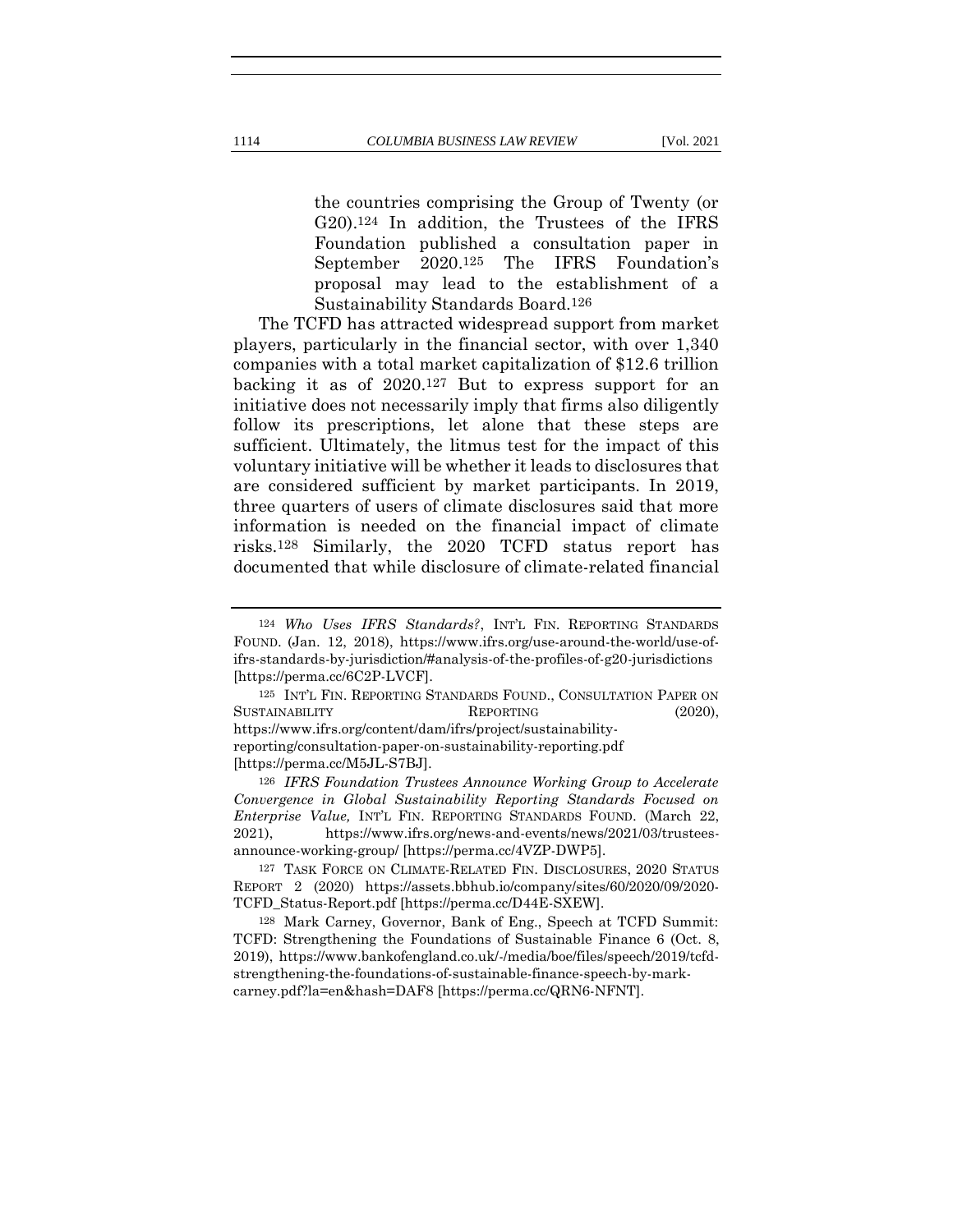information has increased, "companies' disclosures of the potential financial impact of climate change on their businesses and strategies remains low,"129 particularly in financial reports.130 Relatedly, a recent study found that firms that have signed up to the TCFD primarily report nonmaterial climate risk information.131 In the United Kingdom, the Financial Reporting Council's thematic review had similar findings.132 Drawing on the results of this thematic review, the FCA notes that there is considerable room for improvement on the way U.K. companies implement the TCFD recommendations.133 Given their voluntary nature, the tepid implementation of these disclosure requirements comes as no surprise.

Alongside the TCFD's endeavors, several other networks and intermediaries have contributed to improving disclosures around climate risks. First, there are the voluntary network initiatives for climate-related disclosures that have developed in recent years. Amongst the most significant of these is the CDP (formerly, the Carbon Disclosure Project), a non-profit that operates a global voluntary climate disclosure

131 Julia Anna Bingler, Mathias Kraus & Markus Leippold, Cheap Talk and Cherry-Picking: What ClimateBert Has To Say on Corporate Climate Risk Disclosures 18–19 (Mar. 2, 2021) (unpublished manuscript), https://papers.ssrn.com/sol3/papers.cfm?abstract\_id=3796152 (on file with the Columbia Business Law Review).

132 FIN. REPORTING COUNCIL, CLIMATE THEMATIC REPORTING – HOW ARE COMPANIES DEVELOPING THEIR REPORTING ON CLIMATE-RELATED CHALLENGES? 7–9 (2020), https://www.frc.org.uk/getattachment/ab63c220- 6e2b-47e6-924e-8f369512e0a6/Summary-FINAL.pdf [https://perma.cc/3YM2-SEXS].

133 FIN. CONDUCT AUTH., *supra* note 119, at 10.

<sup>129</sup> TASK FORCE ON CLIMATE-RELATED FIN. DISCLOSURES, *supra* note 127, at 4.

<sup>130</sup> *See id*. at 12; *see also* Robyn Bishop, Comment, *Investing in the Future: Why the SEC Should Require a Uniform Climate Change Disclosure Framework To Protect Investors and Mitigate U.S. Financial Instability*, 48 ENV'T L. 491, 500–01 (2018) ("[M]any companies that do have significant exposure to climate change, like oil and gas companies, currently include a boilerplate disclosure recognizing climate change as a risk, but say nothing about its impacts on a particular business." (footnote omitted)).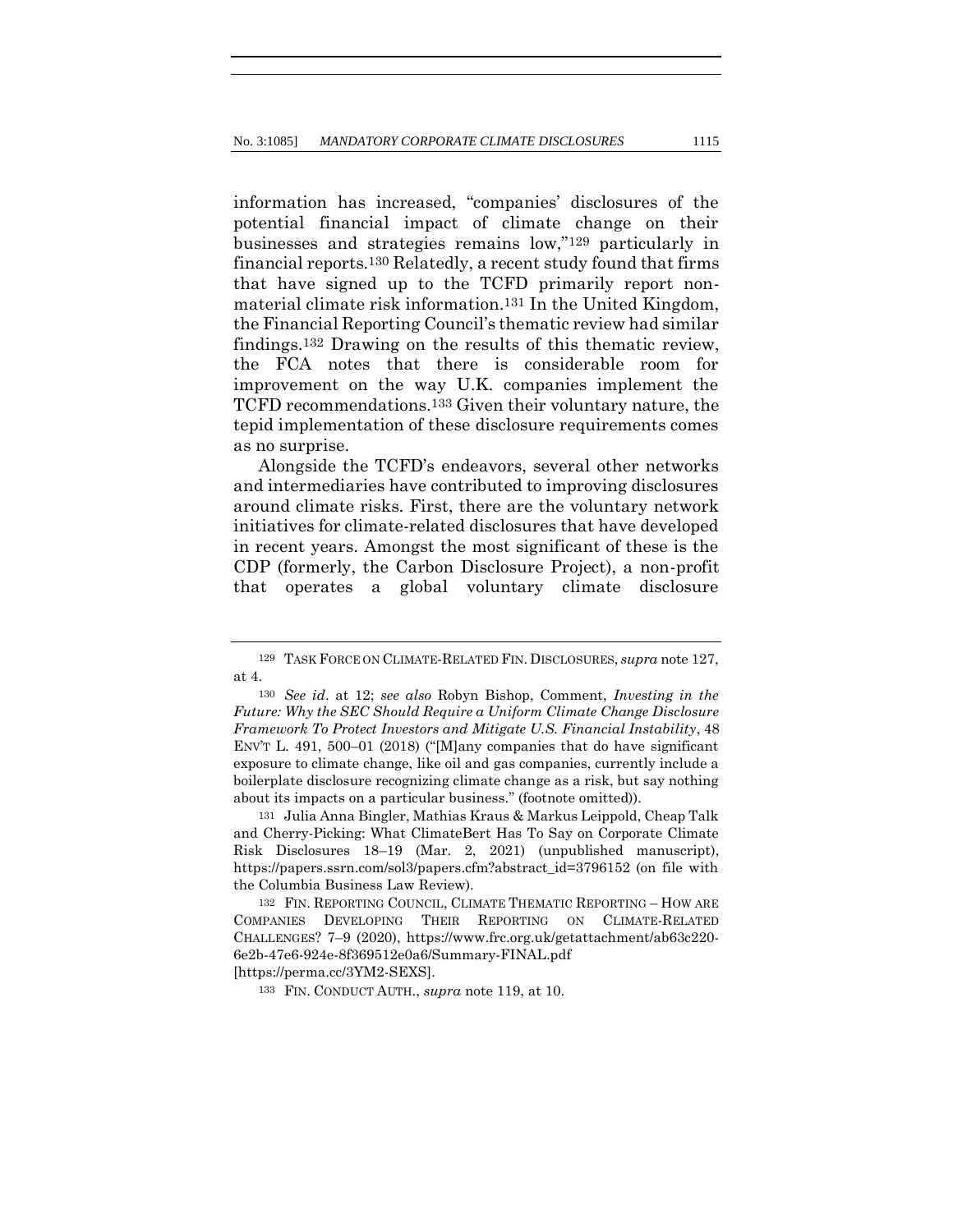network.134 Nearly 10,000 companies (including more than fifteen percent of all listed companies) now submit disclosures in line with the Project's guidelines.135 Their main focus is on GHG emissions, but participating firms are also invited to submit narrative information about the impact of climate risk planning on their business strategy, the price of carbon (if any) that they use for planning purposes, their governance arrangements in respect of climate risk and any third-party verification that has been undertaken of their emissions data.136 Various information intermediaries have also developed metrics for estimating firms' GHG emissions, regardless of whether they disclose. For example, Trucost, an ESG assessment firm acquired by S&P Down Jones Indices LLC in 2016, publishes a Carbon Metrics suite that contains a decade's worth of GHG emissions data for companies and

supply chains representing ninety-three percent of global markets by market capitalization.137 By amassing data, identifying gaps, promoting best practices, and analyzing the implications of climate risks for companies, such networks and intermediaries help develop a better climate risk information environment.

Despite the importance of all these steps, the consensus is that the voluntary nature of disclosures straitjackets the

136 *Climate Change 2021 Questionnaire*, CDP https://guidance.cdp.net/en/guidance?cid=18&ctype=theme&idtype=Theme ID&incchild=1&microsite=0&otype=Questionnaire&tags=TAG-

646%2CTAG-605%2CTAG-600 [https://perma.cc/8P68-QQMJ] (last visited Dec. 15, 2021).

<sup>134</sup> CDP, https://www.cdp.net/en [https://perma.cc/FS4E-CL7B] (last visited Dec. 15, 2021).

<sup>135</sup> *CDP Reporting Record: Almost 10,000 Companies Disclose Environmental Data in 2020*, GREENBIZ (Nov. 18, 2020), https://www.greenbiz.com/article/cdp-reporting-record-almost-10000 companies-disclose-environmental-data-2020 [https://perma.cc/C4T6- NWZB].

<sup>137</sup> SARAH AIRD, STEVEN BULLOCK & CLAIRE CURTIS, S&P DOW JONES INDICES, COMPLETING THE PICTURE: MEASURING ENVIRONMENTAL PERFORMANCE ACROSS MULTI-ASSET INVESTMENT STRATEGIES 5 (2017), https://www.spglobal.com/spdji/en/documents/research/research-

completing-the-picture.pdf (on file with the Columbia Business Law Review).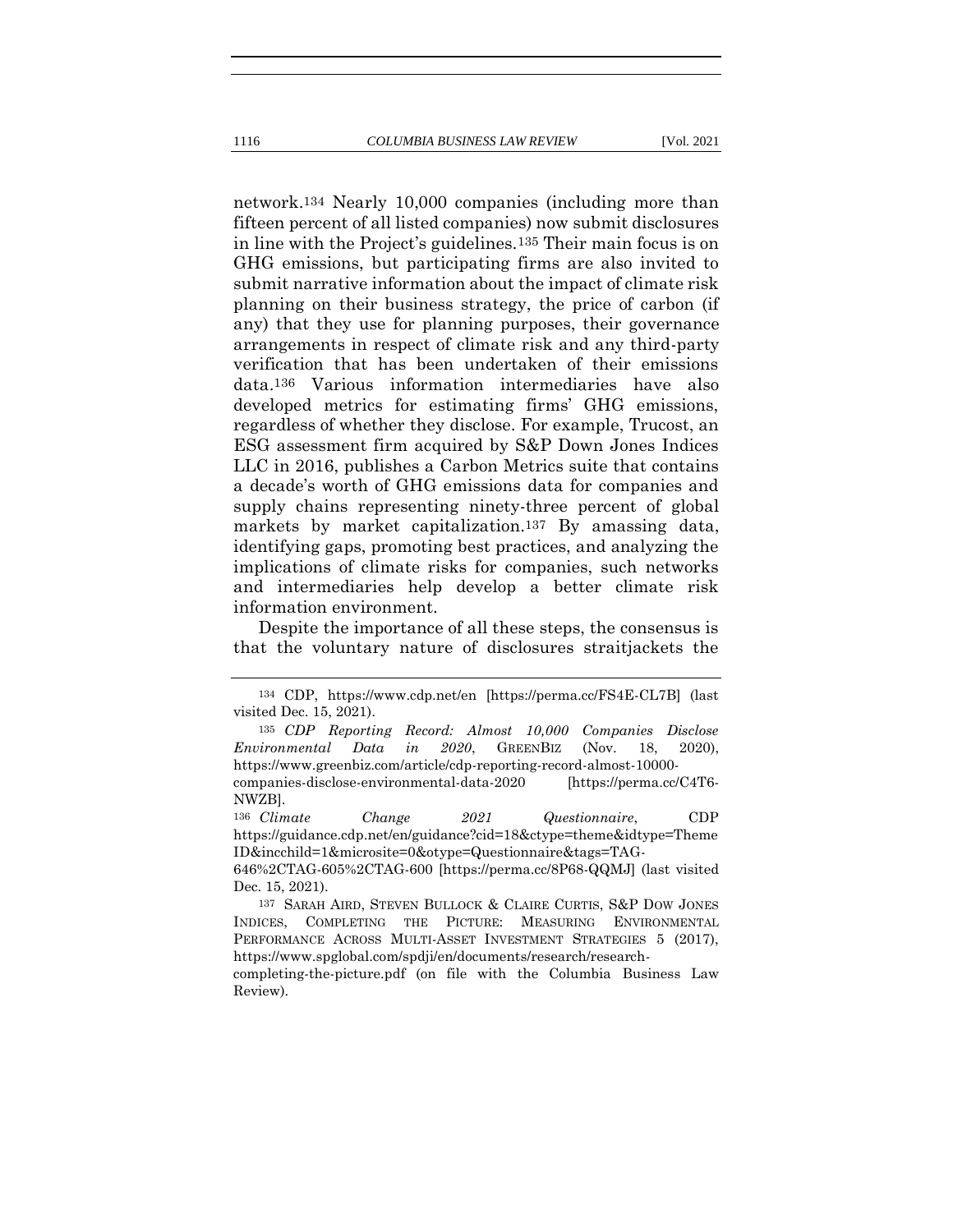extent to which they can make a difference. Voluntary disclosure initiatives fail to ensure that corporate climate disclosures are consistent across firms.138 They also invite opportunistic disclosure—firms can selectively paint the greenest possible picture of how they contribute to climate change and how climate change and transition scenarios affect them.139

# B. Traditional Securities Law Rationales for Climate Disclosures Mandates

The levels and contents of climate-related information disclosure, in the absence of legal requirements, are likely to be suboptimal from society's perspective.140

To start with, disclosures may have positive externalities. Disclosures of firm A's climate risks will help the market in its assessment of the climate risks of firms B, C, D, and so on. For example, in pricing shares market analysts compare each firm to similar ones. Hence, price accuracy for all firms will improve if all of them disclose.141 Yet, each firm would rather

141 *See generally* Douglas W. Diamond & Robert E. Verrecchia, *Disclosure, Liquidity, and the Cost of Capital*, 46 J. FIN. 1325, 1326, 1338

<sup>138</sup> *See, e.g.*, Leslie Hook & Matthew Vincent, *Green Business Reporting Rules at Risk of Pale Response*, FIN. TIMES (Nov. 12, 2020), https://www.ft.com/content/ad01f2c9-9eb0-4db6-9898-220c688d16c2 (on file with the Columbia Business Law Review) ("While more than 1,500 groups globally have signed up to adopt TCFD rules, only a minority have been able to comply with all of its recommendations, which include board-level oversight of climate risks, and creating climate risk management processes.").

<sup>139</sup> *See, e.g.*, Jill E. Fisch, *Making Sustainability Disclosure Sustainable*, 107 GEO. L.J. 923, 947–48 (2019) (referencing ESG disclosures in general).

<sup>140</sup> *See, e.g.*, Robert G. Eccles et al., *The Need for Sector-Specific Materiality and Sustainability Reporting Standards*, J. APPLIED CORP. FIN., Spring 2012, at 65, 71 (2012); *see also* Ruth Jebe, *The Convergence of Financial and ESG Materiality: Taking Sustainability Mainstream*, 56 AM. BUS. L.J. 645, 669 (2019) ("The SEC's failure to include ESG factors in the mandatory reporting frame- work ignores the market signals of the importance of these issues and hampers progress toward more sustainable business[.]").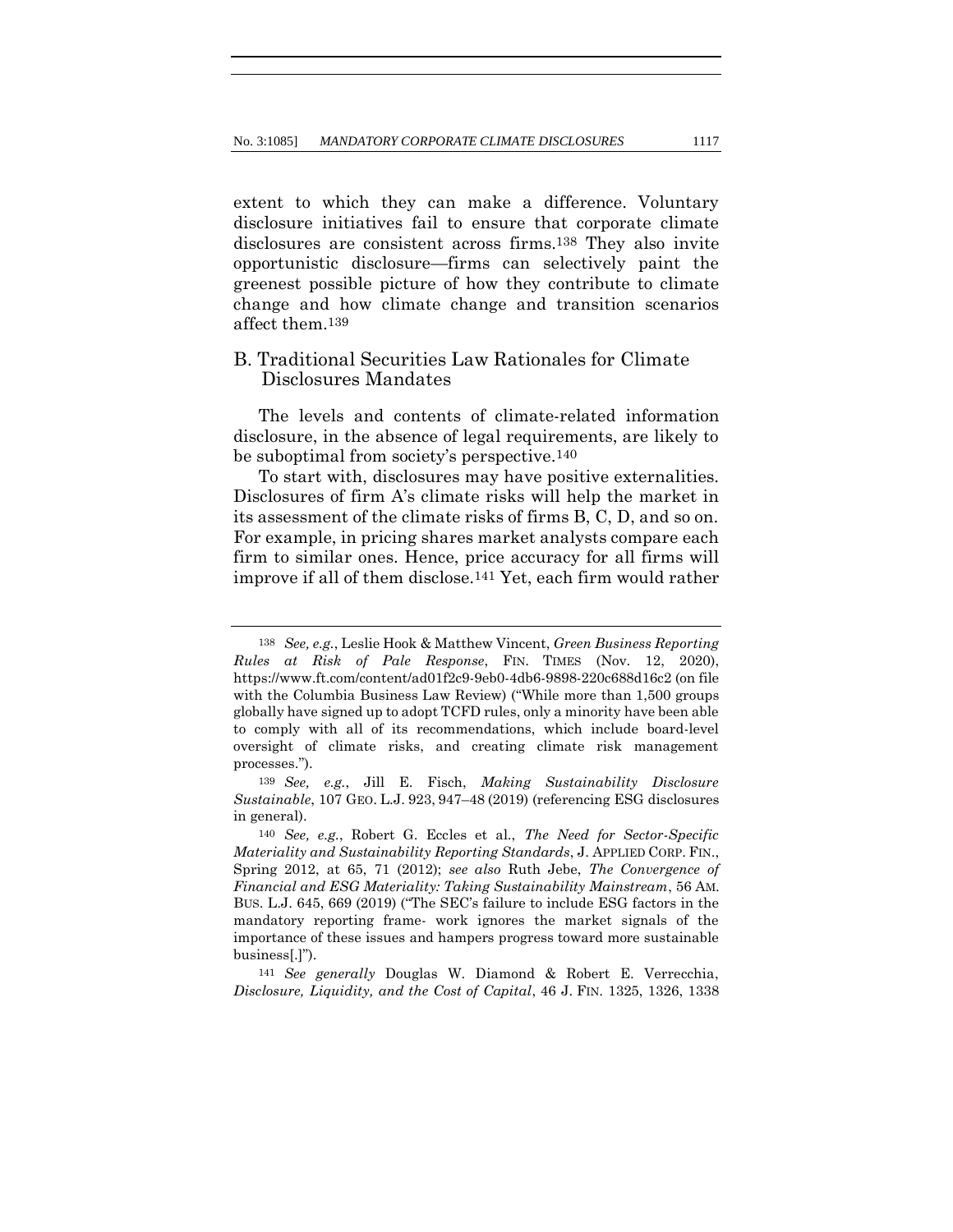free ride on others' disclosures than incur the costs of making disclosures themselves.142

Relatedly, disclosures are valuable not only to investors but also to a firm's competitors.143 If climate-related disclosures give away information about firm A's strategy, competitors B, C, and D could benefit, weakening any competitive advantage enjoyed by A. But this is only a private cost to A because its loss is balanced by gains enjoyed by B, C, and D. Consequently, there is no net change for society (or diversified investors) as a whole.144

Intuitively, this logic applies to disclosure of climaterelated information, because the public, and therefore actual and potential competitors, are thereby fed with valuable information about a firm's strategies and direction of travel.145 Take physical risk as an example: granular disclosure on the flood risks of specific properties may be useful for competitors to understand supply chain dynamics and the disclosing firm's operational risks. Consequently, firms will prefer not to disclose information that may be essential to gauge physical risk.

One arena in which this may occur is in relation to market share in "dirty" products. Firms that delay shifting out of carbon-intensive products—relative to their peers—may capture market share in the short run, enjoying a larger slice of a dwindling pie. Another context is free-riding on the transition efforts of early adopters. A firm that is a first mover in transitioning within a sector or industry will likely incur

145 Verrecchia, *supra* note 143; *see also* Robert E. Verrecchia, *Essays on Disclosure*, 32 J. ACCT. & ECON. 97, 141 (2001).

<sup>(1991);</sup> David Easley & Maureen O'Hara, *Information and the Cost of Capital*, 59 J. FIN. 1553, 1572–73 (2004).

<sup>142</sup> *See, e.g.*, Frank H. Easterbrook & Daniel R. Fischel, *Mandatory Disclosure and the Protection of Investors*, 70 VA. L. REV. 669, 686 (1984).

<sup>143</sup> Robert E. Verrecchia, *Discretionary Disclosure*, 5 J. ACCT. & ECON. 179, 181–82 (1983).

<sup>144</sup> *See* Merritt B. Fox, *Retaining Mandatory Securities Disclosure: Why Issuer Choice Is Not Investor Empowerment*, 85 VA. L. REV. 1335, 1345–46 (1999) (also noting that this reasoning does not consider the effect of disclosure on individual firms' incentives to innovate and therefore its effects on dynamic efficiency).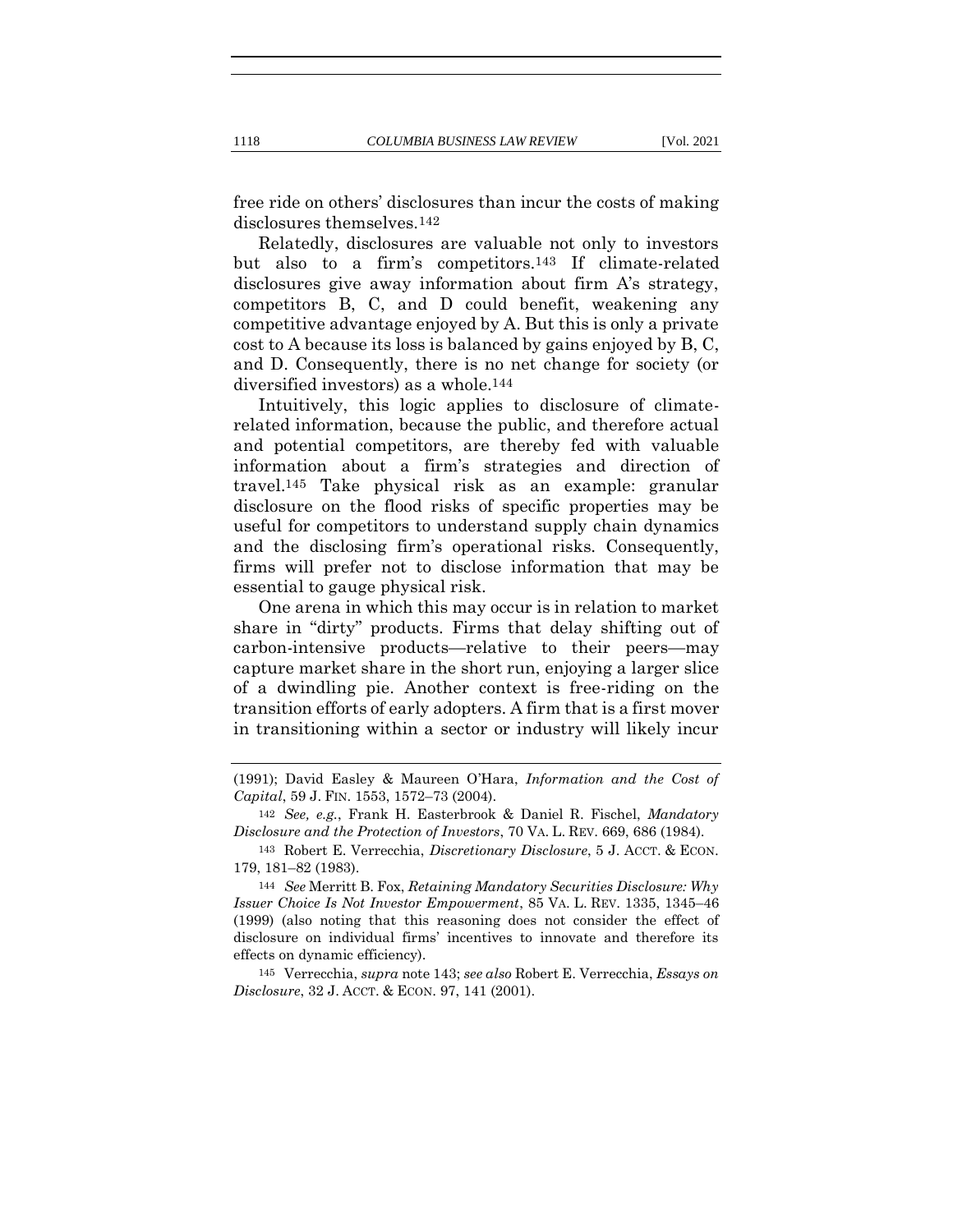prospecting costs. If it discloses what it is doing, then its competitors may free-ride on the first-mover's investments. In both contexts, disclosure might trigger windfalls for competitors, and consequently loss of value—reflected in a lower share price—for the disclosing firm.146

A traditional counterargument to these rationales for mandatory disclosure is that failure to disclose may lead market participants to assume the worst, depressing a firm's share price.147 Firms can then avoid this by voluntarily disclosing information (e.g., by committing to and implementing the TCFD framework) in what is known in the economics literature as "unravelling."148

In the case of climate-risk disclosures, though, unravelling might not take place. In particular, there might be other reasons for non-disclosure apart from the information being "bad:" for example, because the firm faces losses from granting competitors access to the revealed information,149 or because there is uncertainty as to whether the information in question is even known to the firm,150 it would not be rational for market participants to assume the worst from non-disclosure, but rather to apply a blended pricing estimate that encompasses all the possible reasons for non-disclosure.151 Under these circumstances, those with higher-than-average risks can take advantage of a lower cost of capital than they would face were investors fully aware of their position. They consequently have no incentive to disclose. While those with lower-than-average risks will face a higher cost of capital than

<sup>146</sup> Under-disclosure of climate-related information, as Steuer and Tröger observe, may also be the product of "fears of a backlash" from stakeholders such as "NGOs, third-party data providers, the media, consumers, environmental regulators." TRÖGER & STEUER, *supra* note 28, at 39–40.

<sup>147</sup> Frank H. Easterbrook & Daniel R. Fischel, *supra* note 142, 683.

<sup>148</sup> *See, e.g.*, Ronald A. Dye, *Optimal Disclosure Decisions When There Are Penalties for Nondisclosure*, 48 RAND J. ECON. 704, 704–07 (2017) (overviewing the literature on unravelling).

<sup>149</sup> Verrecchia, *supra* note 143.

<sup>150</sup> Ronald A. Dye, *Disclosure of Nonproprietary Information*, 23 J. ACCT. RES. 123, 125–26 (1985).

<sup>151</sup> *See, e.g. id*. at 128.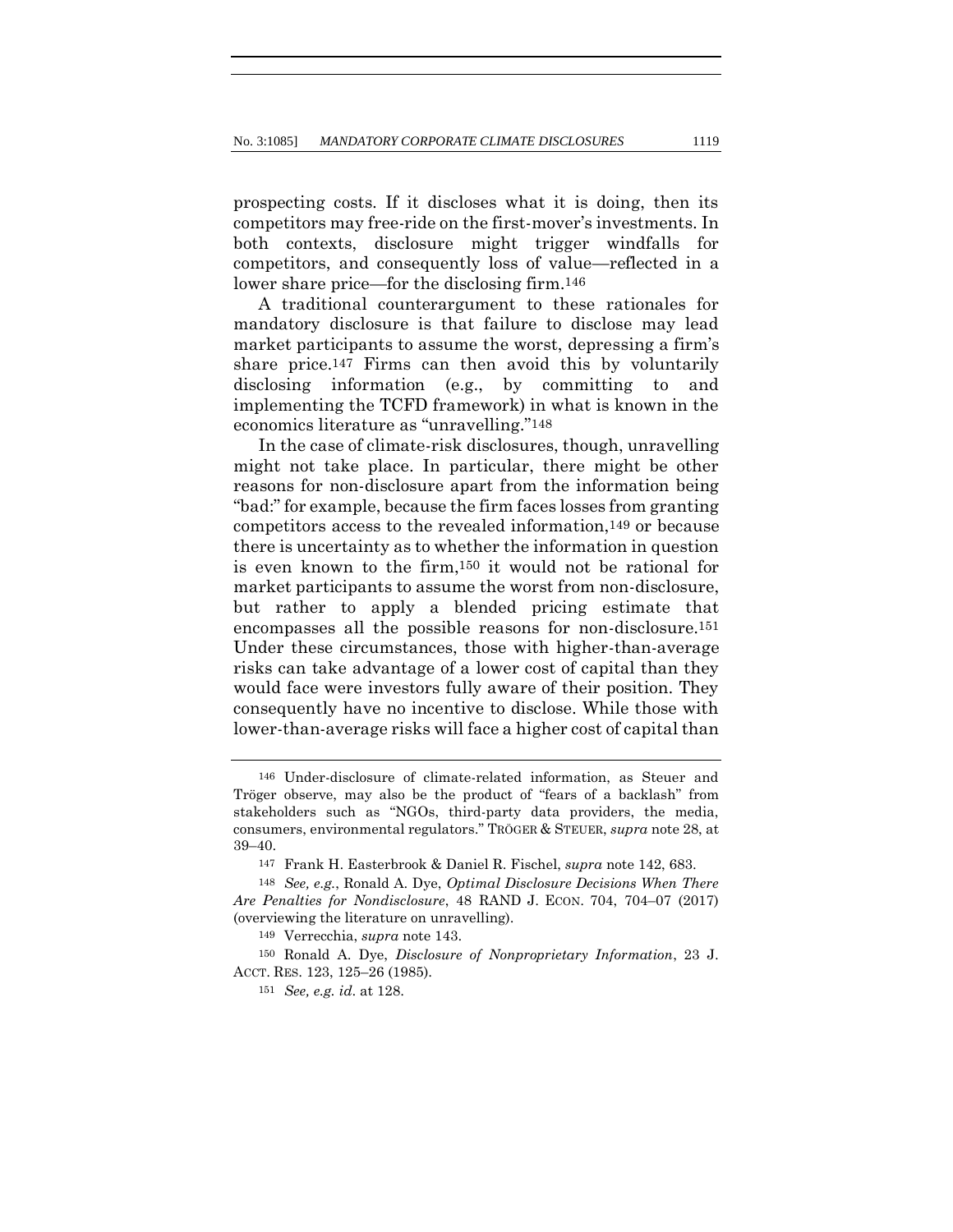they would were investors fully aware of their position, such firms will only have an incentive to disclose if the resultant lower cost of capital outweighs the direct costs of the disclosures and the losses ensuing from their competitors' access to the revealed information. The signaling value of disclosure is muted and non-disclosure will still reflect a (partial) pooling equilibrium.

Emerging evidence is supportive of these theoretical claims about the trade-offs firms face in undertaking disclosure. In a recent contribution, Bolton and Kacperczyk study the impact of carbon disclosure mandates in the United Kingdom.152 A group of U.K. public companies had already been making voluntary disclosures before mandatory disclosure of GHG emissions was introduced for all public companies from 2013 onwards.153Bolton and Kacperczyk use a difference-in-difference framework to compare the impact of the rule's introduction on firms that were already disclosing voluntarily beforehand (the control group) with firms that the rule compelled to disclose for the first time (the treatment group).154 Mandated reports produced by the treatment group displayed some divergence from estimates produced using information previously available,155 suggesting that the new disclosures conveyed new information.156 For treatment firms for which the mandated reports indicated significantly higher GHG emissions than had previously been imputed, stock returns increased, implying these firms faced a higher cost of capital.157 This is consistent with non-disclosure by these firms under the prior, voluntary, regime having reflected a

<sup>152</sup> Patrick Bolton & Marcin Kacperczyk, Carbon Disclosure and the Cost of Capital (Nov. 15, 2020) (unpublished manuscript), https://papers.ssrn.com/sol3/papers.cfm?abstract\_id=3755613 [https://perma.cc/3EUB-S77U].

<sup>153</sup> Specifically, the introduction in 2013 of a requirement for firms to disclose their GHG emissions. *See supra* note 106 and accompanying text.

<sup>154</sup> Bolton & Kacperczyk, *supra* note 152, at 22.

<sup>155</sup> Nonprofits such as Trucost estimate GHG emissions for public companies even in the absence of disclosure. *Id.* at 3 n.4, 5.

<sup>156</sup> *Id.* at 6.

<sup>157</sup> *Id.*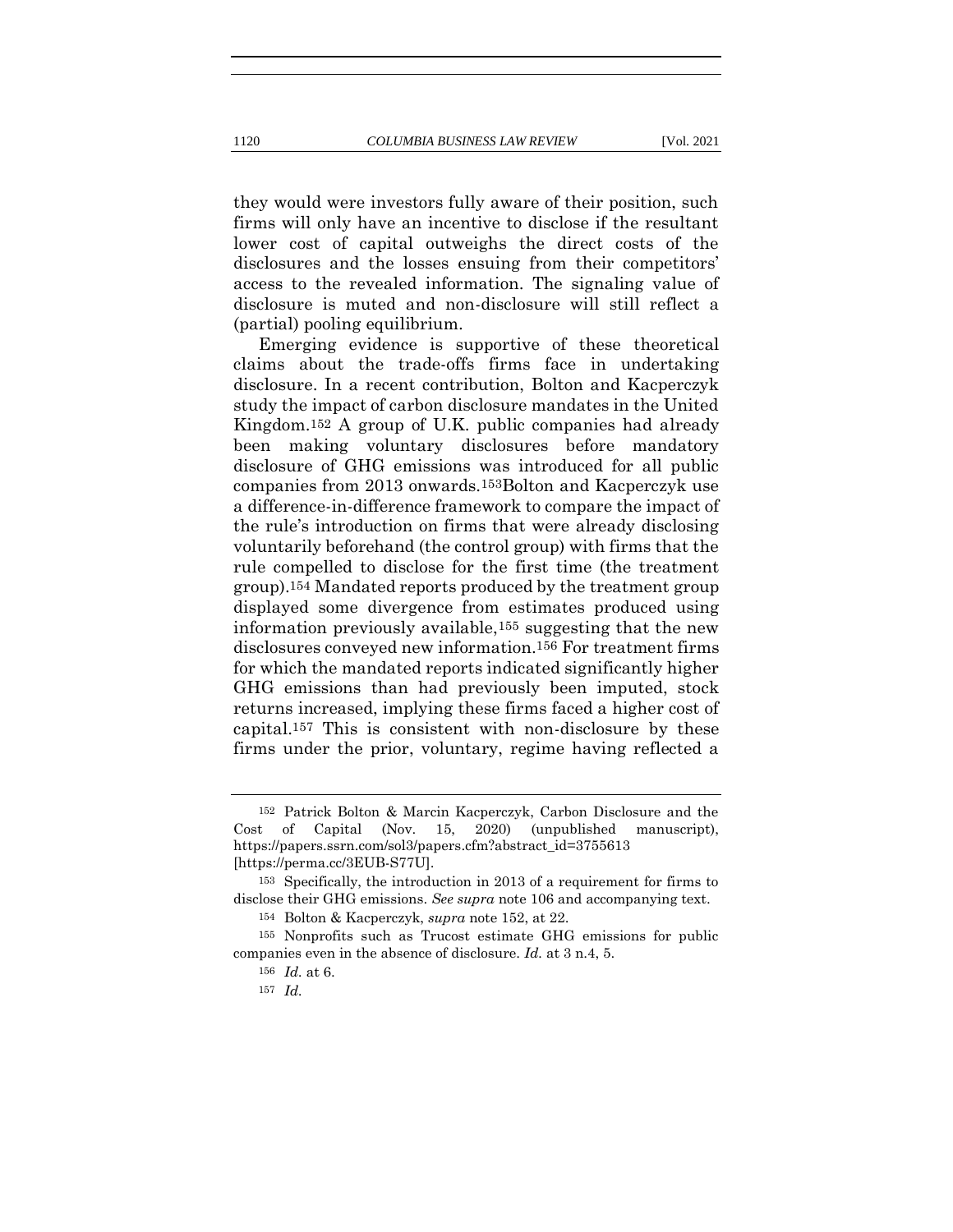pooling equilibrium. Moreover, Bolton and Kacperczyk also report that the average stock returns, volatility, and turnover of firms disclosing for the first time went down, strongly suggesting that disclosure had reduced uncertainty in pricing.158

A broader question, and one that sheds light on the quality of the information environment, is whether markets are currently fully pricing climate-related risks.159 As previously mentioned, evidence shows that markets are underestimating such risks.160 If that is the case, increased disclosures may lead to a downward re-adjustment of the stock price, which managers will be loath to cause by voluntarily providing additional information.161

Finally, the current framework of voluntary disclosures gives rise to a number of competing standards for disclosure.162 This allows issuers to pick and choose, making

<sup>158</sup> *Id*. For a review of the literature on the effects of climate change perceptions on asset prices, *see* Ilhan et al., *supra* note 26, at 1545–46.

<sup>159</sup> That markets appear to be sensitive to carbon emissions levels does not mean that they have the information needed to assess and price all climate-related risks: a firm's physical risk is uncorrelated with its emissions, while emissions and their changes to-date are just two of the many elements for the assessment of transition risk. *Cf*. Sautner et al., *supra* note 26, at 1 ("Carbon emissions primarily capture downside regulatory (or transition) risks but do not capture physical risks or climate opportunities. In addition, they reflect firms' historic business models [and] do not allow researchers to distinguish between 'good' and 'bad' emissions[.]").

<sup>160</sup> *See supra* Section II.B. For evidence of mispricing compare, see Philipp Krueger et al., *The Effects of Mandatory ESG Disclosure Around the World* (Eur. Corp. Governance Inst., Fin. Working Paper 754/2021, 2021), https://papers.ssrn.com/sol3/papers.cfm?abstract\_id=3832745 (on file with the Columbia Business Law Review) (discussing how mandatory ESG reporting leads to more accurate analysts' earnings forecasts and lower risk of stock price crash).

<sup>161</sup> Condon, *supra* note 25, at 22–26. On managers' aversion to disclose bad news, see Reinier Kraakman, *Disclosure and Corporate Governance: An Overview Essay*, *in* REFORMING COMPANY AND TAKEOVER LAW IN EUROPE 99– 100 (Guido Ferrarini et al. eds., 2004).

<sup>162</sup> Fisch, *supra* note 139, at 947.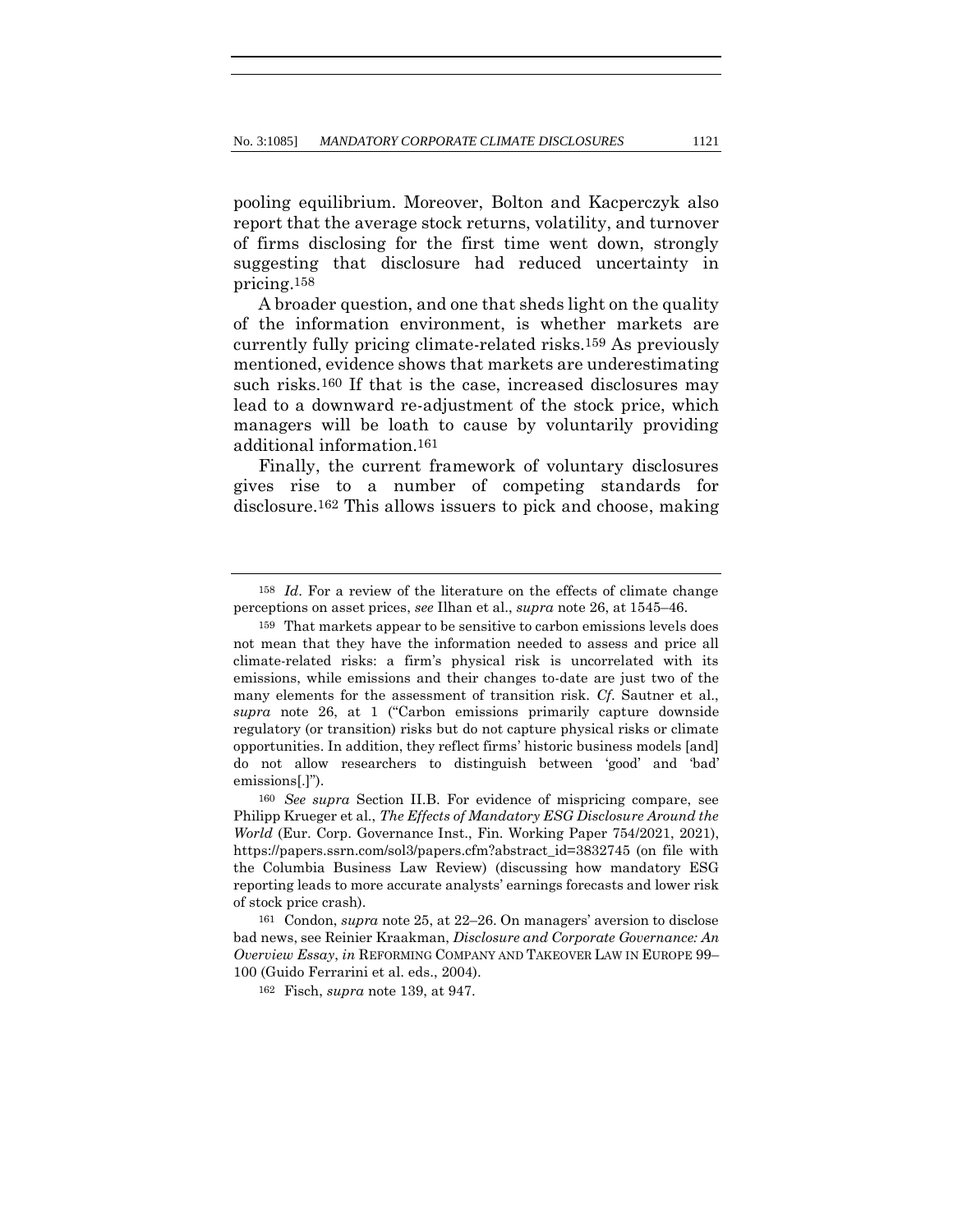it difficult for users to make meaningful comparisons across firms.163

# C. The Specific Positive Externalities of Climate Disclosures

The previous Section has shown why issuers may provide less climate-related information than would be optimal for the efficient functioning of capital markets. Externalities arising from information relating to climate change go much beyond the microcosm of capital markets. Climate change-related disclosures have the peculiarity of having a positive impact on broader economic and societal dynamics, particularly in relation to the speed and pathway of the net-zero transition. These positive effects will be ignored by issuers (and their managers) when deciding whether to disclose climate changerelated information.

The proposition that positive externalities of individual issuers' disclosures go beyond their contribution to better pricing of climate risks is especially true with transition risks and net-zero pledges, for which interdependencies and feedback loops between the actions of various companies are intuitively significant. More generally, information about emissions from major carbon emitters facilitate the macroassessment of climate risks, which in turn feed back into micro-level assessments. In other words, information about emissions and future emission pathways (especially from those responsible for a large part of them) will allow markets to make better assessments of the (future) pace of global warming, thereby also allowing for more accurate estimates

<sup>163</sup> *Id.* For evidence showing the real and financial effects of mandatory standardized emissions disclosures, see Valentin Jouvenot & Philipp Krueger, Mandatory Corporate Carbon Disclosure: Evidence from a Natural Experiment (July 13, 2021) (unpublished manuscript), https://papers.ssrn.com/sol3/papers.cfm?abstract\_id=3434490 (on file with the Columbia Business Law Review) (showing that firms that already voluntarily disclosed their emissions prior to the United Kingdom made such disclosures mandatory and standardized subsequently reduced their emissions in response to equity markets' reaction to the disclosed information).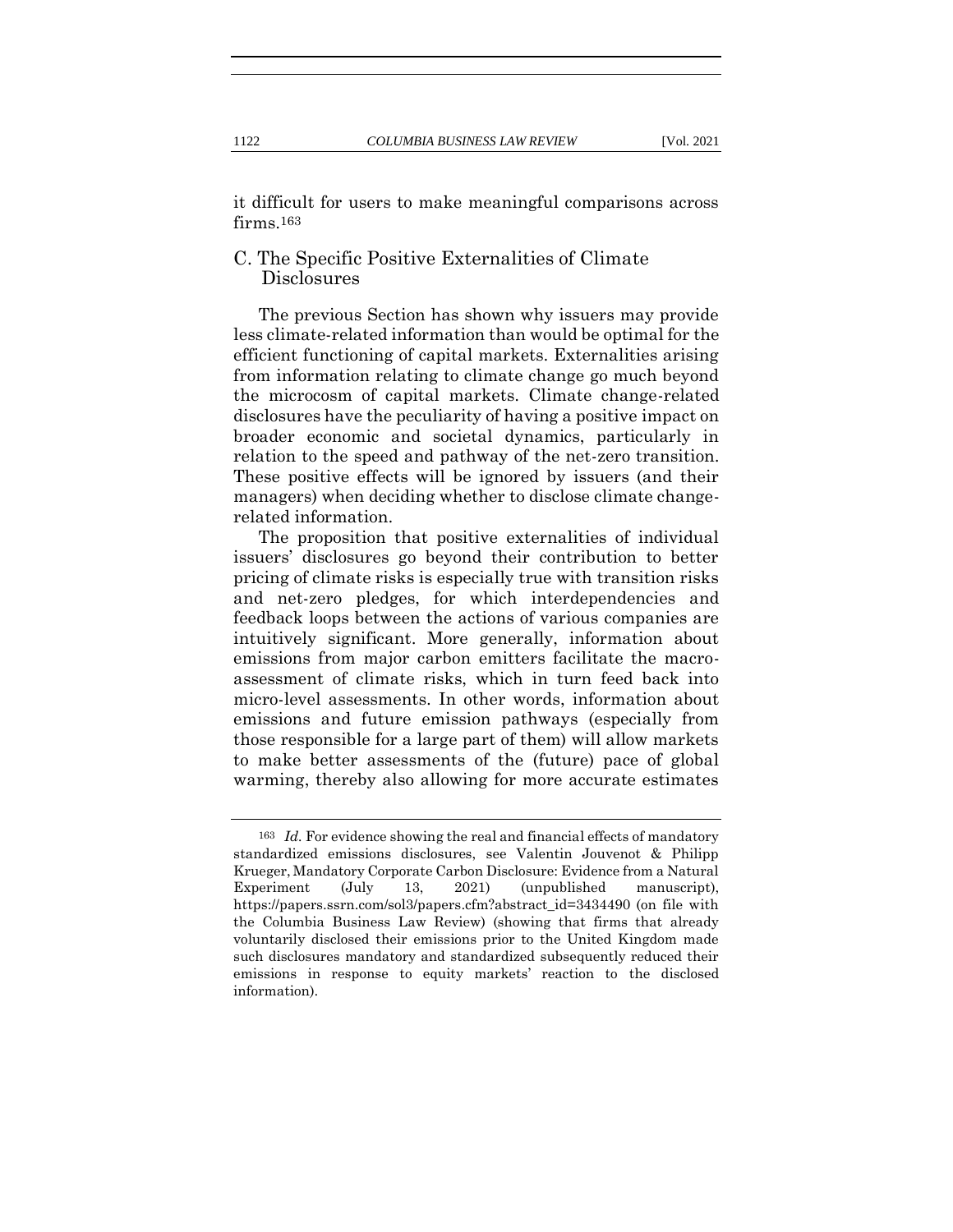of physical risk and informing evaluations of individual issuers' (including major carbon emitters' and their suppliers') transition risks.

Increased availability of information about individual firms' behavior affecting climate change may also influence investor and corporate choices. For example, when the United Kingdom introduced a carbon reporting mandate in 2013, requiring listed companies to report their GHG emissions for their entire organization in their annual financial reports, the affected firms lowered their emissions.164 Peer benchmarking165 and investor pressure166 could act as mechanisms to drive such change.

Finally, a standardized, structured climate risk disclosure framework has the potential not just to track the evolution of the relevant phenomena, but also to actually accelerate our understanding thereof. Comprehensive information about corporate risks and actions can be used not just by professional traders to more accurately price securities, but also by scientists, governments, and others to understand the aggregate picture and issue (or pressure for) better-informed policies. In other words, mandatory disclosure can *jumpstart a learning process* about climate change and collective human

<sup>164</sup> *See* Hans B. Christensen, Luzi Hail & Christian Leuz, *Mandatory CSR and Sustainability Reporting: Economic Analysis and Literature Review*, 26 REV. ACCT. STUD. 1176, 1214 (2021) (discussing empirical studies that find that the affected firms lowered their emissions by ten to eighteen percent).

<sup>165</sup> *See* Sorabh Tomar, Greenhouse Gas Disclosure and Emissions Benchmarking 26 (Oct. 27, 2021) (unpublished manuscript), https://papers.ssrn.com/sol3/papers.cfm?abstract\_id=3448904 (on file with the Columbia Business Law Review) (finding that emission reductions are correlated with disclosure of information, which may support peer benchmarking). Tomar notes, however, that such correlation could be caused by technological convergence or mean-reversion, not disclosure. *Id.*  In this context, peer benchmarking is the theory that firms assess their own GHG emissions in the context of peer companies' emission levels. *Id.* at 3. Thus, firms that realize their emissions are greater than those of their peers will attempt to reduce their firm's emissions. *Id.*

<sup>166</sup> *See* Jouvenot & Krueger, *supra* note 160, at 3.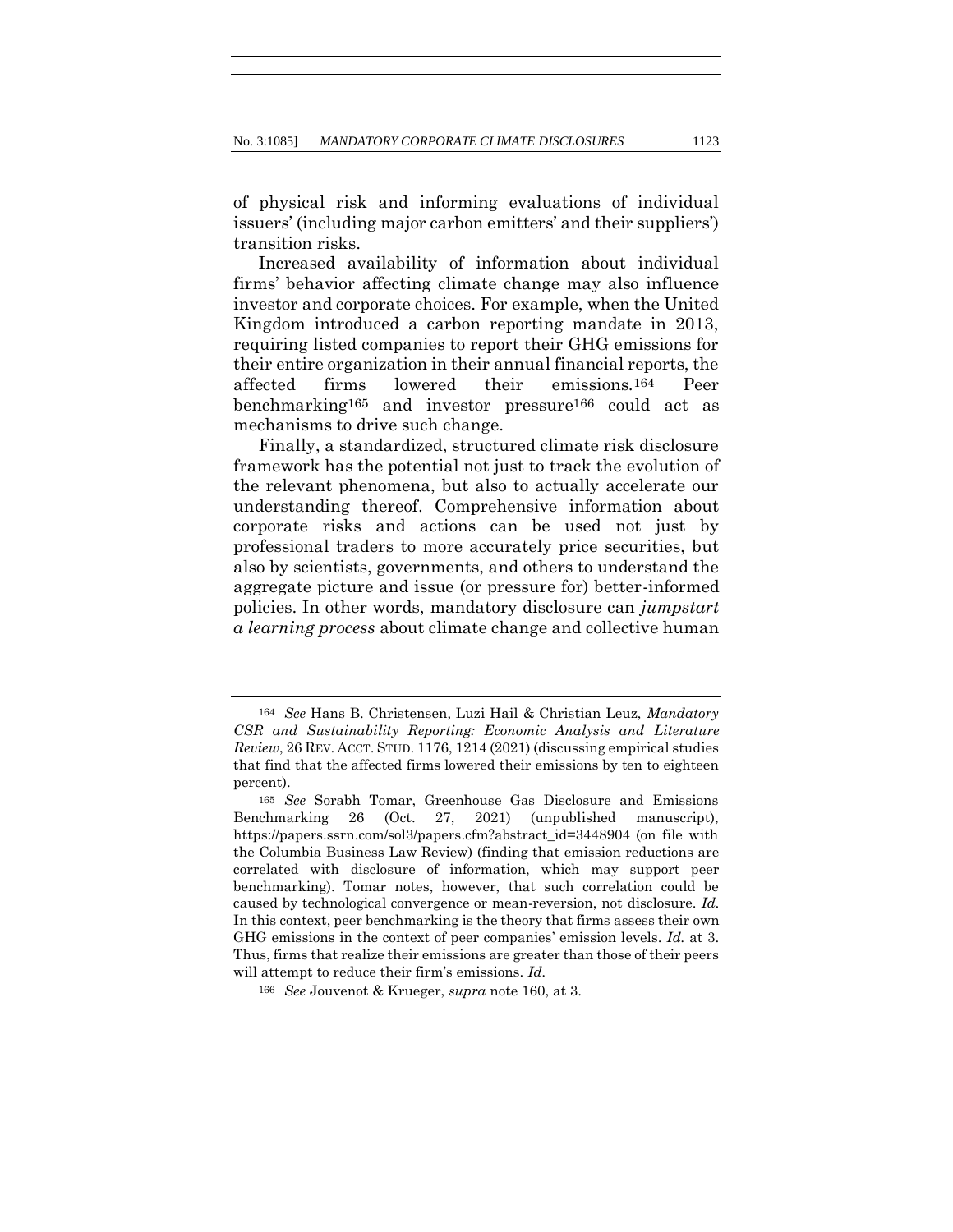behavior affecting it.167 For instance, with better access to relevant information, investors can ask companies better questions, which in turn will yield additional fruitful information, creating a demand for methods to analyze it, and so on. This virtuous cycle, importantly, will also feed into the process of making policies to tackle climate change generally and into mandatory disclosure rulemaking more specifically.

#### \* \* \* \*

To conclude, the current framework, leaving companies with wide discretion on what to disclose about climate-related risks, is insufficient. The question remains as to how policymakers can do a good job at identifying what information is required, given the uncertainties surrounding climate change, the evolving nature of the underlying phenomena and the legitimate doubts about what is relevant for information users to know. The next parts will explore this last question and explain how regulatory governance can help ensure that the disclosure framework evolves in lockstep with the progress of climate science and the changes in the factors affecting it.

# IV. DESIGNING CLIMATE-RELATED DISCLOSURE **MANDATES**

In the previous Part we reviewed the various rationales justifying regulatory action to make climate-related disclosures mandatory. As a matter of fact, many major jurisdictions have already moved, however cautiously,168 in this direction.169 Some jurisdictions are currently considering

<sup>167</sup> *Cf.* Christensen et al., *supra* note 164, at 1217 (noting that CSR reporting mandates could make it less costly for stakeholders to acquire and process relevant CSR information).

<sup>168</sup> *See supra* Section III.A.

<sup>169</sup> *See* TASK FORCE ON CLIMATE-RELATED FIN. DISCLOSURES, *supra* note 127, 110, at 2–3 ("[Over 110 regulators and governmental entities from around the world support the TCFD .... [and] central banks and supervisors from across the globe—through the Network for Greening the Financial System—have encouraged companies issuing public debt or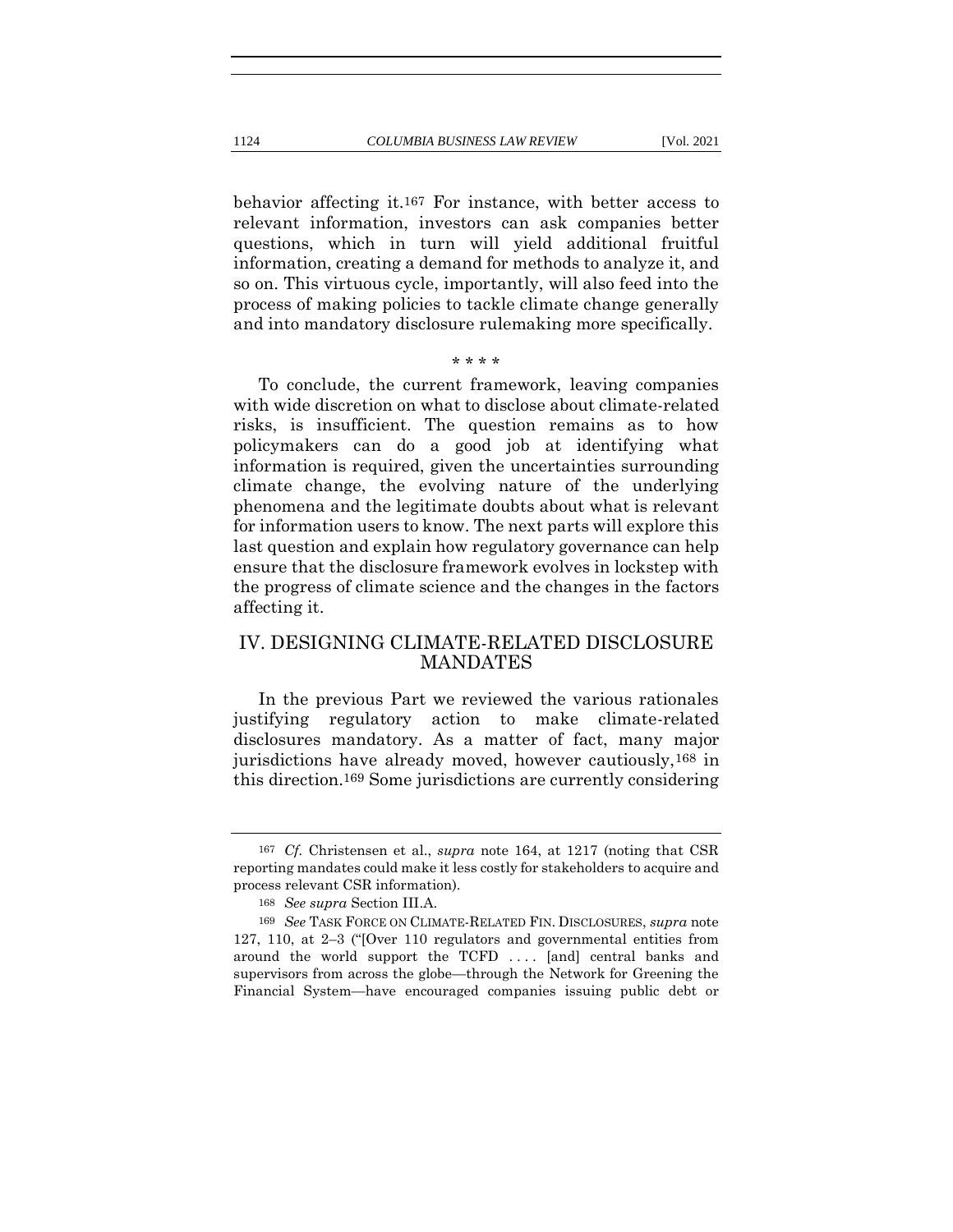making disclosures based on the TCFD framework mandatory.

For instance, as we write, several policy measures are in the process of being enacted in the United Kingdom.170 Rishi Sunak, the Chancellor of the Exchequer, has proclaimed that these will set the United Kingdom on the path to be the first G20 nation to mandate TCFD-style climate disclosures.<sup>171</sup> The most comprehensive of these initiatives is led by the Department for Business, Energy & Industrial Strategy (BEIS).172 It seemingly requires large companies to include TCFD-styled disclosures in their strategic report, but then specifies that they will be exempt from doing so if they can explain "why climate change is not expected to materially affect the company's business model or strategy."173 In other words, climate-related disclosures would still be subject to a firm-level, self-assessed materiality test, much like under the 2010 U.S. SEC guidance and the current U.K. FCA disclosure framework,, making one wonder whether the U.K. Government's proposal amounts to much more than an exercise in policy greenwashing.

171 *Id.*

172 *See* DEP'T FOR BUS., ENERGY & INDUS. STRATEGY, CONSULTATION ON REQUIRING MANDATORY CLIMATE-RELATED FINANCIAL DISCLOSURES BY PUBLICLY QUOTED COMPANIES, LARGE PRIVATE COMPANIES AND LIMITED LIABILITY PARTNERS (LLPS) 14 (2021), https://assets.publishing.service.gov.uk/government/uploads/system/uploa ds/attachment\_data/file/972422/Consultation\_on\_BEIS\_mandatory\_climat e-related\_disclosure\_requirements.pdf [https://perma.cc/J5JR-S6XW].

173 *Id*. at 26. For a critique of this approach see Virginia E. Harper Ho, *Modernizing ESG Disclosure*, 2022 U. ILL. L. REV. (forthcoming), (manuscript at 51–52), https://ssrn.com/abstract=3845145 [on file with the Columbia Business Law Review).

equity to disclose in line with the TCFD recommendations" (footnote omitted)).

<sup>170</sup> *See Sunak Says U.K. Will Lead on Green Finance: Green Summit Update,* BLOOMBERG N. (Nov. 9, 2020, 11:57 AM), https://www.bloomberg.com/news/articles/2020-11-09/boe-to-start-climatestress-tests-in-june-green-summit-update [https://perma.cc/4HP4-SE29].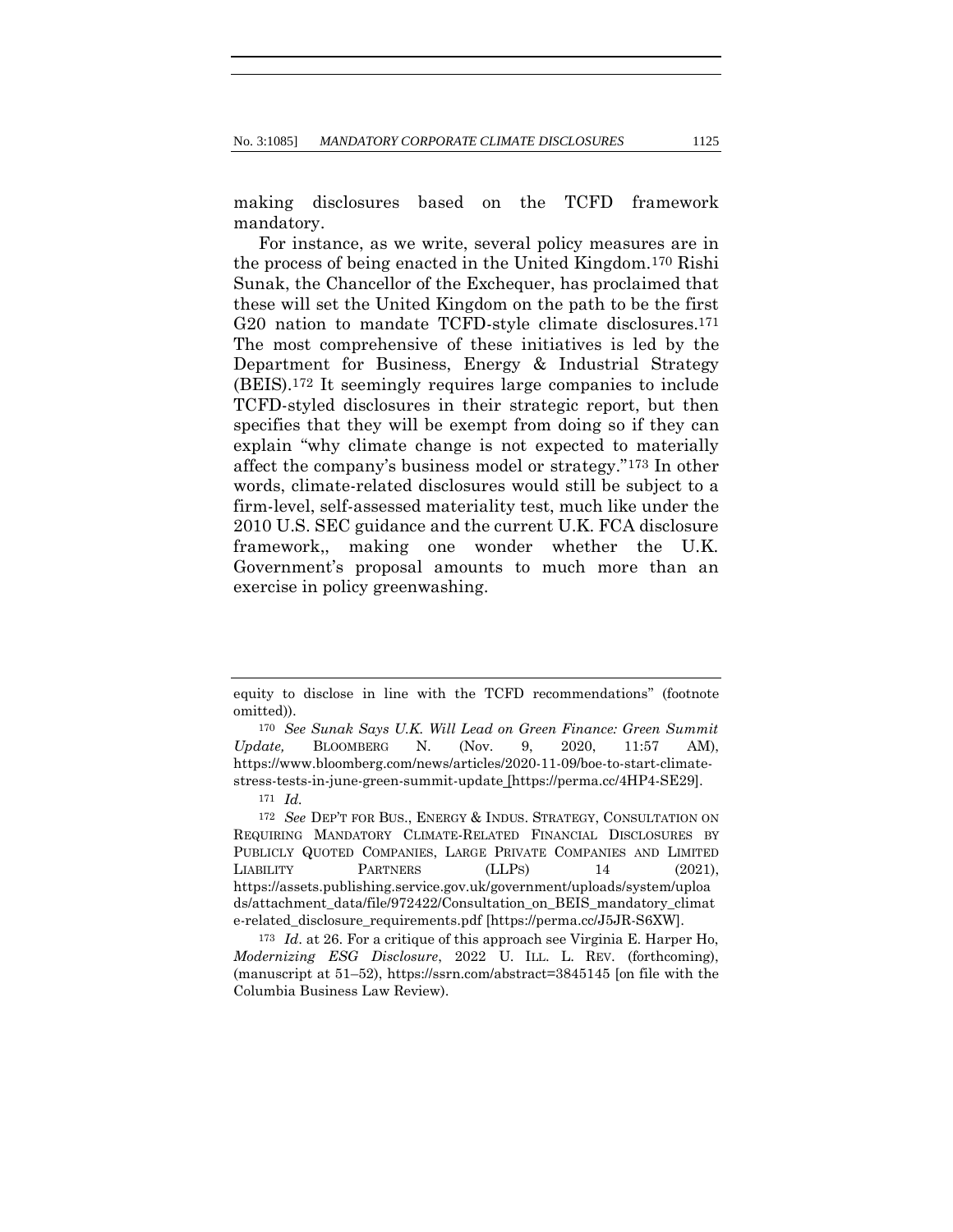In the United States, the SEC is expected to issue a proposal on climate disclosures by the end of the year,174 after a consultation process based on the ESG Subcommittee of the SEC Asset Management Advisory Committee's recommendations, which included proposals to require not only "the adoption of standards by which corporate issuers disclose material ESG risks" but also "that material ESG risks be disclosed in a manner consistent with the presentation of other financial disclosures."175 The SEC's Chair has signaled that, while the TCFD framework will provide inspiration in drafting the proposal, the SEC will go its own way whenever that is more appropriate for U.S. markets.176

In the European Union, the current non-binding framework177 will be replaced by more prescriptive mandates, although a specific proposal is still months away.178 It is

177 *Supra* note 121 and accompanying text.

178 *See Commission Proposal for a Directive of the European Parliament and of the Council Amending Directive 2013/34/EU, Directive 2004/109/EC, Directive 2006/43/EC and Regulation (EU) No 537/2014*, at 45–47, COM (2021) 189 final (Apr. 21, 2021) (delegating the Commission

<sup>174</sup> *See* Gary Gensler, *SEC Chair Gensler Speaks on Climate Risk and Disclosure*, CLS BLUE SKY BLOG (July 29, 2021), https://clsbluesky.law.columbia.edu/2021/07/29/sec-chair-gensler-speakson-climate-risk-and-disclosure/ [https://perma.cc/TSF6-LKVY].

<sup>175</sup> *See* ASSET MGMT. ADVISORY CMT., U.S. SEC & EXCH. CMT. DISCUSSION DRAFT: *POTENTIAL RECOMMENDATIONS OF ESG SUBCOMMITTEE* 5–6 (2020) https://www.sec.gov/files/potential-recommendations-of-the-esgsubcommittee-12012020.pdf [https://perma.cc/ZL2K-UQCT]. As part of its

consultation process, the SEC has sought public input in relation to various aspects of those recommendations, including, among other things, the regulation, monitoring, reviewing, and guidance of climate change disclosure, the development of disclosure standards (including who should be involved, whether standards should incorporate existing frameworks, and whether the standards should be incorporated into existing SEC Rules), and the advantages and disadvantages of developing a single set of global standards applicable to countries around the world. *See* Herren Lee, *supra* note 59.

<sup>176</sup> *See* Gensler, *supra* note 174 ("I've asked staff to learn from and be inspired by [the Task Force on Climate-related Financial Disclosures]. I believe, though, we should move forward to write rules and establish the appropriate climate risk disclosure regime for our markets, as we have in prior generations for other disclosure regimes.").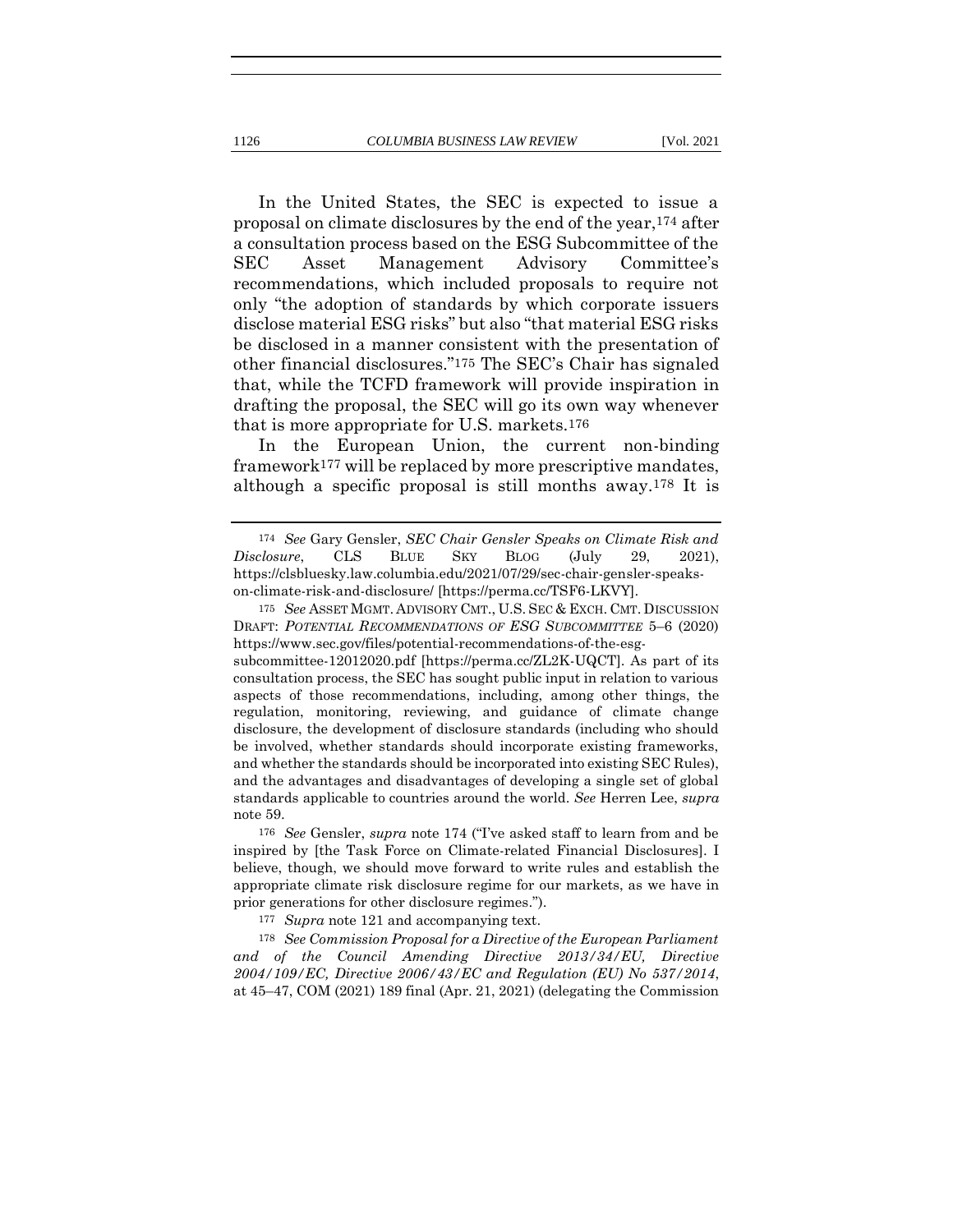uncertain whether the European Union will implement the TCFD framework or go beyond its recommendations. The development of detailed sustainability reporting standards has been referred to a sustainability taskforce of the European Financial Reporting Advisory Group (EFRAG).179 A key innovation in their thinking is the concept of "double materiality," that is, mandating disclosure of climate risk information not only where it is material to investors because of the financial implications for firms, but also where its impact on society is material.180

As we write, policymakers both in the United States and Europe are in the process of issuing rules on climate-related disclosures. In lockstep with such developments, G7 finance ministers have endorsed the move towards mandatory climate-related financial disclosures.181 At the global level, one of the goals for the 2021 COP26 summit in Glasgow was to spearhead the adoption of mandatory climate-related disclosures on a global scale, setting the stage for the rapid development of new corporate climate disclosure regimes.182 Leaving aside the political challenges of enacting meaningful disclosures, the technical challenges are also considerable, given the unpredictable nature of climate change and our still limited understanding both of the phenomenon and of how

to issue "sustainability reporting standards" that will include information on climate change mitigation and adaptation).

<sup>179</sup> *See* EUR. FIN. REPORTING ADVISORY GRP., FINAL REPORT: PROPOSALS FOR A RELEVANT AND DYNAMIC EU SUSTAINABILITY REPORTING STANDARD (2021).

<sup>180</sup> *Id*. at 8.

<sup>181</sup> Press Release, G7 Finance Ministers & Central Bank Governors, G7 Finance Ministers & Central Bank Governors Communiqué 1 (June 5, 2021), https://home.treasury.gov/news/press-releases/jy0215 [https://perma.cc/K9QZ-VLEA] ("We support moving towards mandatory climate-related financial disclosures that provide consistent and decisionuseful information for market participants and that are based on the Task Force on Climate-related Financial Disclosures (TCFD) framework, in line with domestic regulatory frameworks.").

<sup>182</sup> *See* MARK CARNEY, BUILDING A PRIVATE FINANCE SYSTEM FOR NET ZERO PRIORITIES: PRIORITIES FOR PRIVATE FINANCE FOR COP26, at 14–16 (2020), https://ukcop26.org/wp-content/uploads/2020/11/COP26-Private-Finance-Hub-Strategy\_Nov-2020v4.1.pdf [https://perma.cc/F5JP-9JWC].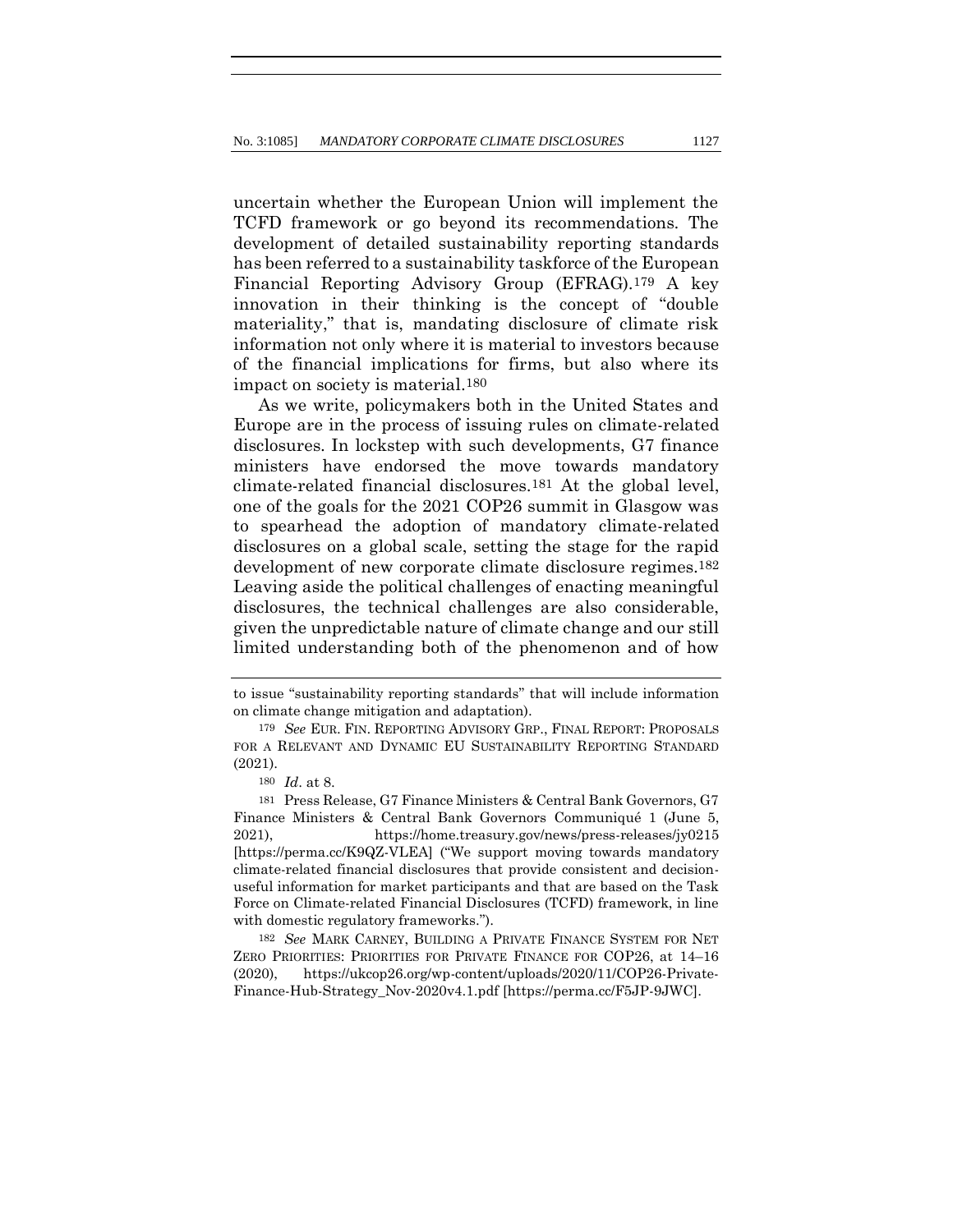best to have it reflected in a company's statements. Given this uncertainty, we refrain from comprehensively sketching out a comprehensive framework for climate-related disclosures. Rather, we focus on the main challenges and core choices that policymakers face, highlighting some areas where regulatory action beyond the TCFD recommendations would be consistent with the functions and rationales of climate-related disclosure mandates.

### A. The Challenge of Cost-Benefit Analysis

The dynamic nature of the phenomena underlying climate risks creates a challenge for the application of cost-benefit analysis (CBA) to policy proposals in this field. Regulators responsible for issuer disclosure in the United States, United Kingdom, and European Union are required to produce costbenefit analyses of proposed actions such as rulemaking.183

In general, attempts at quantifying the costs and benefits of disclosure regulation are imperfect at best.184 Yet for climate-related disclosure obligations, there is likely to be a structural asymmetry in the ability to assess costs and benefits. The costs are likely to be immediate and relatively straightforward for issuers to determine. Guidance can be sought by extrapolating from the costs of existing disclosure requirements. In contrast, the benefits of climate risk disclosure are much harder to assess. They are likely to be spread over the medium to long term, raising well-known

<sup>183</sup> CBA was first mandated for U.S. agencies by President Reagan in 1981. *See* Exec. Order No. 12,291, 3 C.F.R. § 3(d) (1981). For the SEC, CBA is required more specifically by the National Securities Markets Improvement Act of 1996 § 106, Pub. L. No. 104-290, 110 Stat. 3416. *See also* Financial Services and Markets Act 2000, c. 8, § 3B(1) (Eng.).

<sup>184</sup> Christian Leuz & Peter D. Wysocki, *The Economics of Disclosure and Financial Reporting Regulation: Evidence and Suggestions for Future Research*, 54 J. ACCT. RSCH. 525, 529–30 (2016) (reviewing the empirical evidence on the costs and benefits of mandatory disclosures and concluding that "we are still far from being able to perform *quantitative* cost-benefit analyses").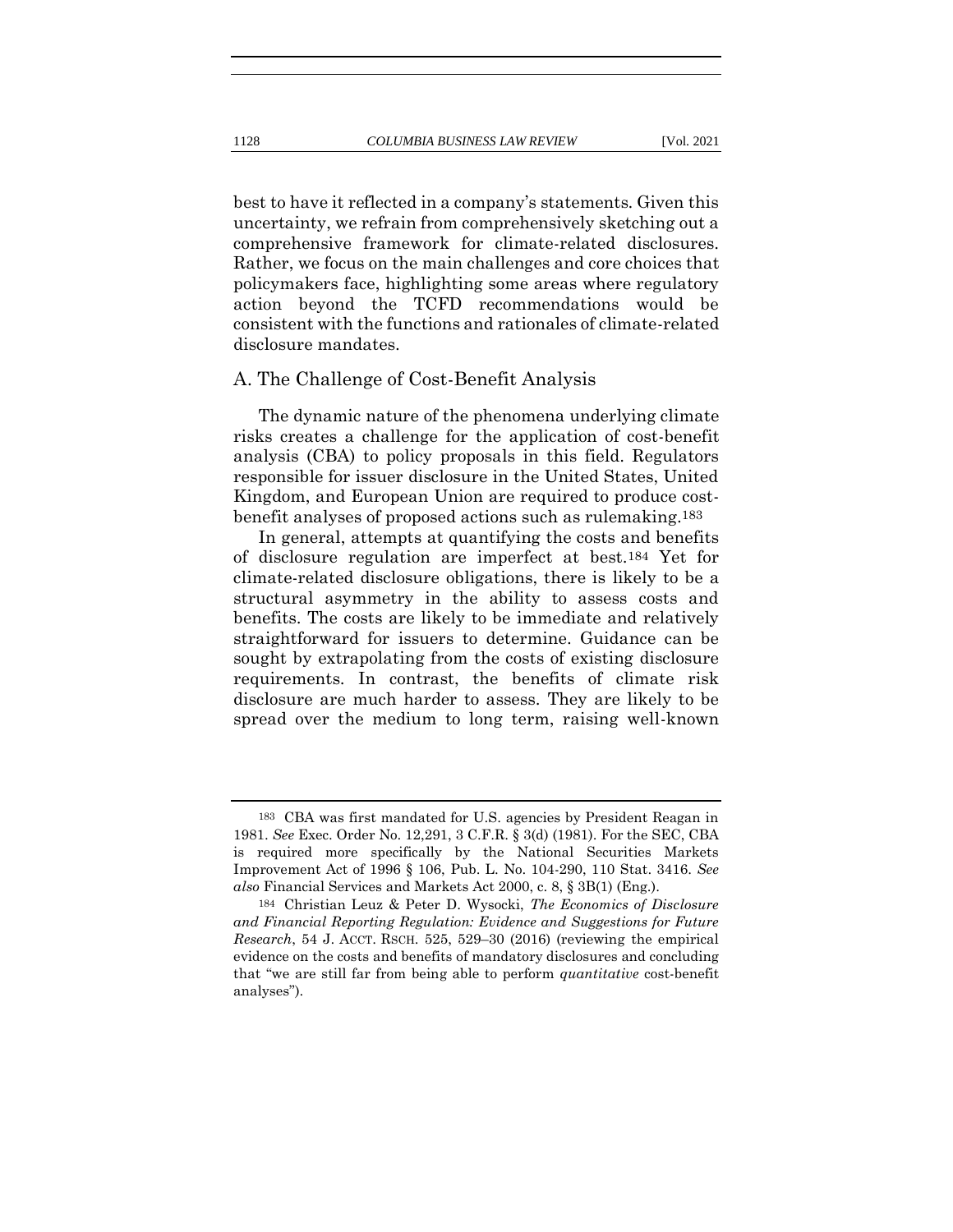issues about the appropriate discount rate.185 They are not captured solely by issuers but are spread diffusely across capital markets and beyond. And they are broader than the benefits associated with existing disclosure obligations, which are limited to the efficiency of capital markets.186

When conducting a CBA, the direct and indirect costs of providing climate-related disclosures should be compared not only to its benefits in terms of increased informational efficiency but also to those stemming from their contribution to better capital allocation decisions that fully account for climate-related risks. We should also consider the hard-tomeasure benefit of our increased understanding of how companies' conduct affects climate change.

The extent to which inability to fully quantify benefits poses a challenge to rulemaking varies by jurisdiction. In the United Kingdom, the relevant legislation states expressly that if, in the FCA's opinion, costs or benefits cannot reasonably be estimated, then the FCA need not actually estimate them in its CBA prior to rulemaking but may simply include a statement of the FCA's opinion and an explanation.187 This makes clear that CBA is to be used as a regulatory heuristic, but difficulty in estimation should not be viewed as limiting the FCA's jurisdiction to implement rules. In contrast, U.S. court decisions have engaged in review of not only the existence but also the adequacy of cost-benefit analysis produced by the SEC and other financial regulators,188 taking the view that incomplete CBA renders rulemaking "arbitrary and capricious" under the Administrative Procedure Act, and

<sup>185</sup> Wilfred Beckerman & Cameron Hepburn, *Ethics of the Discount Rate in the Stern Review on the Economics of Climate Change*, WORLD ECON. Jan–Mar. 2007, 187, 190–92.

<sup>186</sup> These benefits are typically measured in the empirical literature with variables such as market liquidity and price volatility. *See* Leuz & Wysocki, *supra* note 184, at 532–35 (surveying the empirical literature on the effects of mandatory disclosures).

<sup>187</sup> *See*, *e.g.*, Financial Services and Markets Act 2000, c.8, § 65(11a) (Eng.).

<sup>188</sup> *See* Bus. Roundtable v. SEC, 647 F.3d 1144, 1148–49 (D.C. Cir. 2011); MetLife Inc. v. Fin. Stability Oversight Council, 177 F. Supp. 3d 219, 239–42 (D.C. 2016).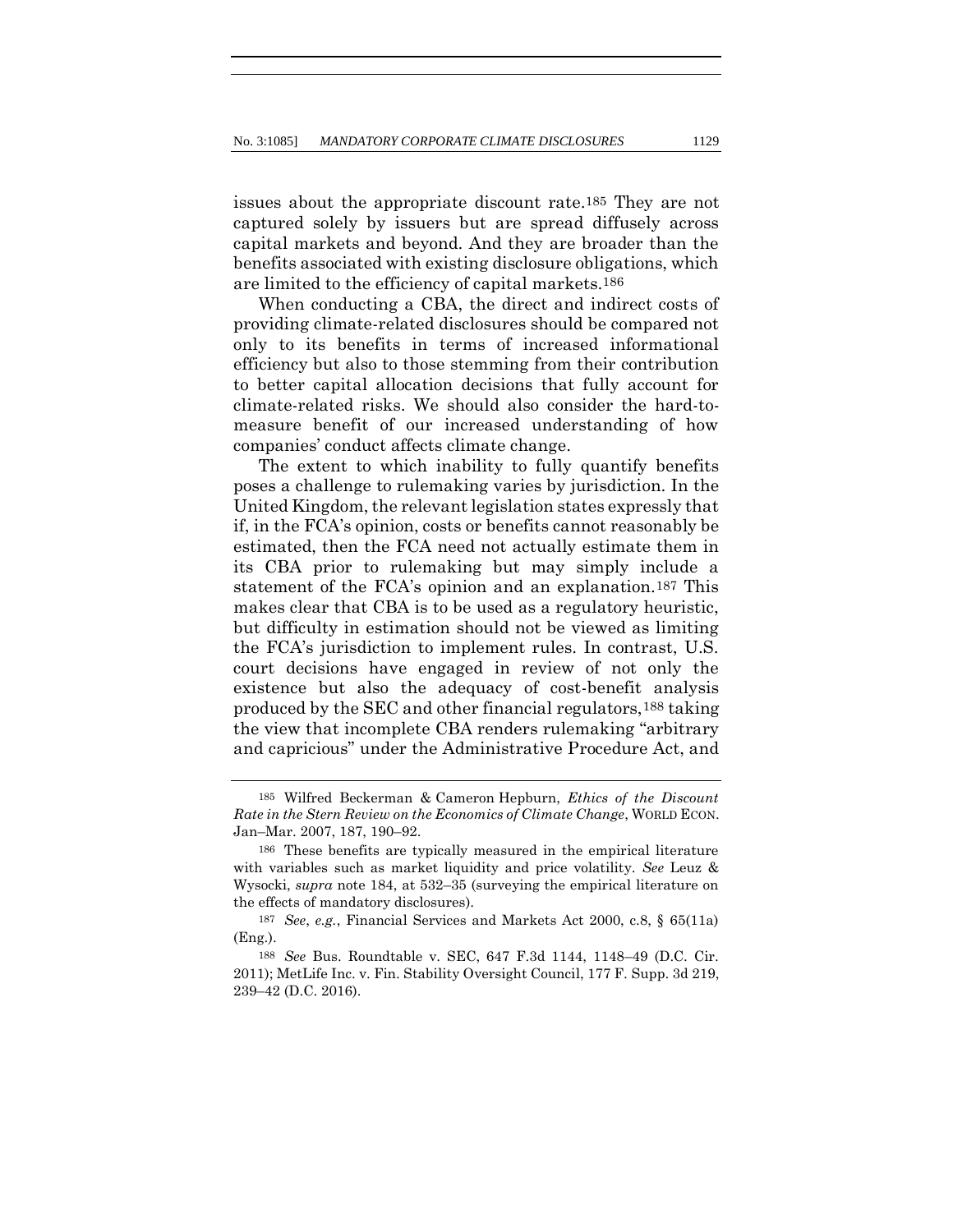hence invalid.189 Thus, complete quantification of costs and benefits is a precondition for rulemaking in the United States.

Considering the difficulty of quantifying diffuse benefits in highly dynamic and evolving contexts, many scholars are highly critical of the approach taken by the D.C. Circuit to CBA in financial sector rulemaking.190 These issues are at least as pronounced in regard to climate change. Critics assert that making quantified CBA a precondition for rulemaking stymies regulators' ability to respond because of the asymmetry between the ease in quantifying benefits and costs.191 However, the issue is perhaps not so much with the application of CBA per se, but with the need to find effective ways to accommodate estimates of diffuse and dynamic costs or benefits, so as to avoid a structural bias against rulemaking in such contexts.192

In applying CBA to highly uncertain or dynamic circumstances, a number of scholars have called for what might be termed a "Bayesian" approach to quantification of costs and benefits.193 This approach has two essential elements. The first is that where evidence is incomplete, quantifications based on the *best available* (albeit imperfect) evidence should be taken at face value. This facilitates rulemaking in response to real problems where costs and benefits are uncertain or dynamic. The corollary of this, however, is that estimates of such costs and benefits will evolve as new evidence emerges.194 The second essential

<sup>189</sup> *See* Chamber of Com. v. SEC, 412 F.3d 133, 143–44 (D.C. Cir. 2005). 190 *See, e.g.*, John C. Coates IV, *Cost-Benefit Analysis of Financial* 

*Regulation: Case Studies and Implications*, 124 YALE L.J. 882, 912–20 (2015); Jeffrey N. Gordon, *The Empty Call for Benefit-Cost Analysis in Financial Regulation*, 43 J. LEGAL STUD. (SPECIAL ISSUE) S351, S375 (2014).

<sup>191</sup> *See* Coates, *supra* note 190, at 998–99.

<sup>192</sup> Jonathan S. Masur & Eric A. Posner, *Cost-Benefit Analysis and the Judicial Role*, 85 U. CHI. L. REV. 935, 939–40 (2018).

<sup>193</sup> Robert P. Bartlett III, *The Institutional Framework for Cost-Benefit Analysis in Financial Regulation: A Tale of Four Paradigms?*, 43 J. LEGAL STUD. (SPECIAL ISSUE) S379, S397–98 (2014); Stephen Charest, *Bayesian Approaches to the Precautionary Principle*, 12 DUKE ENVT'L L. & POL'Y F. 265, 270–72 (2002).

<sup>194</sup> *See* Charest, *supra* note 193, at 272.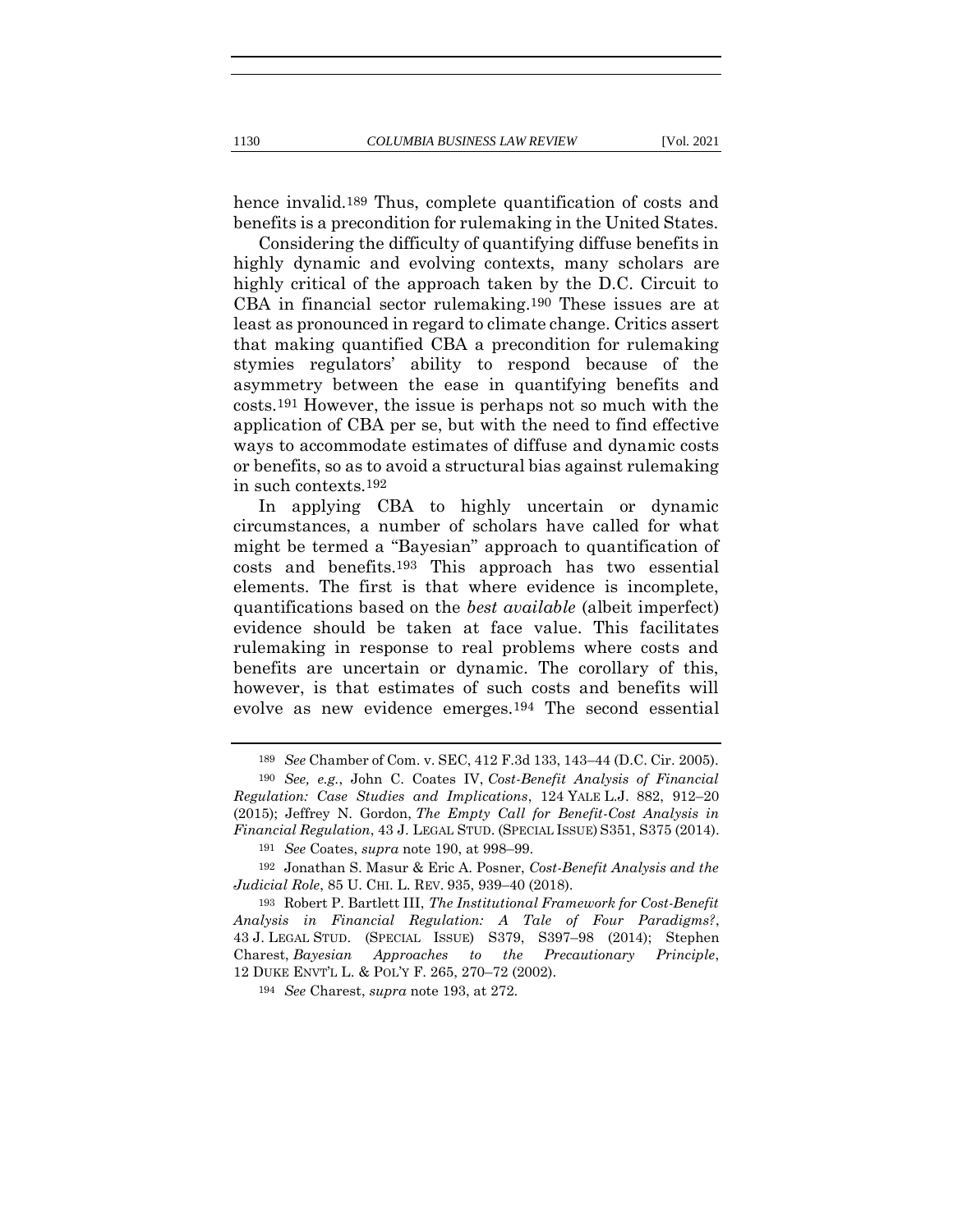element follows from this: where rules are made under such circumstances, the agency must commit to updating its assessment—and any regulatory intervention—in light of subsequently emerging evidence.195 Together, these aspects of the framework would manage both the risk that irreparable social harms may be caused during a period in which agencies lack comprehensive evidence on which to base intervention and the risk that regulatory intervention may impose costs on actors that are not justified by countervailing benefits.

### B. Subjective and Territorial Reach

One fundamental choice for policymakers in designing the disclosure framework is which entities should be subject to it. For regular financial disclosures, which seek to promote more accurate pricing in capital markets, this scope encompasses mainly publicly traded firms, as private firms' securities are not traded in public markets.196 But for climate disclosures, the specific policy goals and rationales extend beyond capital markets, as we have discussed.197 Moreover, if the footprint of climate disclosure obligations were limited only to public firms, this would create an incentive for firms to "go dark" by delisting in order to avoid having to make such disclosure,198 or for high-emission activities to switch from listed to private firms.199 Similar to the scope of non-financial disclosures

<sup>195</sup> *See generally* Cass R. Sunstein, *The Regulatory Lookback*, 94 B.U. L. REV. 579 (2014).

<sup>196</sup> *See* Allison Herren Lee, Comm'r, U.S. Sec & Exch. Comm'n, Remarks at The SEC Speaks in 2021: Going Dark: The Growth of Private Markets and the Impact on Investors and the Economy (Oct. 12, 2021) ("[Private companies] are not required to file periodic reports or make the disclosures required in proxy statements. They are not even required to obtain, much less distribute, audited financial statements.").

<sup>197</sup> *See supra* Sections II.C, III.C.

<sup>198</sup> *See* Paul G. Mahoney & Julia D. Mahoney, *The New Separation of Ownership and Control: Institutional Investors and ESG*, 2021 COLUM. BUS. L. REV. 841, 873 (2021).

<sup>199</sup> *Cf.* Christensen et al., *Mandatory CSR and Sustainability Reporting*, *supra* note 164, at 1216 (noting that activities that are problematic for risky from a CSR perspective might shift from SEC-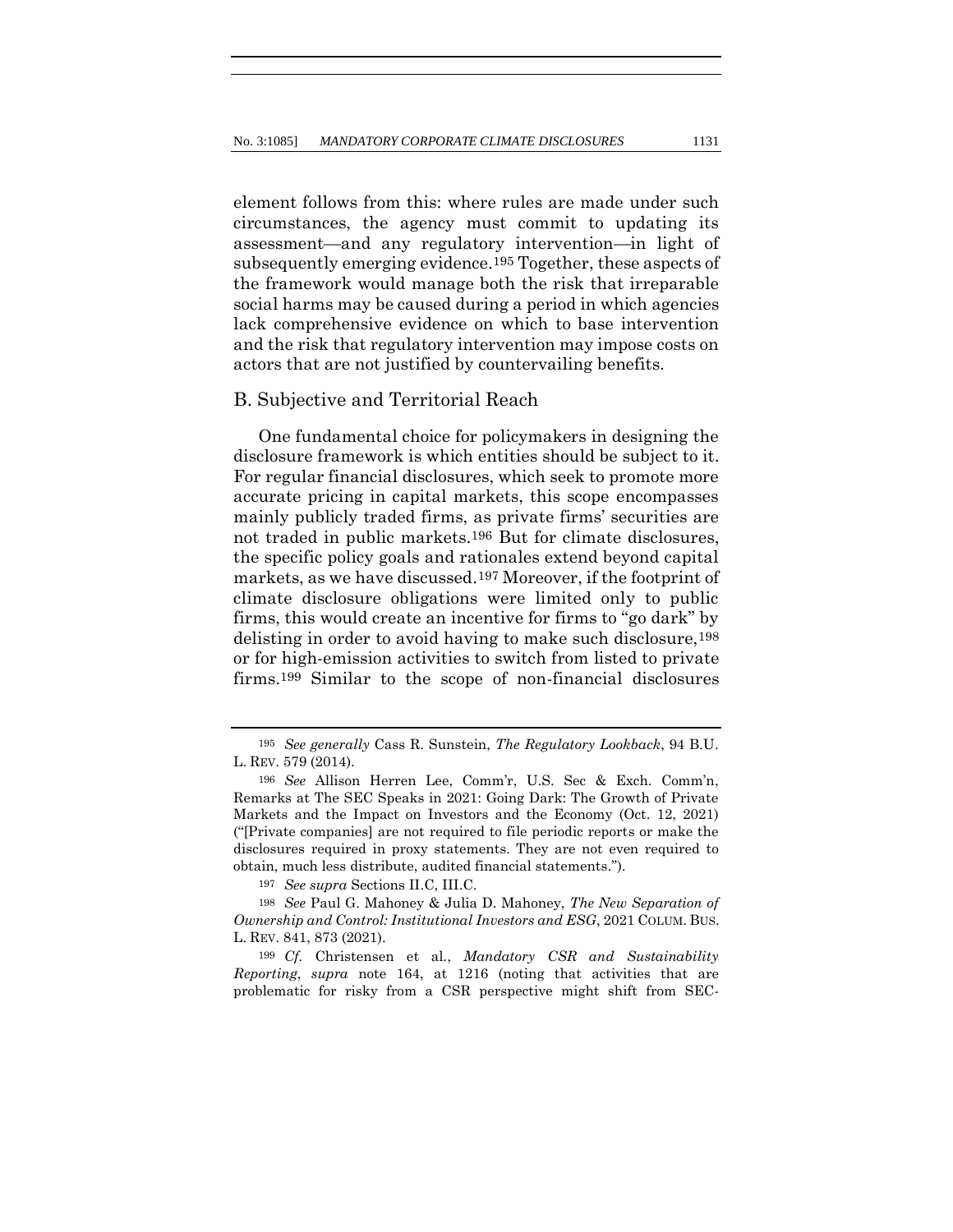within the European Union,200 and partly in line with the traditional approach in the United States (where mandatory disclosure rules also apply to large companies, albeit subject to their having a high number of shareholders), climaterelated disclosures should be imposed on not only listed but also non-listed entities that meet relevant size thresholds.201 Size thresholds in disclosure obligations are typically proxied by asset values, turnover, or number of employees.202 These parameters are likely only loosely correlated with a firm's impact on climate. A closer match to that impact might be

achieved if emissions themselves were used to set the thresholds. This in turn implies that not all public companies should necessarily be required to disclose, if they fall below the relevant size test.203 Policymakers should also consider the territorial reach of their rules, as emissions do not respect borders. Domestic

firms subject to climate reporting requirements should be expected to consolidate their global climate risks, to avoid asset reallocation abroad being used to evade disclosure. However, a functionally equivalent result might still be achieved by firms that move their registered office or headquarters to another country. Consequently, policymakers should consider applying domestic climate disclosure rules to all firms that do business there, regardless of where they are headquartered or incorporated. Like certain financial market

registered firms to unregulated (private) firms to avoid the application of mandatory CSR standards).

<sup>200</sup> *See* Directive 2014/95/EU, of the European Parliament and of the Council of 22 October 2014 Amending Directive 2013/34/EU, 2014 O.J. (L330) 1, 4–5.

<sup>201</sup> Size thresholds can in this context be understood as a proxy for the aggregate level of economic activity being undertaken in the firm. To be sure, smaller firms also face climate risks. The justification for exempting them would be that the costs of disclosure are disproportionately high for smaller firms.

<sup>202</sup> *See, e.g.*, 15 U.S.C. § 78*l*(g) (2018) (mandating disclosure based on asset value and number of shareholders).

<sup>203</sup> The burdens on smaller listed companies could be excessive whenever their impact on climate change via emissions is limited. *See* EUR. FIN. REPORTING ADVISORY GRP., *supra* note 179, at 53–54.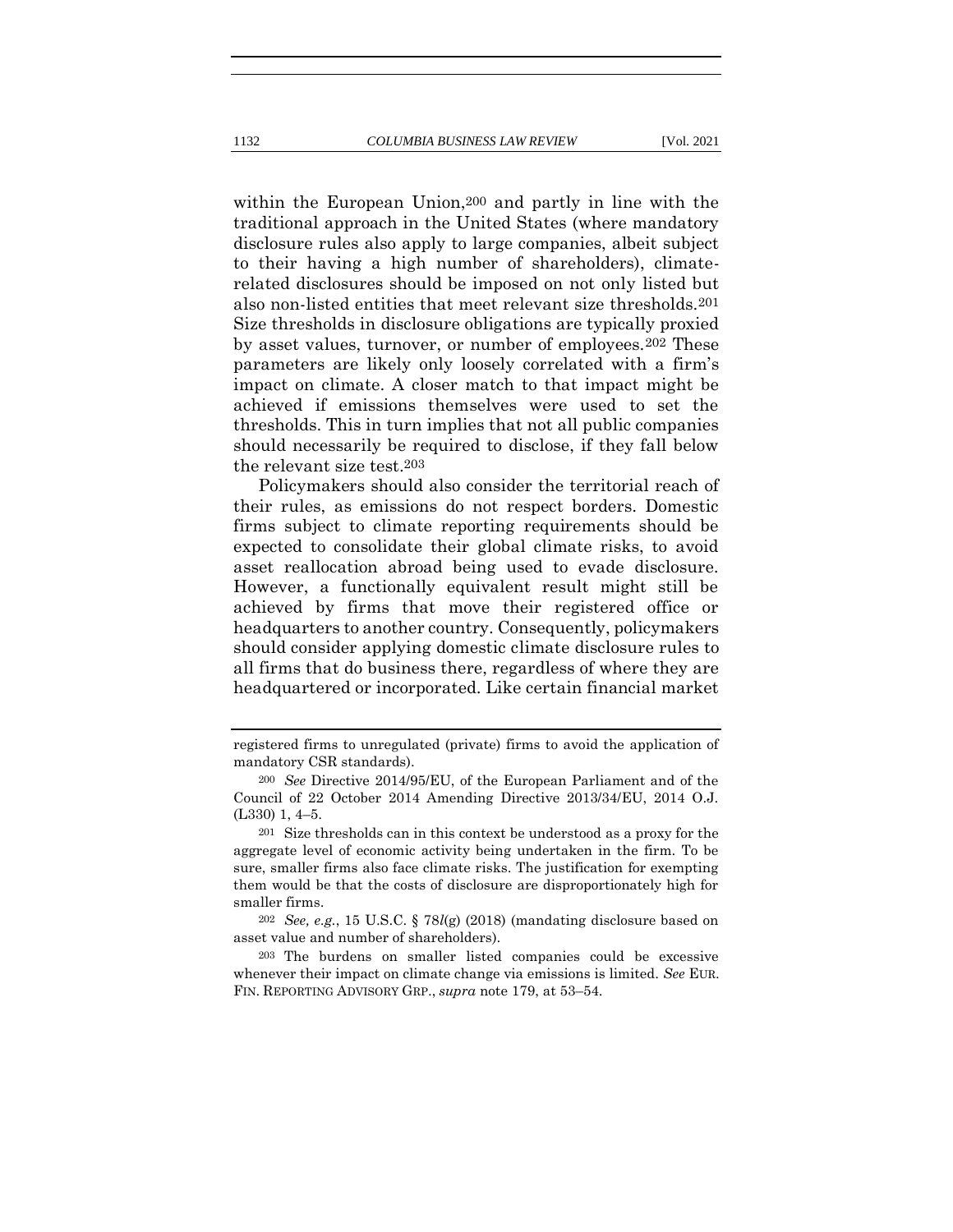rules with an extraterritorial reach,204 a mechanism of "substituted compliance" should be available to avoid unnecessary duplication.

## C. Going Beyond the Task Force on Climate-Related Disclosure Recommendations

We now move on to identify some areas where, based on the functions and rationales of climate-related disclosures identified in Parts II and III, there appears to be a case for disclosure mandates that go beyond the TCFD Recommendations.

### 1. Raw Asset-Level Data

One first disclosure item, which appears to be critical to assess physical risks and on which TCFD Recommendations are insufficiently prescriptive, is asset ownership.205 Ownership is neither physically observable nor, even where publicly available in theory, practically accessible, because formal ownership is often registered to subsidiaries and therefore hard to attribute to an individual issuer. Making data on ownership publicly available via firms' disclosures would allow market participants, and possibly specialized information intermediaries,206 to combine it with geospatial

<sup>204</sup> *See, e.g.*, Alexey Artamonov, *Cross-Border Application of OTC Derivatives Rules: Revisiting the Substituted Compliance Approach*, 1 J. FIN. REG. 206, 207–12 (2015) (describing the extraterritorial reach of the over-the-counter derivatives provisions in the Dodd-Frank Act and the mechanism of substitute compliance).

<sup>205</sup> *See, e.g.*, TASK FORCE ON CLIMATE-RELATED FIN. DISCLOSURES, FINAL REPORT: RECOMMENDATIONS OF THE TASK FORCE ON CLIMATE-RELATED FINANCIAL DISCLOSURES 9 fig.2 (2017), https://assets.bbhub.io/company/sites/60/2020/10/FINAL-2017-TCFD-Report-11052018.pdf [https://perma.cc/QNH8-7RTL] (recognizing that assets "may be particularly affected by climate related issues" but only recommending that firms "provide an indication of the potential climaterelated impact on their assets and liabilities, particularly long-lived assets.").

<sup>206</sup> *See*, *e.g.*, *About OxEO,* OXFORD EARTH OBSERVATION, https://www.oxfordeo.com/about [https://perma.cc/7NPD-3LDW] (last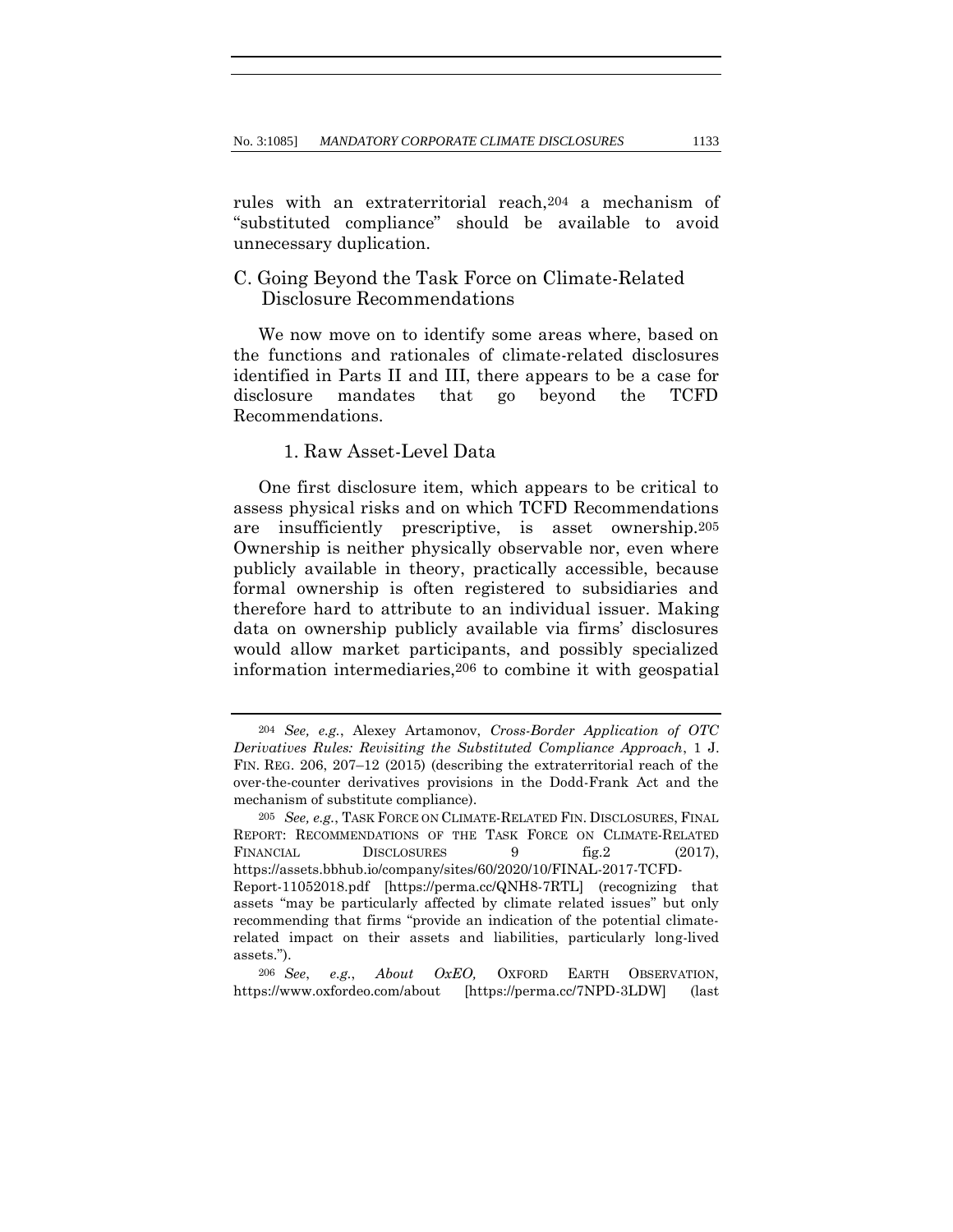and other data as well as with emerging local models of climate risk to deliver an assessment of an individual firm's exposure. It is the key that can tie assessments of asset-level risk, for example about flood risk around a specific factory, back to companies' balance sheets.

A question naturally posed by this discussion is whether it is necessary for firms to be required to disclose their asset ownership information, or whether a private ordering solution might exist. Such a solution might involve companies hiring an information intermediary—perhaps styled as a "climate risks assessor"—which would combine the (public-domain) geospatial data and emerging climate science with proprietary information supplied by the firm about its ownership of assets. The firm could then disclose the third party's analysis of its physical risks without giving away details about asset ownership that could be commercially sensitive.

The problem with an information intermediary model is that there would be no easy way for investors to verify the quality of the assessor's analysis, particularly given that climate risks assessors would model mostly long-tail events. The product sold by such an intermediary would be a credence good. Its market would function poorly because firms stand to benefit from analyses that predict lower (rather than higher) risks, and investors would have no way to verify the quality of the analysis. The inherent conflict of interest of issuer-paid information intermediaries is well understood in other contexts, such as credit ratings and audit services.207 It would be difficult to build a reputation for reliable physical risks analyses: as discussed in Part II, climate risks services are a new product, the relevant variables are constantly changing, there are no accepted methodologies to deploy, and the time

visited Dec. 15, 2021) (using remote-sensing data to identify and measure the sustainability risk exposure of real assets).

<sup>207</sup> *See, e.g.*, Ramin P. Baghai & Bo Becker, *Non-Rating Revenue and Conflicts of Interest*, 127 J. FIN. ECON. 94, 95–96 (2018); Samuel B. Bonsall et al., Conflicts of Interest in Subscriber-Paid Credit Ratings 2 (Sept. 26, 2021), https://papers.ssrn.com/sol3/papers.cfm?abstract\_id=3931024 (on file with the Columbia Business Law Review).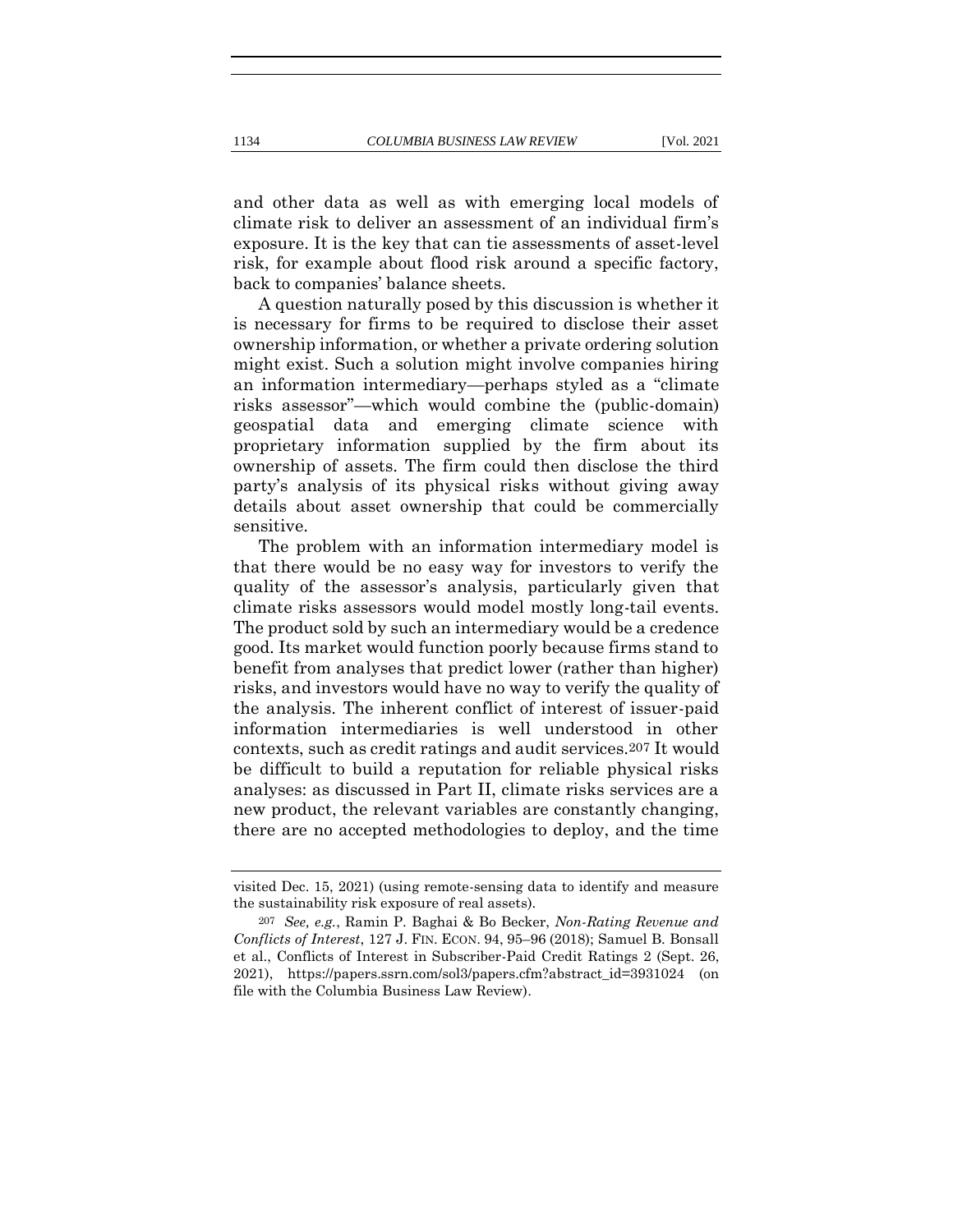horizon for users to consider in order to compare outcomes with predictions is very long. It may well be that a market for such services will develop in the future, but it would be putting the cart before the horse if regulators required companies to hire climate risk assessors before the latter gain a reputation in the market for doing a good job. The "regulatory license" problem, which hampers the informational value of rating agencies,208 would characterize this market from its very start.

## 2. Standardized Scenarios for Climate Stress Tests

Because of the uncertainty around the timing, magnitude, and nature of climate risks, and in particular transition risks,209 companies and their investors struggle to evaluate how these risks might affect them. This motivates a fundamental concern with climate risk disclosures: that issuers' lack of understanding, or differences of interpretation, of the climate trajectory might mean that disclosures about climate risk are either mis-specified, non-comparable, or both.

One way to deal with this uncertainty is to use "stress tests," a tool adopted by regulators around the world in the aftermath of the 2007-2009 financial crisis to evaluate the resilience of financial institutions to financial stability risks.210 At its core, a stress test involves a review of how a firm's activities would be affected by hypothetical scenarios that represent possible future states of the world.211 However, those setting the scenarios do not assign any particular probability to one state or another. The powerful virtue of this methodology is that it provides a way of holding constant, for the purposes of the disclosure exercise, all the many variables

<sup>208</sup> *See* Frank Partnoy, *The Siskel and Ebert of Financial Markets?: Two Thumbs Down for the Credit Rating Agencies*, 77 WASH. U.L.Q. 619, 681–703 (1999) (describing how the regulatory license of credit rating agencies affects the quality of their service).

<sup>209</sup> *See supra* Section II.A.

<sup>210</sup> Martin Čihák, Hiroko Oura & Liliana Schumacher, *What Is Stress Testing?*, FIN. & DEV., Sept. 2019, at 52.

<sup>211</sup> *Id.*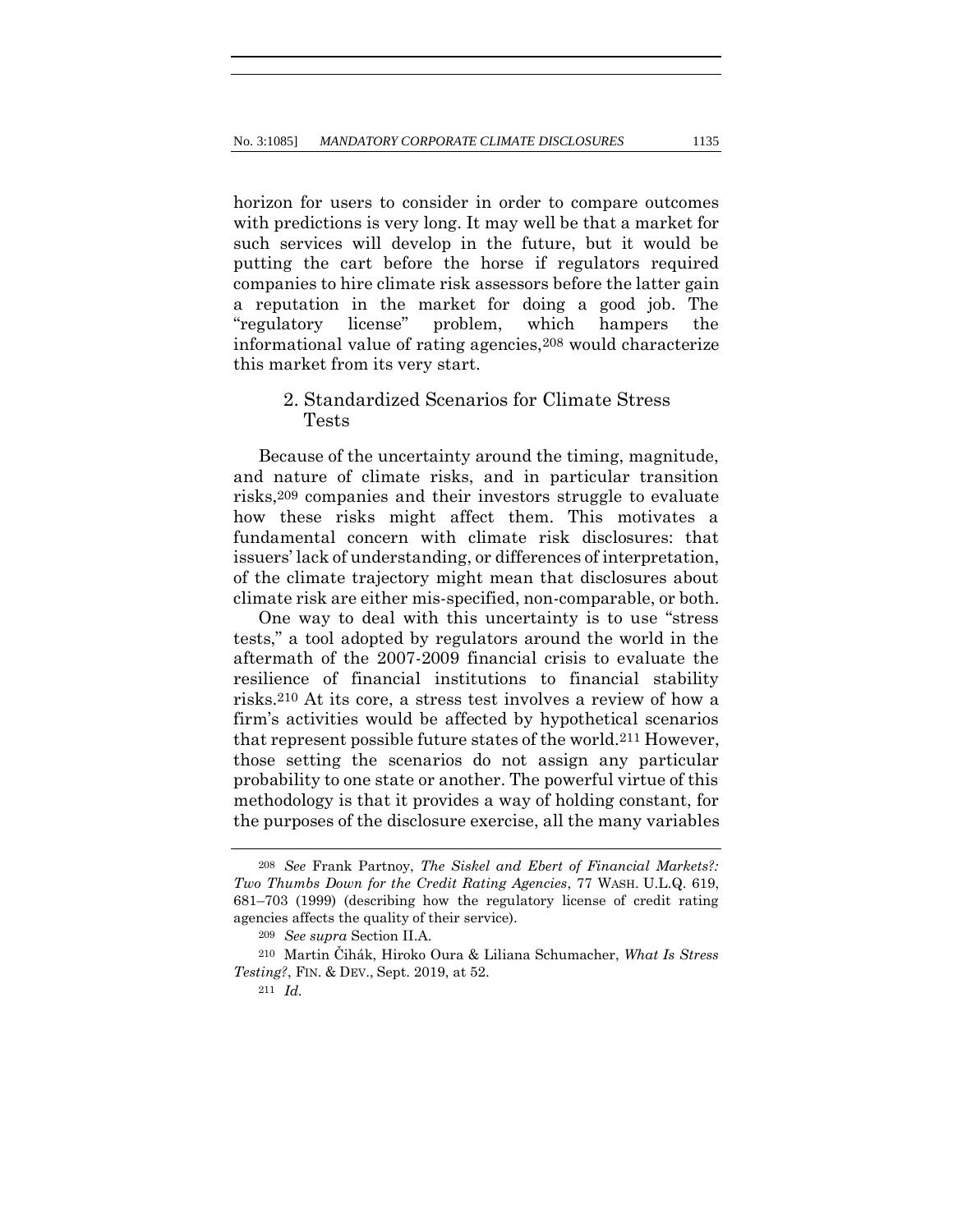that might affect a firm's risks. This means that the disclosures are meaningfully comparable, and differences between them reflect differences in how each scenario affects the firm's activities, as opposed to how, in our setting,firms interpret the future trajectory of climate change. Of course, the utility of the exercise depends on the scenario having some bearing on the actual trajectory of climate change. To try to

ensure this, a calibrated range of scenarios can be set, the results of which investors and others can then use to assess various firms' responses to different climate pathways.

The TCFD incorporates scenario analysis as a way for companies and investors to generate forward-looking information about climate risks. According to the TCFD recommendations, companies develop their own scenarios and report on the risks (and opportunities) they would face.212 Scenarios should cover plausible public policy developments, technological advances, and pathways of physical and transition risks.213 The flaw with this approach is that the scenarios developed are not the same across firms, leading to non-comparable outputs.

But TCFD-aligned scenario analysis has so far failed for more fundamental reasons. According to a 2020 TCFD status report, only one in fifteen of the public companies surveyed used scenario analysis to evaluate the resilience of their strategies and even fewer disclosed them.214 Of those disclosing, only a few revealed the assumptions and parameters used in the analysis or reported on the risks and opportunities faced in these scenarios.215 In part, this can be explained by the complexity of formulating a coherent, plausible scenario and the lack of available data to calibrate analyses.216 The TCFD has responded to this challenge by

<sup>212</sup> TASK FORCE ON CLIMATE-RELATED FIN. DISCLOSURES, TECHNICAL SUPPLEMENT: THE USE OF SCENARIO ANALYSIS IN DISCLOSURE OF CLIMATE-RELATED RISKS AND OPPORTUNITIES 1–5 (2017).

<sup>213</sup> *Id.*

<sup>214</sup> TASK FORCE ON CLIMATE-RELATED FIN. DISCLOSURES, *supra* note 127, at 12.

<sup>215</sup> *Id.*

<sup>216</sup> *Id*. at 50–51.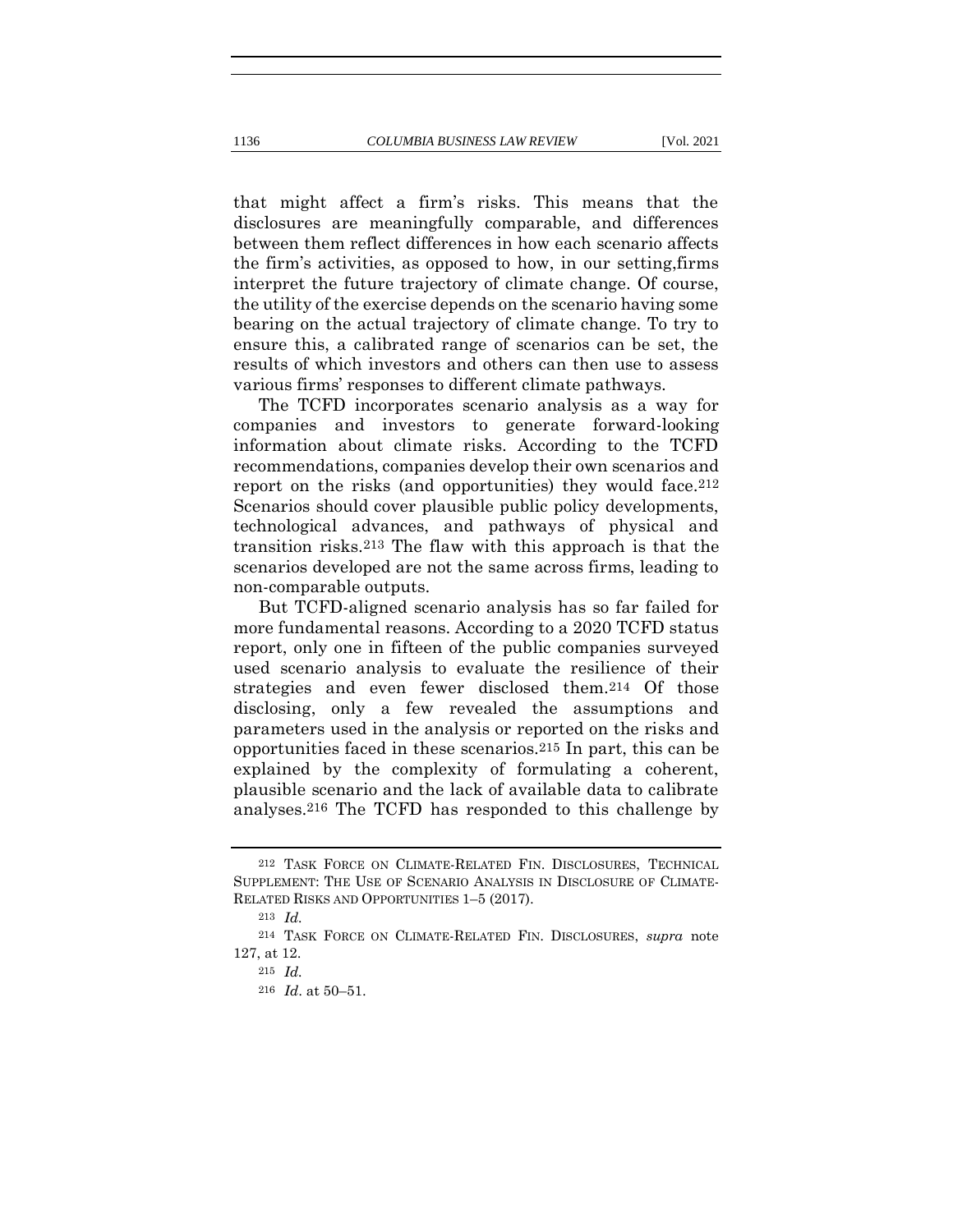setting up a "Knowledge Hub" that provides guidance, research, tools, standards, and frameworks that companies can use to inform their own processes.217 However, there are at least two serious challenges that the TCFD framework does not resolve, many of which stem from coordination problems. First, the scenarios may be designed opportunistically, to paint an artificially rosy picture of the companies' expected fortunes. Second, if firms use different scenarios when disclosing their transition risks, the comparability of disclosures suffers, which lowers their information value.

One way to make progress is to require the use of standardized scenarios for firms' analyses. As is the case with stress tests in the financial system,<sup>218</sup> the relevant public authority should be charged with the task of periodically setting out the scenarios for transition risk assessment. Central banks already collaborate on the development of such scenarios for supervisory purposes, 219 which they could continue to do for disclosure purposes to ensure cross-sector consistency. Such coordinated scenarios would lower implementation costs for issuers, ensure alignment with policy-relevant transition pathways, and facilitate comparability of disclosures across companies. A centralized approach could also enhance consistency across disclosure demands from financial regulators and other authorities and thereby help ensure coherence in disclosure requirements along the investment chain (from issuers to asset managers

<sup>217</sup> TCFD KNOWLEDGE HUB, TASK FORCE ON CLIMATE-RELATED FINANCIAL DISCLOSURES, https://www.tcfdhub.org [https://perma.cc/7PRG-R2A2] (last visited Dec. 15, 2021).

<sup>218</sup> *Stress Tests and Capital Planning*, FED. RSRV. (last updated Aug. 5, 2021), https://www.federalreserve.gov/supervisionreg/stress-tests-capitalplanning.htm [https://perma.cc/8D5W-8ZQ5].

<sup>219</sup> *See*, *e.g.*, NETWORK FOR GREENING THE FIN. SYS., *NGFS Climate Scenarios Portal: The Future Is Uncertain*, https://www.ngfs.net/ngfsscenarios-portal/ [https://perma.cc/TG4Y-A8G7] (last visited Dec. 16, 2021) ("[Climate scenarios] have been adapted by the NGFS to help central banks and supervisors explore the possible impacts on the economy and financial system.").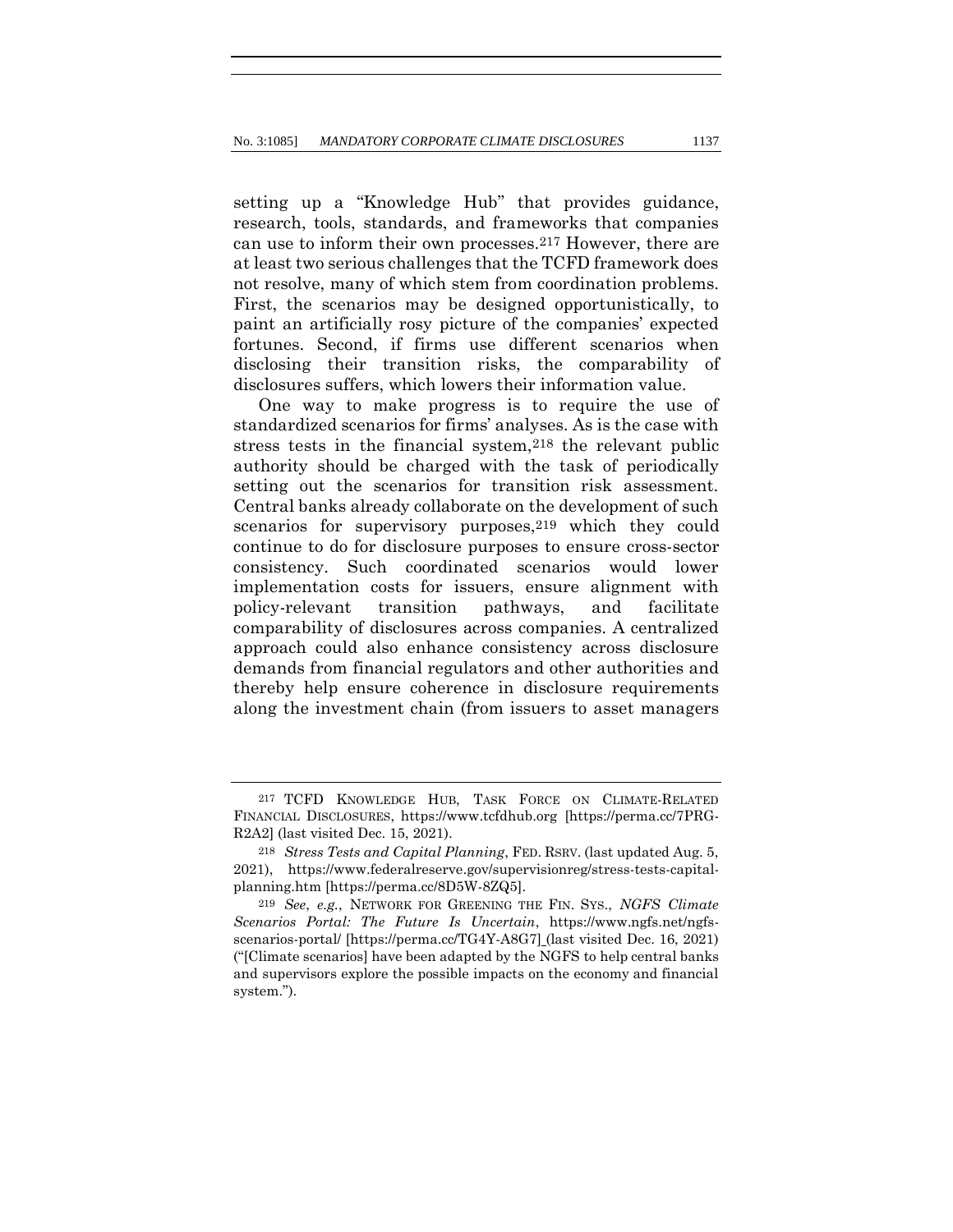and asset owners).220 But companies would still be able (and in fact be encouraged) to concomitantly publish their own scenarios on a voluntary basis, as some of them already do.<sup>221</sup>

3. Emissions

The TFCD recommends that firms always disclose scope 1 and scope 2 emissions, while scope 3 emissions are only recommended "where appropriate," leaving the judgment over "appropriateness" to individual firms,222 possibly in recognition of the difficulties in estimating such type of emissions.223 The Transition Pathway Initiative, which assesses companies' progress on the transition to a low-carbon economy, noted in its 2021 report that only fifty-nine percent of the companies surveyed disclose (some of) their scope 3 emissions, and only forty-three percent disclose use of product emissions.224 Moreover, disclosure practices vary widely across sectors.225

Since the recognition of human-induced climate change, most global carbon emissions can be traced to a small number of corporate and state entities. A small subset of companies

<sup>220</sup> *See* FIN. CONDUCT AUTH., *supra* note 119, at 36 (advocating for an international reporting standard).

<sup>221</sup> *See, e.g.*, TASK FORCE ON CLIMATE-RELATED FIN. DISCLOSURES, *supra* note 127, at 52–66 (detailing case studies of three financial sector organizations describing their respective experiences in implementing the TCFD recommendations).

<sup>222</sup> *See* TASK FORCE ON CLIMATE-RELATED FIN. DISCLOSURES, *supra* note 41, at 22.

<sup>223</sup> *See id*. at 36; *see also* Robert S. Kaplan & Karthik Ramanna, *Accounting for Climate Change*, HARV. BUS.REV., Nov.-Dec. 2021, at 120, 123 (highlighting "the difficulty of tracking emissions from multiple suppliers and customers across multitier value chains[, which] makes it virtually impossible for a company to reliably estimate its Scope 3 numbers.").

<sup>224</sup> *See* TRANSITION PATHWAY INITIATIVE, TPI STATE OF TRANSITION REPORT 2021, at 15 (2021), https://www.transitionpathwayinitiative.org/publications/82.pdf?type=Pub lication [https://perma.cc/WEJ3-GAXN]. Note that, according to the Report's methodology, a company can qualify as disclosing scope 3 emissions even if it only discloses "some" of its scope 3 emissions. *Id*. at 38.

<sup>225</sup> *Id*. at 40 app. 2.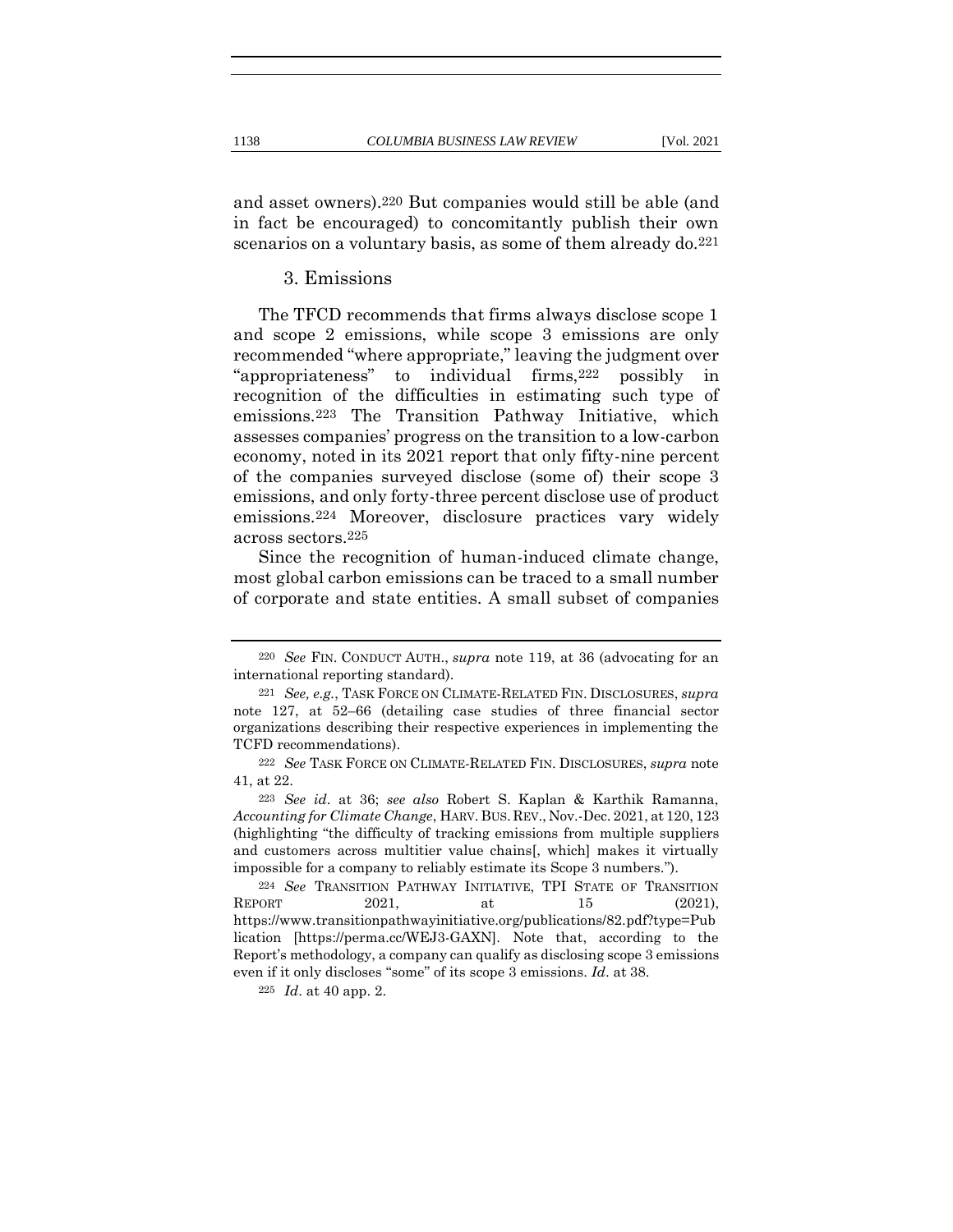makes a disproportionate contribution to total anthropogenic carbon emissions.226 It stands to reason that these "Systemically Important Carbon Emitters" (SICEs)227 should not be given the discretion to determine whether disclosure of scope 3 emissions is "appropriate" for them, given their relevance for understanding both the phenomenon and the dynamics of climate change and individual SICEs' transition risk. Additionally, requiring scope 3 emissions disclosure will reduce the risk of disclosure rules avoidance by outsourcing "dirty" activities along a SICE's supply chain, most likely in the poorest countries with the least advanced corporate climate disclosures. Put in positive terms, comprehensive corporate climate disclosures adopted in advanced economies could aid the decarbonization process across global supply chains.228

## 4. Net-Zero Pledges

SICEs will be linchpins in the transition towards a loweremissions world. On the one hand, they will be heavily exposed to it. On the other hand, they can catalyze it with their strategic choices. These characteristics suggest that a special reporting regime, one that not only covers financial risks and emissions but also makes explicit the transition plans that companies may or may not have, will be valuable to investors and society. The TCFD recommends that firms "describe their key climate-related targets such as those

<sup>226</sup> Studies estimate that up to two-thirds of emissions may have originated in about ninety companies. *See, e.g.*, Richard Heede, *Tracing Anthropogenic Carbon Dioxide and Methane Emissions to Fossil Fuel and Cement Producers, 1854-2010*, 122 CLIMATE CHANGE 229, 231 (2014); Douglas Starr, *supra* note 28.

<sup>227</sup> John Armour, Luca Enriques & Thom Wetzer, *Corporate Carbon Reduction Pledges: Beyond Greenwashing*, UNIV. OF OXFORD FACULTY OF L.: OXFORD BUS.L. BLOG (July 2, 2021), https://www.law.ox.ac.uk/business-lawblog/blog/2021/07/corporate-carbon-reduction-pledges-beyond-

greenwashing [https://perma.cc/NYV3-Q5AY] (defining SICEs as a category of the relatively small number of companies that contribute to the majority of global carbon emissions.)

<sup>228</sup> MARK CARNEY, VALUE(S): BUILDING A BETTER WORLD FOR ALL 330 (2021).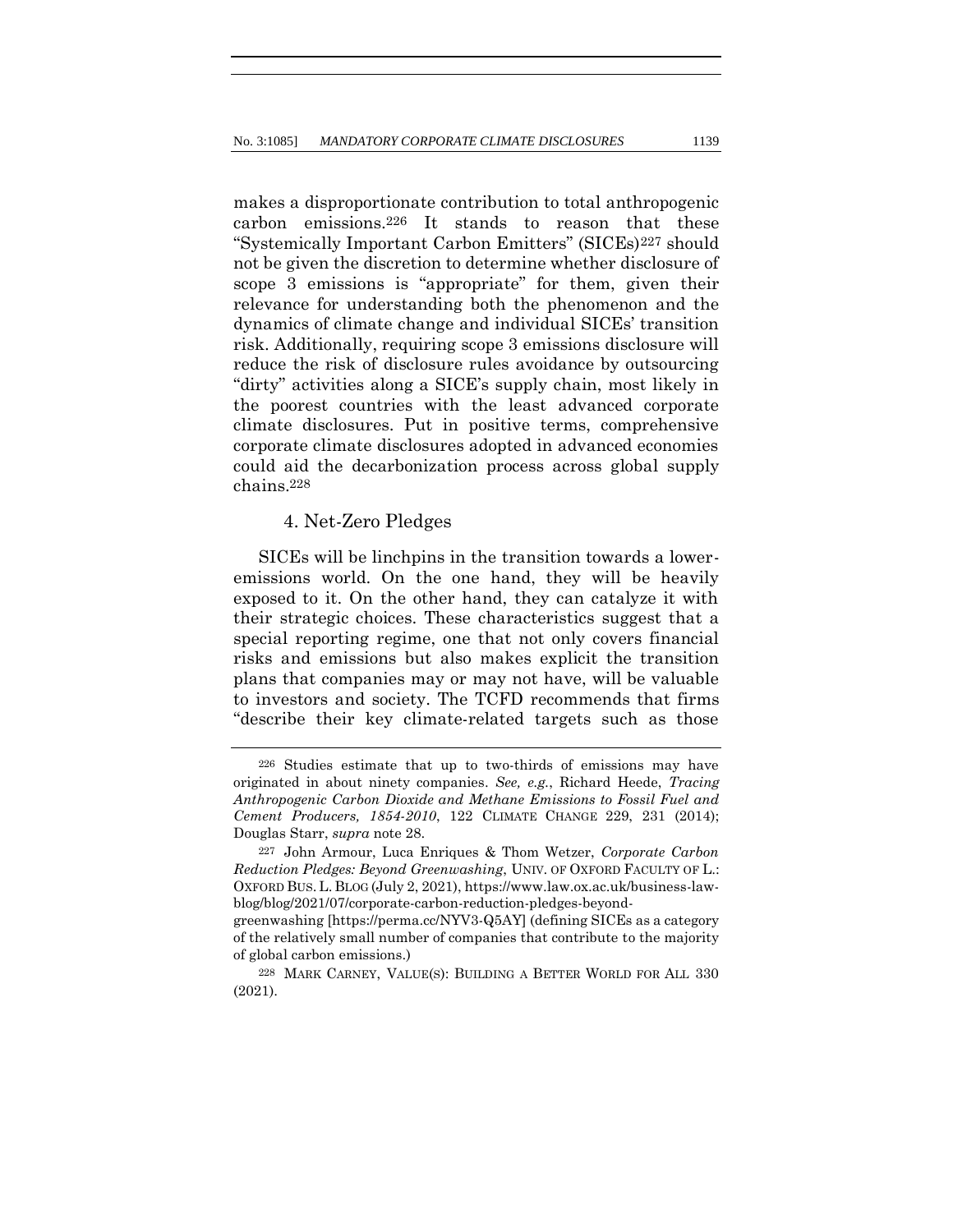related to GHG emissions, water usage, energy usage, etc., in line with anticipated regulatory requirements or market constraints or other goals."229 The reference to "targets" creates some ambiguity: is a target just something you aspire to or, more meaningfully, something you commit to? Companies may exploit such ambiguity for greenwashing purposes.

To reduce this risk, SICEs should be required to disclose, in addition to their (emissions) *targets*, whether they have a plan to achieve those targets, and if so, what that plan looks like, to what extent they have made progress towards achieving their targets and how they have committed to that plan. An increasing number of companies—including those that would likely be designated as SICEs—do provide some information about their targets and the strategies to pursue them,230 which at first glance may seem to obviate the need for mandatory disclosure in this area. But a closer look at these disclosures reveals that, even when targets are presented as plans, they lack specifics and interim milestones. Particularly when the plans involve "net-zero" targets that allow for negative emissions to offset emissions, they tend to rely heavily on unproven technology, rendering it difficult for third parties to track the company's progress or to assess whether such plans are realistic.231

releases/2021/0201\_ExxonMobil-Low-Carbon-Solutions-to-commercializeemission-reduction-technology. In theory, carbon capture would permit the firm to retain its existing fossil-fuel based business model but have the net emissions reduced to zero. However, carbon capture relies on untested and unproven technology, the developmental track record of which has so far been disappointingly slow. This suggests that reliance primarily on carbon capture, without major change in the emissions associated with

<sup>229</sup> TASK FORCE ON CLIMATE-RELATED FIN. DISCLOSURES, IMPLEMENTING THE RECOMMENDATIONS OF THE TASK FORCE ON CLIMATE-RELATED FINANCIAL DISCLOSURES 18 (2017) https://assets.bbhub.io/company/sites/60/2020/10/FINAL-TCFD-Annex-Amended-121517.pdf [https://perma.cc/7QJF-WPT7].

<sup>230</sup> *See* Armour et al., *supra* note 227.

<sup>231</sup> For example, ExxonMobil's plans rely heavily on carbon capture to offset emissions. *See* ExxonMobil, *ExxonMobil Low Carbon Solutions to Commercialize Emission-Reduction Technology*, Press Release, Feb 1, 2021, https://corporate.exxonmobil.com/News/Newsroom/News-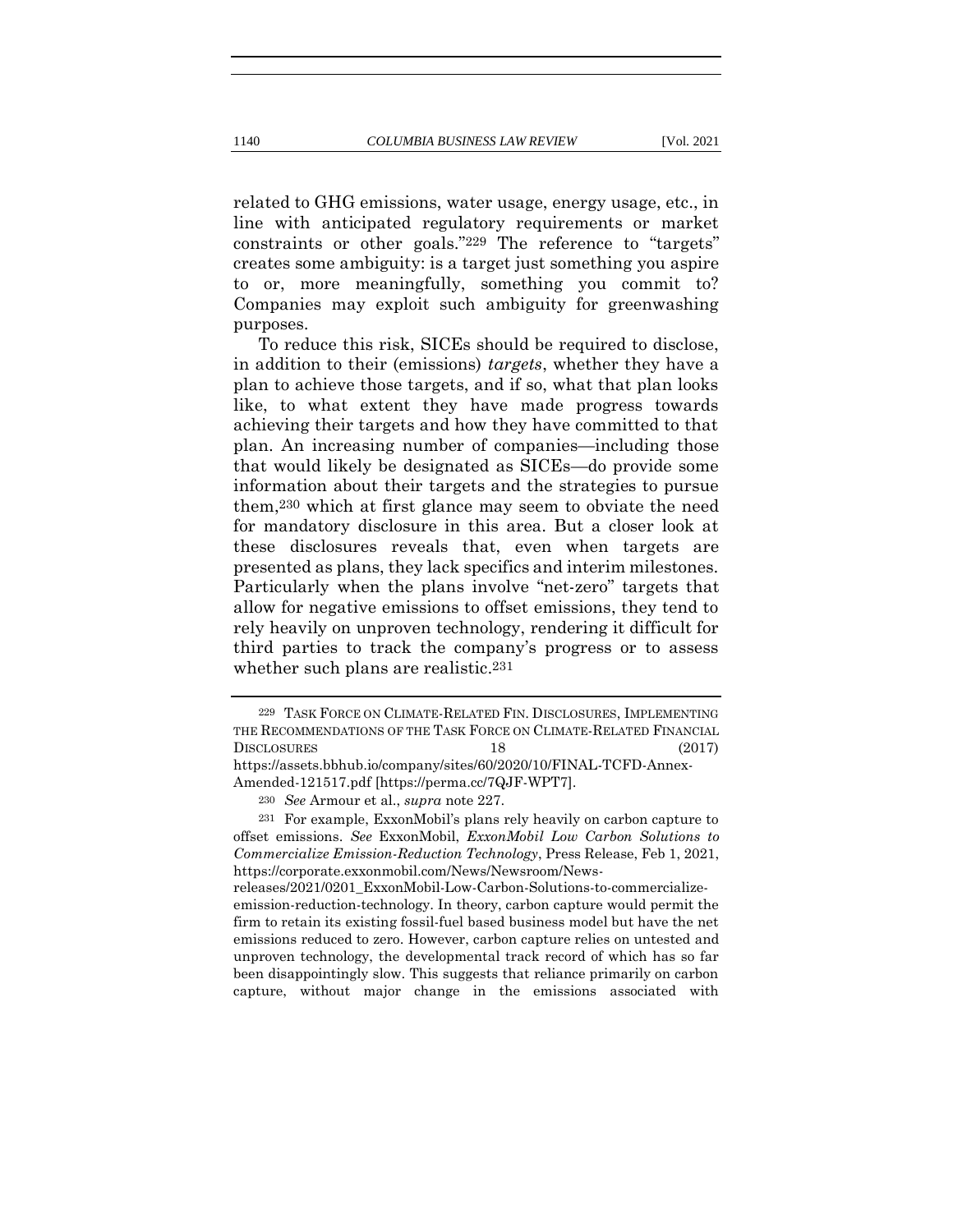A mandatory reporting regime can be instrumental to enabling outsiders to distinguish between companies credibly committed to net-zero targets and greenwashing ones. The first element of this regime is a requirement that companies disclose whether they have undertaken an emission-reduction commitment, for example, one that is aligned with the goals of the Paris Agreement. If the company does not have a commitment that meets the threshold, it should be required to explain why it does not have such a plan in place. Companies that indicate they do have a commitment will have to specify their plans for meeting it, which should include interim milestones, a financial analysis showing how the plan ties in with its business strategy, and an explanation of the assumptions upon which the plan is premised. Finally, the company will have to disclose how it commits to delivering on the plan and what the consequences are, if any, of failing to meet milestones or abandoning the plan. For example, the securities issued to finance the plan could include clauses, again tied to interim milestones, that hike interest rates when the company does not deliver on its promises.232

The transparency and consistency of this regime would lower the incentives for companies to make meaningless promises to reduce emissions, thereby creating a separating equilibrium that would help investors more easily distinguish between credible and non-credible commitments. A counterargument could be that these requirements may dissuade many companies from making any emissionreduction commitments at all. This outcome, though depressing, would be entirely consistent with our goal of

232 *See*, *e.g.*, John Armour, Luca Enriques & Thom Wetzer, Green Pills: Making Corporate Climate Commitments Credible (Nov. 17, 2021) (unpublished manuscript) (on file with the Columbia Business Law Review).

ExxonMobil's underlying business model, will not put the company in a position to deliver net zero by 2050. *See* Letter from Engine No. 1 LLC to Bd. f Dirs., Exxon Mobil Corp. (Feb. 22, 2021), https://reenergizexom.com/materials/letter-to-the-board-of-directorsfebruary-22 [https://perma.cc/SLJ9-KPG6]. This suggests that reliance primarily on carbon capture, without major change in the emissions associated with ExxonMobil's underlying business model, will not put the company in a position to deliver net zero by 2050. *See id.*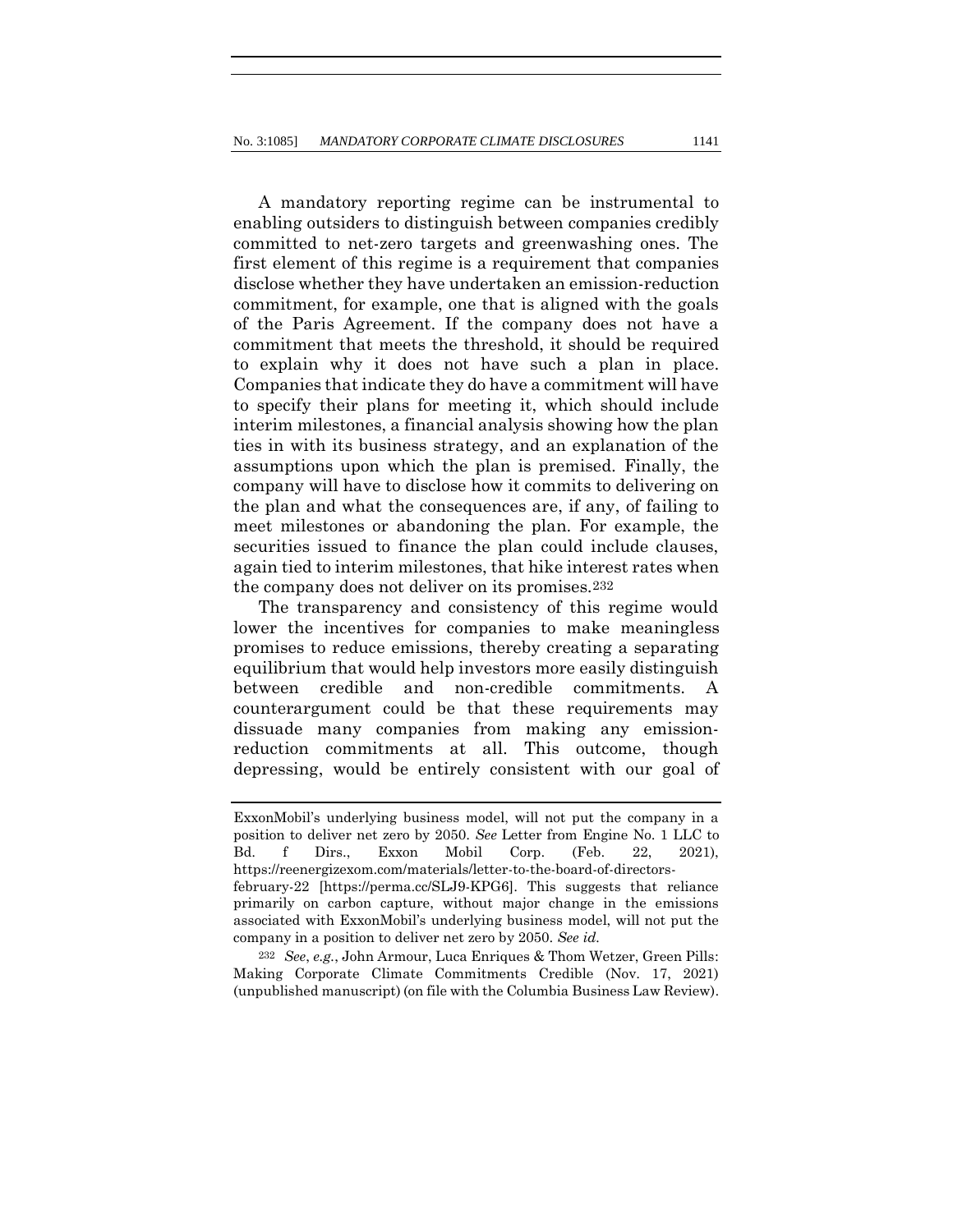helping investors screen out greenwashing. It would pull back the veneer of comfort that weak commitments create and reemphasize, now with the requisite urgency, the challenge that the climate transition entails.

### D. Implications for the Regulatory Architecture

Effective implementation of the disclosure framework we envision places heavy demands on the relevant regulatory bodies. The appropriate set of information to be disclosed in relation to climate risks is a moving target. The phenomenon of climate change is evolving in real time, and so too is our understanding of it. Moreover, climate risks are themselves nonstationary, functions not only of the climate itself but also of the collective human response thereto (including government policy, firm investment and research and development decisions, consumer choices, and feedback between all of these). Hence, while it is necessary to identify the "best" information set for climate risk disclosures, a onetime specification is insufficient. The disclosure regime needs to have a built-in dynamic component to ensure it is updated rapidly to incorporate emerging physical, scientific, and socioeconomic insights.

Regulatory competence will also be key. Implementing corporate climate disclosure policies places high institutional demands for expertise, information, and analysis on regulators: operating in an uncertain and rapidly evolving landscape, they need to stay informed of scientific developments across fields ranging from climate science and geospatial data to finance. They also need to be responsive to the (interacting) needs and actions of investors, issuers, and the system-wide implications for risk management and the net-zero transition. All of this will, finally, require enormous amounts of data and novel ways of modeling.233

<sup>233</sup> *See supra* Section II.A. *See generally* J. Doyne Farmer, Alissa M. Kleinnijenhuis & Thom Wetzer, *Stress Testing in the Financial Macrocosm, in* HANDBOOK OF FINANCIAL STRESS TESTING (J. Doyne Farmer et al., eds.) (forthcoming Jan. 2022) (manuscript at 23–25),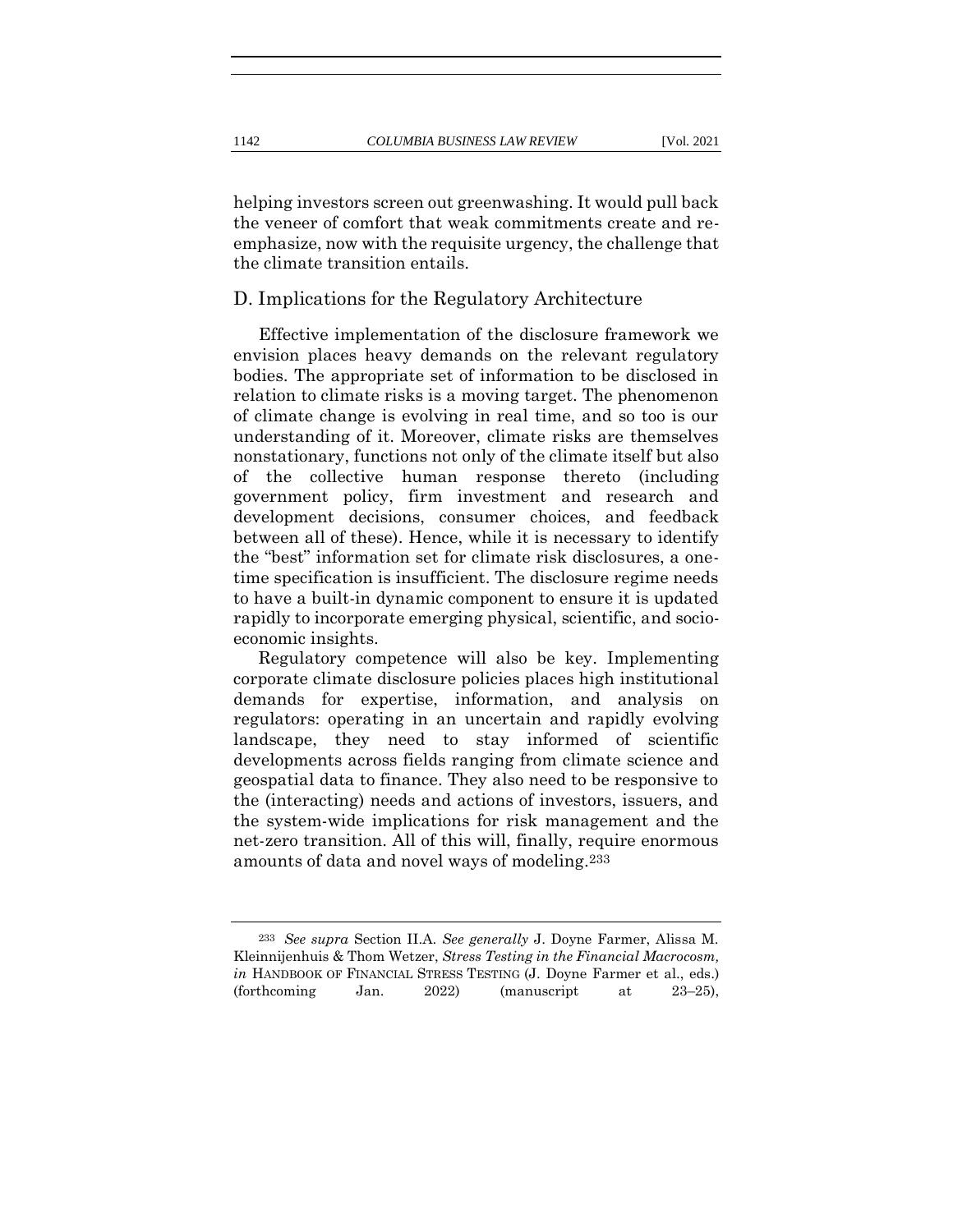In that sense, the regulatory challenge presented by corporate climate disclosures is akin to that faced by macroprudential agencies. Their goal is to ensure the resilience of financial institutions to systemic risk that materializes as a function of system-wide dynamics and to enhance and protect the resilience of the financial system in its entirety. Like climate risks, systemic risk in the financial system reflects a dynamic set of issues, characterized by uncertainty and contingent on complex interactions between market participants.234

As the 2007-2009 financial crisis revealed, regulators focused on market operations alone do not have the appropriate expertise to assess the stability of the financial system.235 That is why the introduction of the macroprudential approach was accompanied by institutional reform. New "macroprudential agencies," such as the U.S. Financial Stability Oversight Council and the U.K. Bank of England's Financial Policy Committee, were created to monitor and assess developments in the financial sector for the purpose of preserving financial stability. Like the approach we advocate for climate disclosure policies, these agencies view financial stability from the dynamic perspective of business and credit cycles in the economy rather than the classical static framework. Such macro-monitoring capabilities require access to high-quality information and research—in the United States, delivered through the Office of Financial Research and in the United Kingdom, by the research functions of the Bank of England.236 This then feeds into the specification and design of flexible macroprudential policies, like stress tests, that leave these agencies flexibility to respond to current and emerging risks. In our view, this widespread deployment of macro-prudential oversight as a regulatory technique illustrates the feasibility of a dynamic,

https://papers.ssrn.com/sol3/papers.cfm?abstract\_id=3913749 (on file with the Columbia Business Law Review).

<sup>234</sup> *See supra* Section II.A.

<sup>235</sup> *See*, *e.g.*, JOHN ARMOUR ET. AL., PRINCIPLES OF FINANCIAL REGULATION 409, 411 (2016).

<sup>236</sup> *Id*. at 425–29.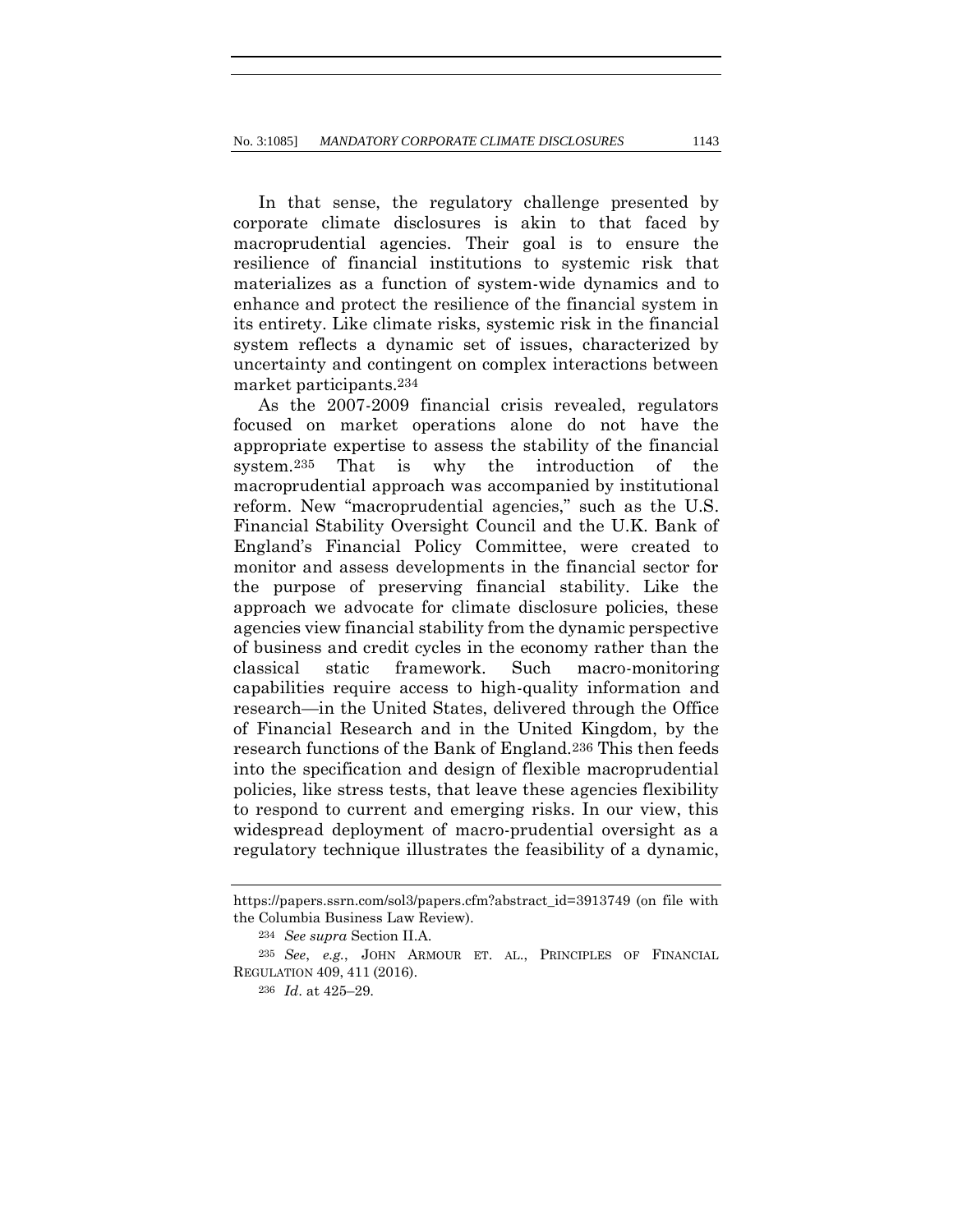as opposed to static, approach to responses to a collective problem characterized by uncertainty.

Clearly, the analogy between macroprudential policy and climate disclosure is imperfect: the institutional demands required for successful development of climate risk disclosures differ from macro-prudential oversight. Nevertheless, we may doubt whether institutions that were not well-equipped to evaluate system-wide financial dynamics would be able to master the complexities of climate change and transition dynamics—a challenge that is arguably more complex.237 Whatever agency is designated to take up this task will therefore have to develop the analytical competencies and culture, as well as the access to data, necessary to shoulder it. This challenge is perhaps most evident in our recommendation that corporate climate disclosures include stress tests around standardized transition scenarios as a way to create a common frame of reference in a fast-evolving risk environment.238

The precise configuration of the scenarios will vary and will likely take place in coordination with the government agency responsible for transition planning. At the same time, many of the risks associated with climate change are beginning to receive extensive attention from central banks, whose research departments are consequently building the relevant expertise.239 These are likely to be good sources of insight into the economic consequences of transitioning to a low-carbon economy for actors in the financial system and for the economy at large.

<sup>237</sup> Farmer et al., *supra* note 52, at 339, 343, 346.

<sup>238</sup> *See supra* Section IV.C.2.

<sup>239</sup> *See, e.g.*, Press Release, Eur. Cent. Bank, ECB Sets Up Climate Change Centre  $(Jan. 25, 2021)$ , https://www.ecb.europa.eu/press/pr/date/2021/html/ecb.pr210125\_1~3fc4eb b4c6.en.html [https://perma.cc/KP76-H5AW] (creating a climate center within the ECB that "will shape and steer the ECB's climate agenda internally and externally"); Pete Schroeder, *U.S. Fed Taps Official To Lead New Climate Change Team*, REUTERS (Jan. 25, 2021, 4:38 PM) https://www.reuters.com/article/usa-fed-climate-idUSL1N2K02GM [https://perma.cc/HG54-7WNR] (creating a new team in the U.S. Federal Reserve "focused specifically on financial risks posed by climate change").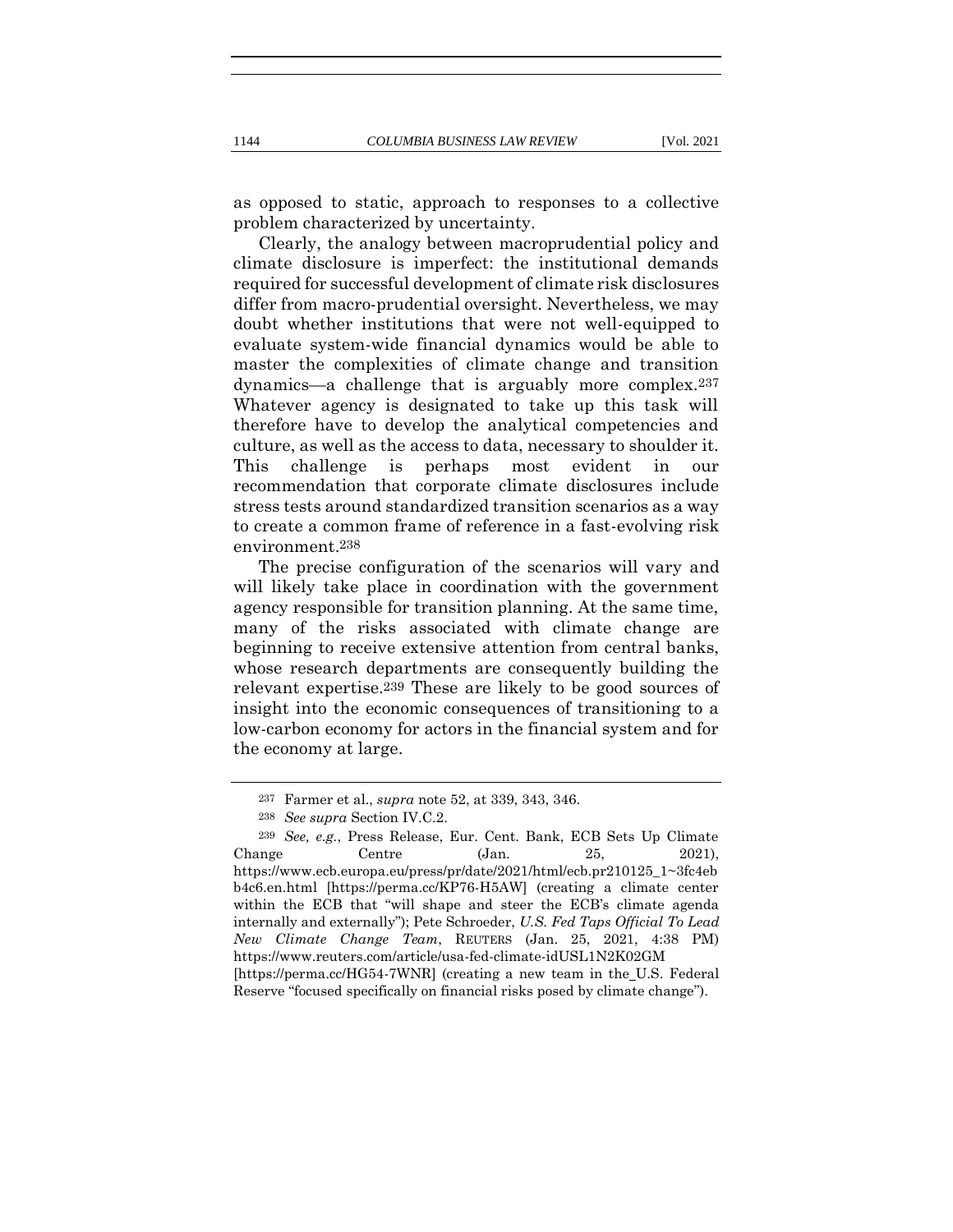A distinct, but similarly non-trivial, challenge for the regulatory architecture concerns enforcement. To the extent that mandated disclosures are material to investors, then private enforcement is a possibility. But to the extent that disclosures are mandated of information that is not material to investors—as with, for example, the European Union's concept of "double materiality"240—then private enforcement cannot be taken for granted. It will be necessary therefore for public enforcement to be of sufficient intensity to support the regime's functioning.

### V. CONCLUSION

Mitigating the worst consequences of climate change by transitioning to a net-zero economy requires investment on a large scale. Directly pricing emissions, the first-best solution to drive capital reallocation, is considered politically infeasible—so policymakers instead put their currency towards facilitating the pricing of climate risk by investors. Yet, investors, faced with scientific and policy uncertainty around climate risks compounded by a lack of information about companies' exposures, struggle to do just that. Current disclosure policies do not require companies to disclose the information that investors need to price climate risk, and voluntary frameworks like the TCFD—important as they are—have failed to turn the tide. The result is mispricing and a misallocation of capital, which harms investors and hampers the net-zero transition.

Based on traditional securities regulation rationales and the net-zero imperative, we conclude that there is a case for mandatory corporate climate disclosures. But what should these policies look like? As governments increasingly consider mandating corporate climate disclosures, articulating guiding principles against which their proposals can be evaluated becomes important both to support their efforts and to call out policy greenwashing. The principles we have outlined go beyond the emerging consensus by extending disclosure requirements to raw asset-level data, standardizing

<sup>240</sup> *See supra* note 180 and accompanying text.